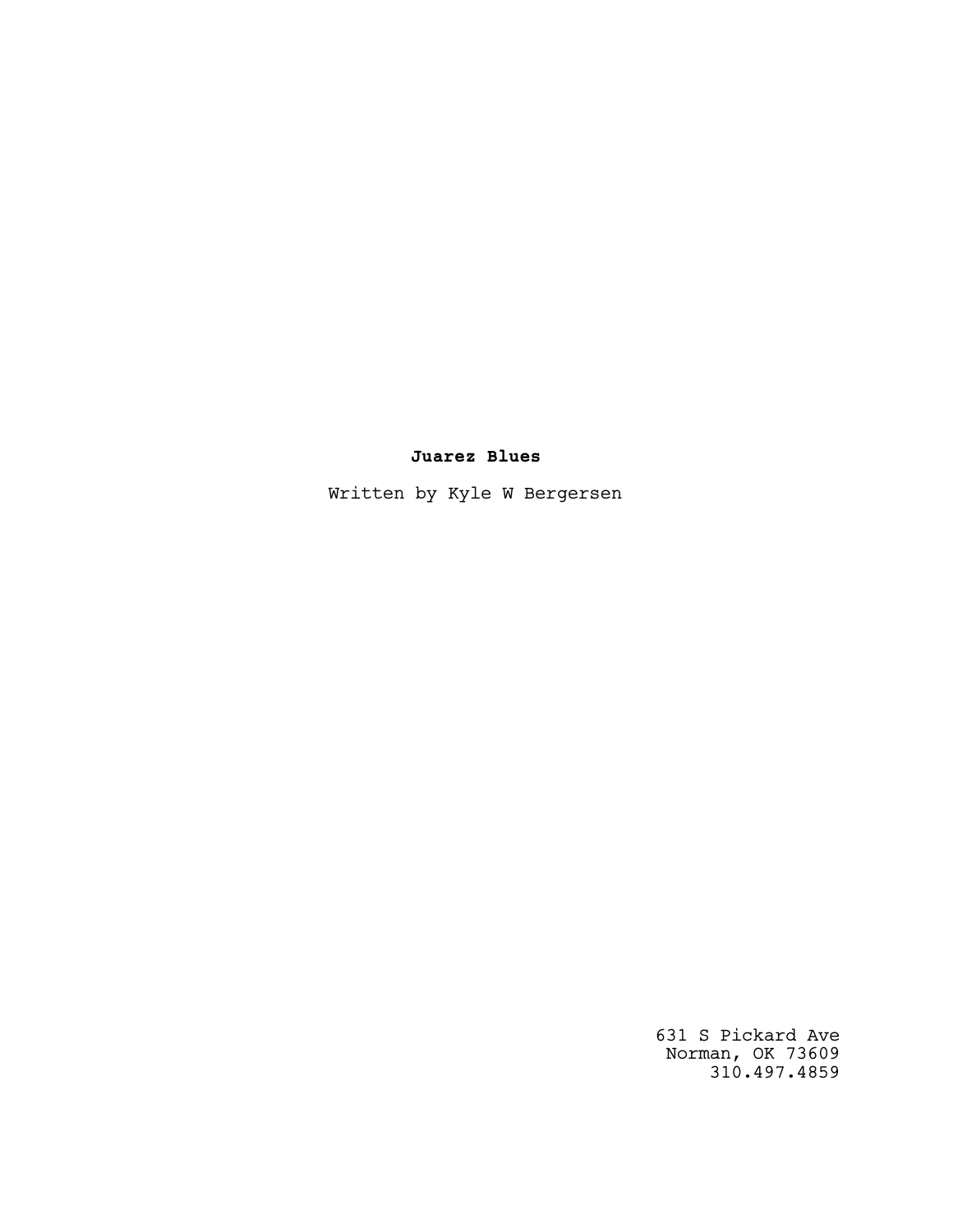OPEN

FADE IN:

EXT. HIGH-SECURITY ZONE - DAWN

The rising sun chases endless loops of razor wire. A chainlink fence stretches for miles across steep concrete bunkers. Infrared cameras maintain their constant vigil.

It's not a Supermax prison or the Iraqi Green Zone but the Rio Grande river passing between El Paso, Texas and Juarez, Mexico.

An abandoned car sits on the center of a bridge connecting these widely divergent worlds. Blocking multiple lanes. The trunk wide open. Three dead men stuffed inside.

Barbed-wire wraps tightly around the necks of the corpses. "Fed" spray-painted on the chest of the man in the middle. The brutal violence eerily juxtaposed against the morning calm.

EXT. DWIGHT'S TRAILER - DAWN

Texas scrub and switchgrass surround an isolated single-wide. A beat-up 70's Ford pick-up sits nearby. Nothing else for miles.

INT. DWIGHT'S TRAILER - DAWN

A RUMBLING SOUND startles DWIGHT HARRIS (35) awake. He takes his cowboy lifestyle a bit too seriously and should use sunscreen.

Dwight's clearly not alone. Grabbing the heavy half of a split pool cue, he cautiously searches for source of the sound.

Reveal a body lying on his couch. Covered with newspapers. The sound could be gas rumbling through a corpse in the throes of rigor mortis or a bear digesting a fresh kill.

His cudgel held high, Dwight snatches off the newspapers. Reveal RJ (60's). Gray scrubble on his gaunt face. Homemade tattoos on his neck. Way too buff for a man of his advanced years. Think Nick Nolte or Kris Kristofferson.

> R.T What the hell?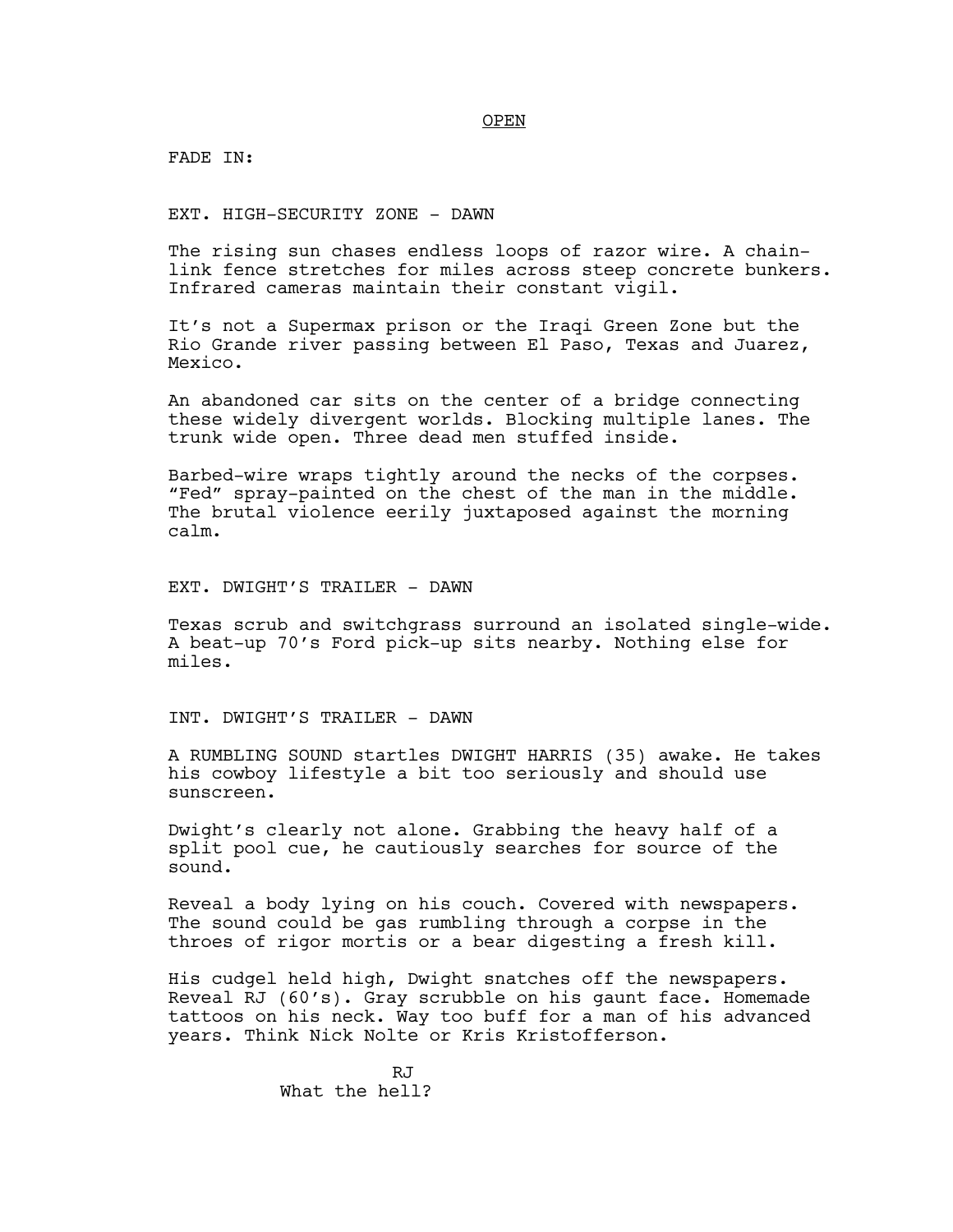Shock and confusion fill Dwight's eyes. Unsure what to do, as RJ rubs the sleep from his eyes.

> RJ (off the pool cue) That's how ya greet yer father?

DWIGHT My father's doing twenty-to-life in La Tuna.

Dwight winds up to beat down his old man. From beneath the newspapers, RJ pulls out a handgun. Freezing Dwight in his tracks.

> RJ Just got parole. And need a roommate who won't rip me off. Mind if I stick around for a bit?

The frown on Dwight's face says it all. Too bad he can't do anything about it.

EXT. HIGH-SECURITY BORDER ZONE - DAY

Police tape surrounds the bridge near the abandoned car. DEA Special Agent, HOPE ROMERO (30's) leads the investigation. Pain fills her large brown eyes, as she examines the lifeless bodies stuffed in the trunk. Unable to build that emotional wall that's so vital to those in law enforcement.

HOPE

Why did it have to be Jerry?

CASSANDRA "CONNIE" CONNORS (20's) eyes Jerry's body. A pilot for the US Customs Air Interdiction Team. Her grief overwhelms her. Cutting into her onlookers like a rusty saw.

Hope turns to JOHNNY "GERONIMO" SCHNEIDERMAN (20's), a Border Patrol Agent assigned to her special task force. A blonde frat boy whose nickname stems from his rugby days.

> HOPE Get Connie out of here. And don't leave her alone.

GERONIMO Got it, Chief.

Hope's lieutenant, FBI Agent CLINTON ROBINSON (50's) stands beside her. An outsider would assume this handsome black man has Hope's job.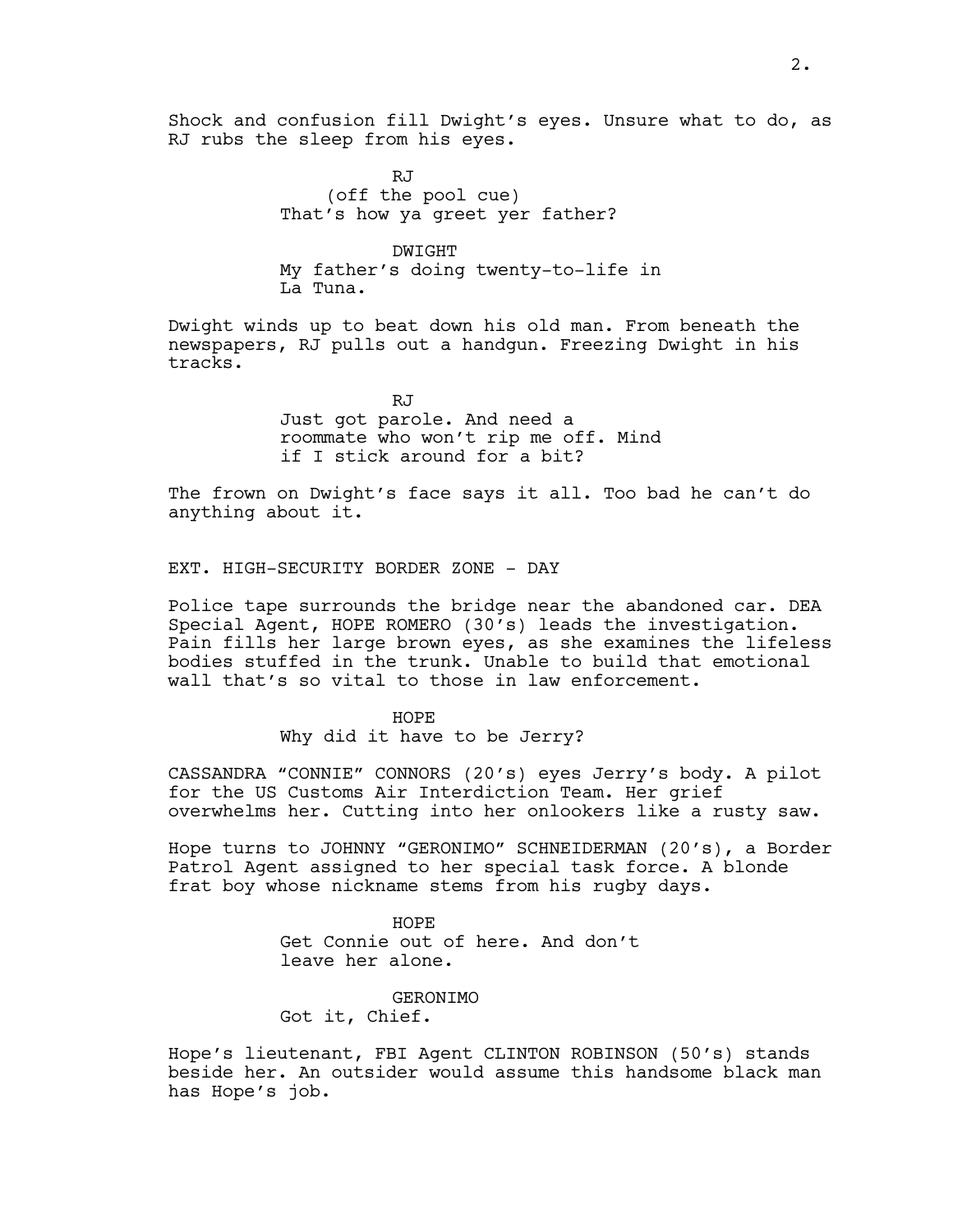HOPE Never get involved with cops. Especially undercover ones.

CLINTON She knew the risks, Hope. They both did. The cartels play for keeps.

HOPE I put him out there, Clinton. He's my responsibility.

CLINTON You didn't blow his cover. But I'd sure like to know who did?

Hope turns her back on the carnage. Looking at the shanties shrouding the perimeter of Juarez.

> HOPE Jerry was supposed to collect the cartel's monthly tribute to the El Paso Sheriff's office. So we sure can't turn to the local cops for help.

Clinton looks back at the modest El Paso skyline. A typical small American city.

> CLINTON Wouldn't be surprised, if one of 'em wrote his death sentence.

Hope eyes El Paso. Her remorse and guilt, slowly, turns to resolve.

> HOPE Me either.

> > FADE OUT.

END OPEN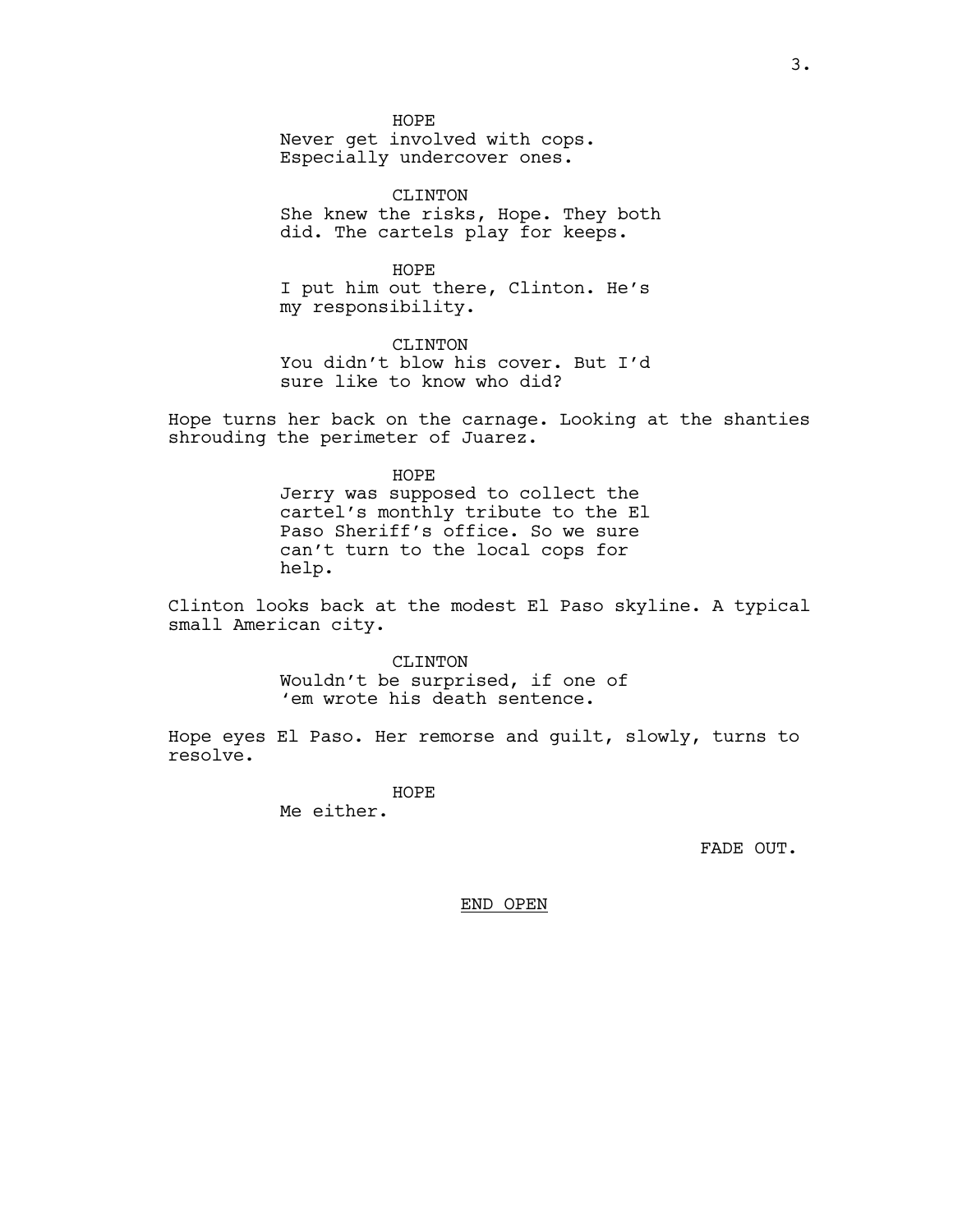ACT ONE

FADE IN:

INT. DWIGHT'S TRAILER - DAY

Dwight struggles to pull on his boots. It doesn't help that his Wranglers are way too tight. Wearing a t-shirt with the Arabic word, Al-haq, emblazoned on his chest.

> DWIGHT I've got a run, today. By the time I get back, I want you gone.

RJ What the hell is that, anyway?

DWIGHT What the hell is what?

RJ That thing on your shirt.

DWIGHT It's Arabic. Means *The Truth*.

RJ spits on the ground in disgust. A prison habit that will be hard to quit.

> RJ Whatta them Arabs know about truth?

DWIGHT They know enough not to spit on my living room floor.

RJ eyes the loogie on the carpet. Too proud to apologize.

RJ

Whatever.

EXT. DWIGHT'S TRAILER - DAY

Dwight exits the trailer. RJ on his heels. Dwight tries to start his old truck but the engine won't turnover.

> RJ When ya gettin' back?

DWIGHT Tomorrow, if I can ever get this damn thing started.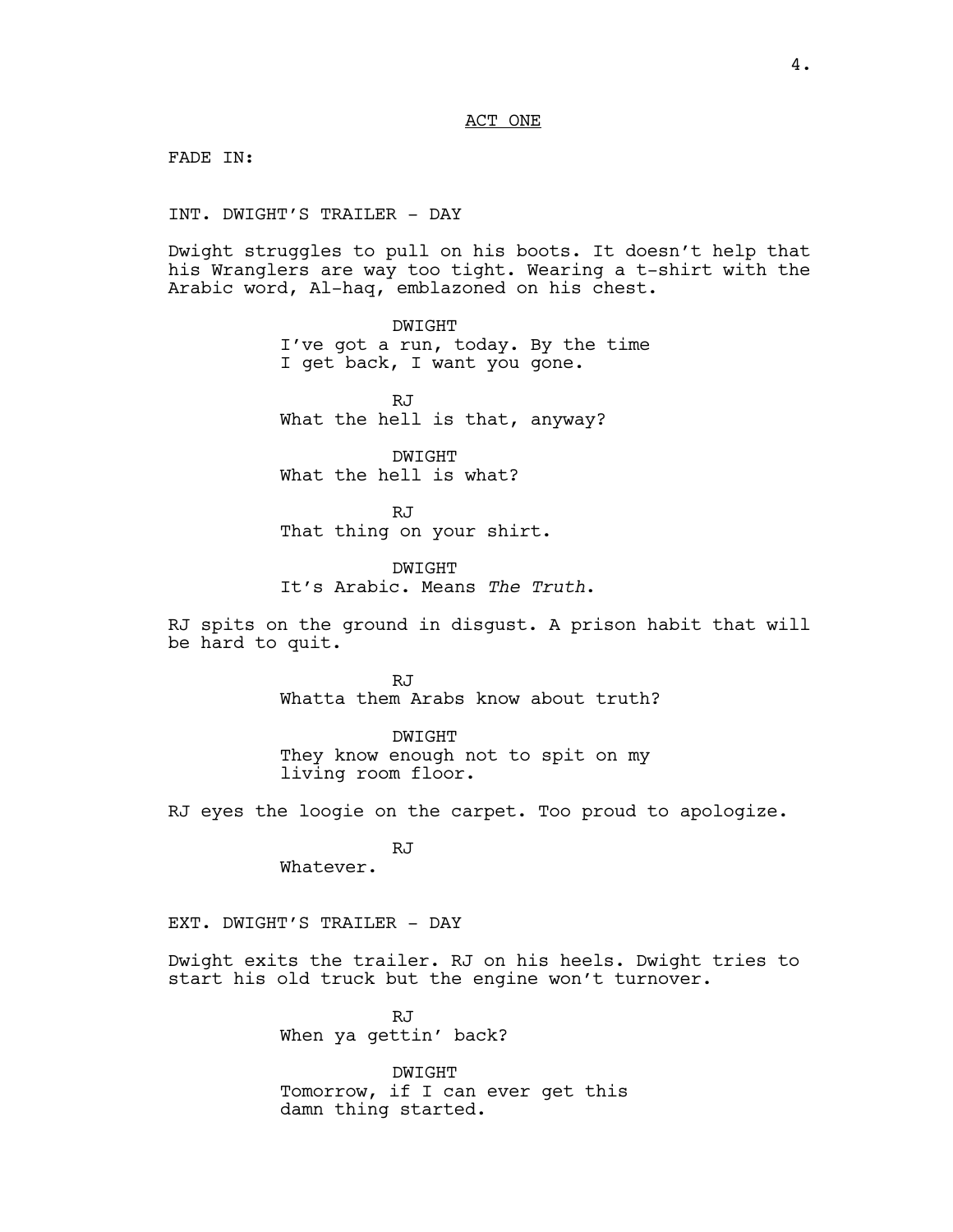Dwight gets out with an aerosol can. Lifting the hood, he pulls off the air filter and sprays the can down the carburetor's throat. RJ How can I leave, if you got the truck? Dwight eyes his father, disdainfully. Not a shred of respect. DWIGHT You got legs. Use 'em. Dwight gets behind the wheel and fires up the engine. Putting the truck in gear. RJ Why the hell d'ya live out here, anyway? DWIGHT Sometimes, I hafta bring my work home with me. And we're just inside the Tigua Indian Reservation. Which, as far as the cops are concerned, is strictly verboten. RJ smiles. He's got a bright kid. RJ If that's the case, can ya pick-up a few things for me? Dwight shifts the truck back in park. Waiting impatiently, as RJ fishes a list out of his pocket. RJ I need some Sudafed, iodine, a multi-pack of them little wooden matches. Coleman camping fuel, fingernail polish remover and denatured alcohol. (beat) Oh, and a box of panty-liners. Dwight stares, coldly, at his father. DWIGHT

I'm surprised a man of your advanced years still menstruates.

RJ smiles with the same churlish charm, as his son.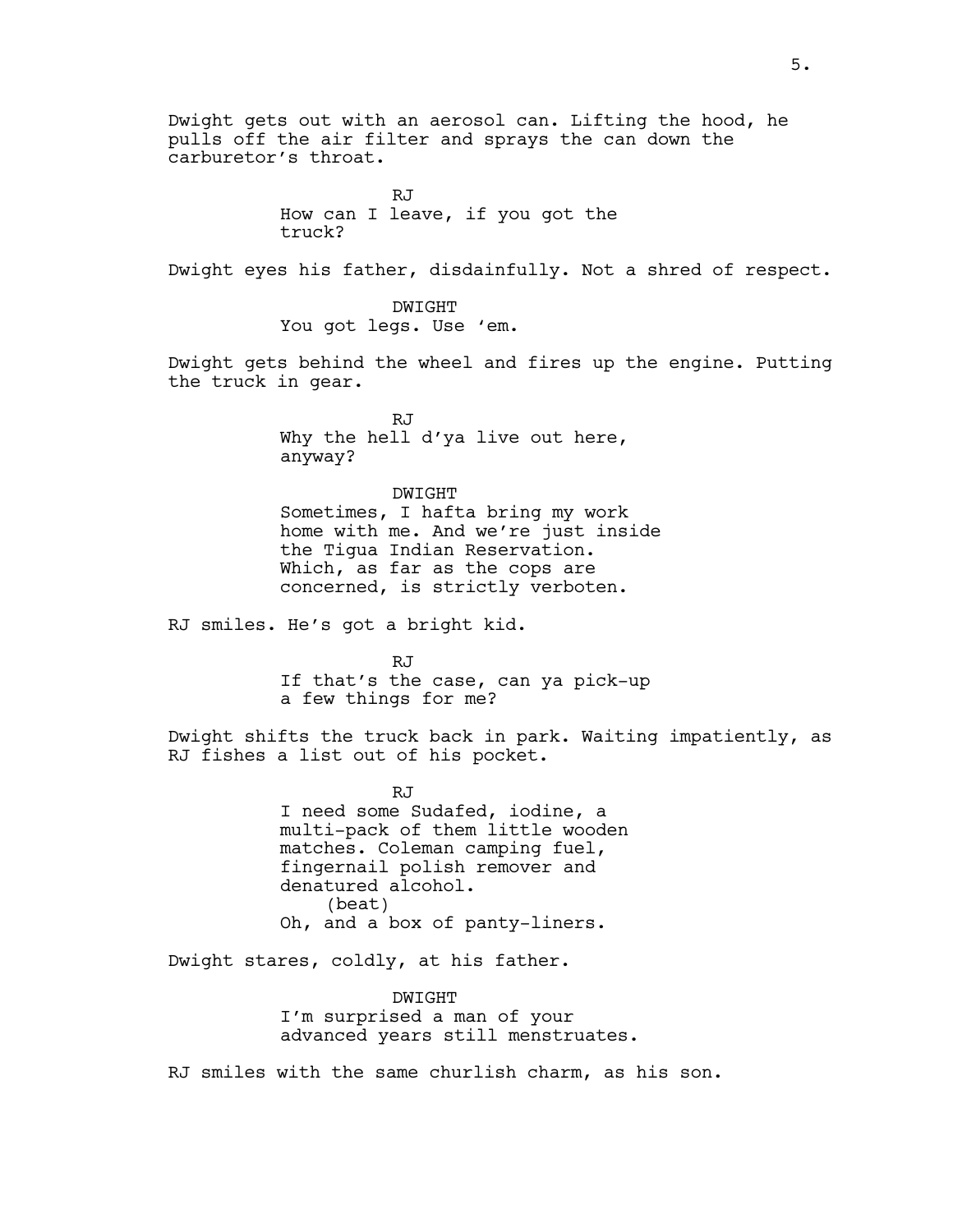DWIGHT Don't think, for one moment, you're turnin' my home into a meth lab.

RJ Why not? You bringin' back so much dope and cocaine back from Me-heeco there won't be enough room?

Dwight gets out of the truck. Wanting to make his point perfectly clear.

> DWIGHT For the record, I smuggle dope. That's it. Nothing else.

RJ Good to know my son's a dealer with strong moral fiber.

DWIGHT

I'm not a dealer. I'm a smuggler. A middle man. I don't use it and sure as hell don't sell retail. (beat) And I don't hafta justify myself to a former Sheriff who's spent the last twenty years in prison for taking bribes from the cartel.

RJ I served my time. I'm rehabilitated.

Dwight snatches the shopping list from his father's hand and crumples it up.

> DWIGHT Dope makes you stupid and lowers your sperm count. A combination that's damn near a public service, around here.

Dwight gets back in his truck and puts it in gear. Hesitating before he leaves.

> DWIGHT I was hoping to avoid this but today's my birthday.

> > RJ

Oh.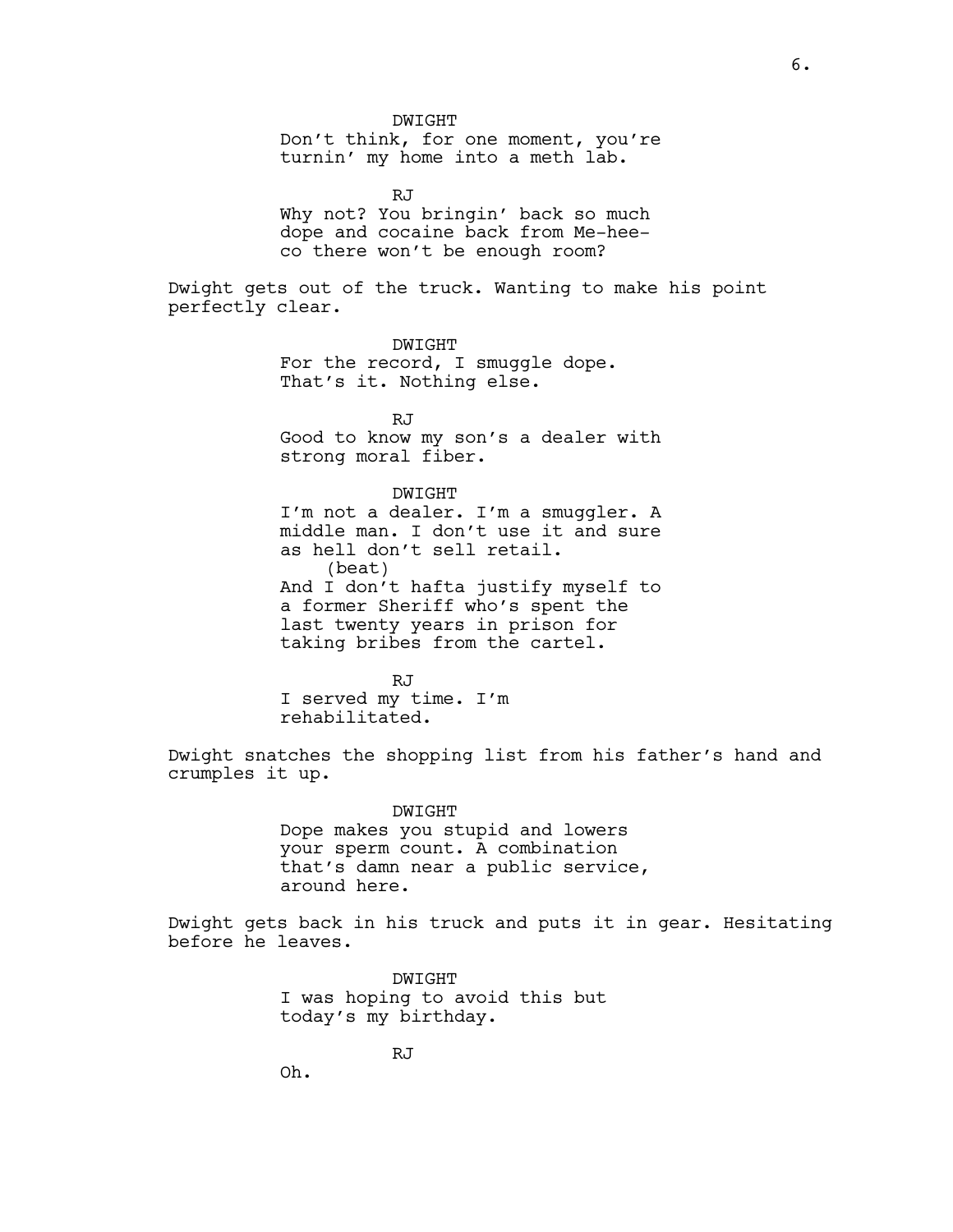DWIGHT

The best present you can give me is to be gone, when I get back.

Dwight drives off. His father waves goodbye.

RJ Happy birthday.

EXT. HIGH-SECURITY BORDER ZONE - DAY

Dwight approaches the US border in his beat-up truck. Fueled by propane tanks strapped on the bed. A US CUSTOMS AGENT recites, from rote, his mundane questions.

> US CUSTOMS AGENT Where are you coming from?

> > DWIGHT

El Paso.

US CUSTOMS AGENT What's your citizenship?

DWIGHT I'm an American and damn proud of it too.

US CUSTOMS AGENT What's your reason for going to Mexico?

DWIGHT

Business.

US CUSTOMS AGENT Can I see your ID?

Dwight hands over his license and the Customs Agent runs his name on the computer.

> US CUSTOMS AGENT It appears you cross the border on a frequent basis, Mr. Harris.

DWIGHT (off his beat-up truck) That's why I make the big bucks.

The Customs Agent is not amused.

US CUSTOMS AGENT Pull over there, please.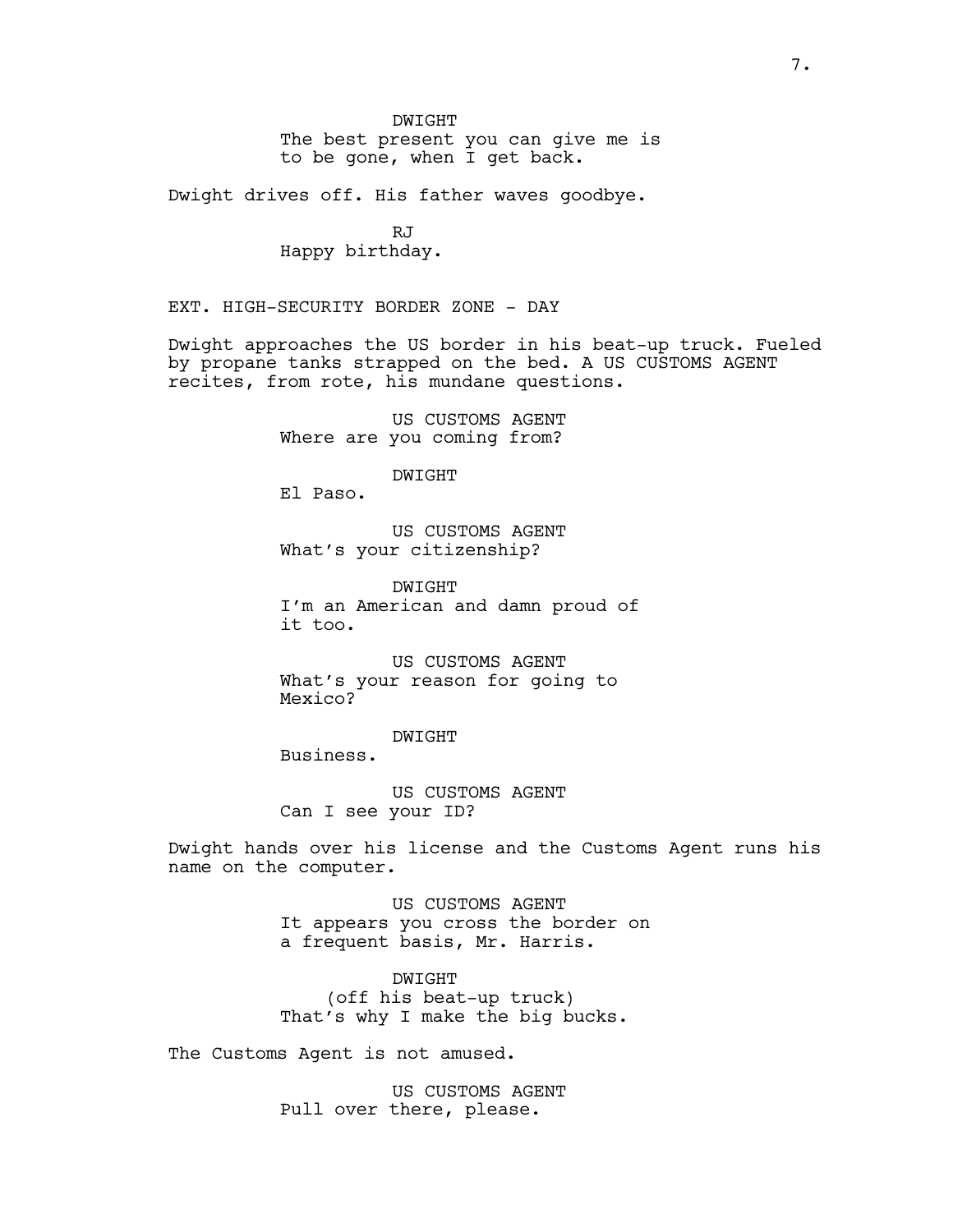The Customs Agent searches Dwight's cab. Finding nothing. Then searches the flatbed which only holds two propane tanks and a small toolbox.

> US CUSTOMS AGENT What's in the box?

> > DWIGHT

My tools.

US CUSTOMS AGENT What kinda tools?

DWIGHT Business tools.

The Customs Agent opens the toolbox and finds it stuffed with \$20 bundles. Busted.

> US CUSTOMS AGENT Turn around, please.

Dwight, nervously, turns away. Scrambling for a way out.

DWIGHT Surely, we can find a way to resolve this misunderstanding.

The Customs Agent closes the tailgate.

US CUSTOMS AGENT I dunno what you're talking about.

Dwight turns back. Eyes the empty toolbox.

US CUSTOMS AGENT Have a nice day in Juarez.

Dwight flashes a wink and a smile.

DWIGHT Thanks, I will.

Dwight drives across the same bridge that was a crime scene, just a few short hours ago.

EXT. NACHO BARRERA'S HOUSE - JUAREZ - DAY

Dwight parks his truck outside one of the few middle class homes you'll find in Juarez. Eating a frozen popsicle made from smoked milk.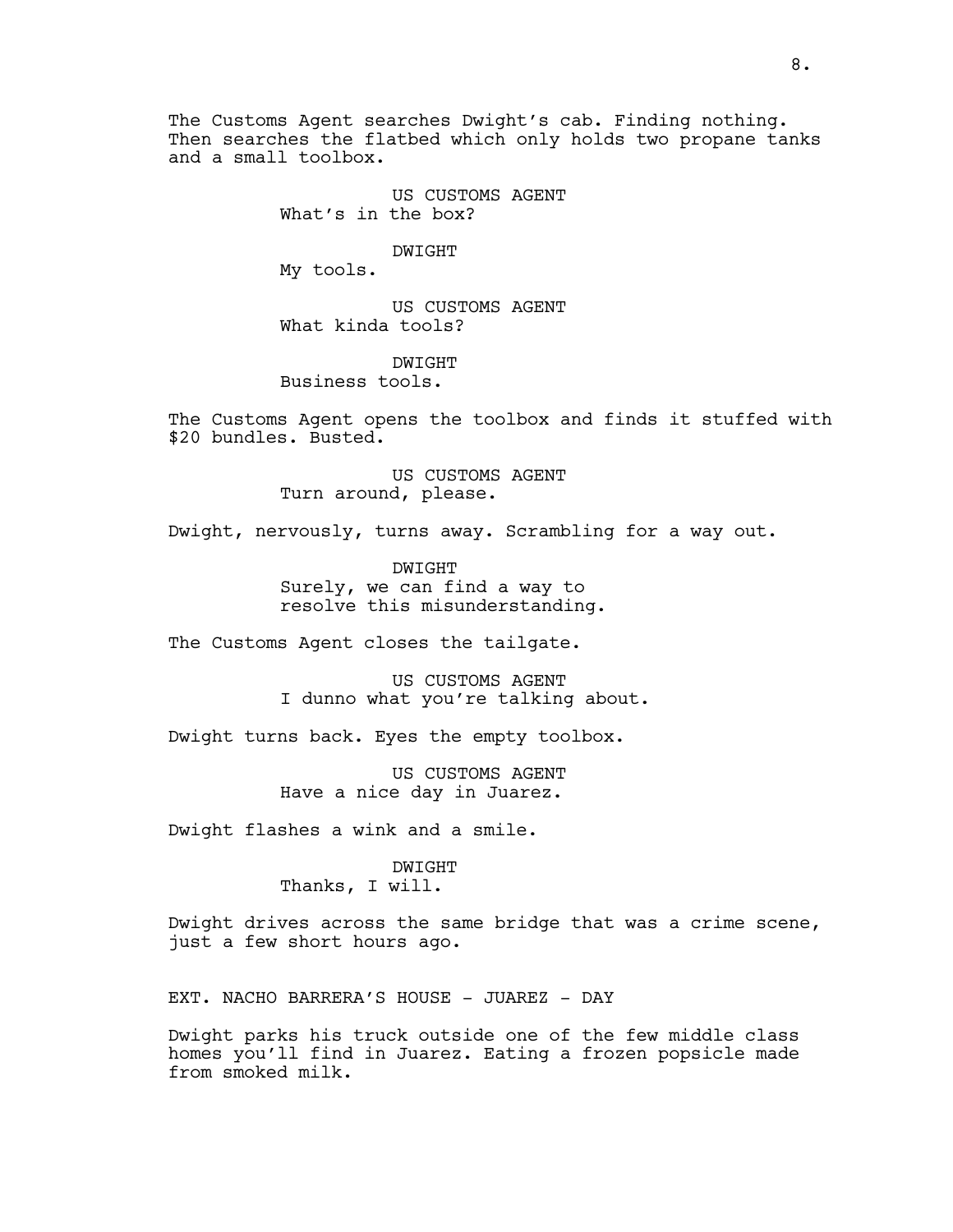His partner, NACHO BARRERA (40's), pushes one of his EIGHT CHILDREN on a tire swing. The others swarm around in bare feet.

> DWIGHT Buenos tardes, mi amigo.

NACHO (off his watch) You're cutting close. These people don't like to wait.

As Dwight gets out of his truck, he holds a paper bag. Nacho's children swarm him, as he hands out exotic popsicles made from horchata, yellow cherries and hibiscus.

> DWIGHT Last time, I didn't stop for paletas, your kids nearly killed me.

Nacho's visibly-pregnant wife, SOLEDAD (30's) greets Dwight with a warm hug.

> SOLEDAD Dwight, como esta?

Dwight returns the hug enthusiastically.

DWIGHT Bien, Soledad. (off her swollen belly) I need the Spanish word for condom but somethin' tells me you wouldn't know.

EXT. ISOLATED CANYON - JUAREZ - DAY

Dwight and Nacho wait in the sweltering heat.

NACHO Ever think about getting a truck with a working air-conditioner.

DWIGHT Nothing says "smuggler" more than a brand new pick-up. I don't need that trouble.

Dwight looks at his watch.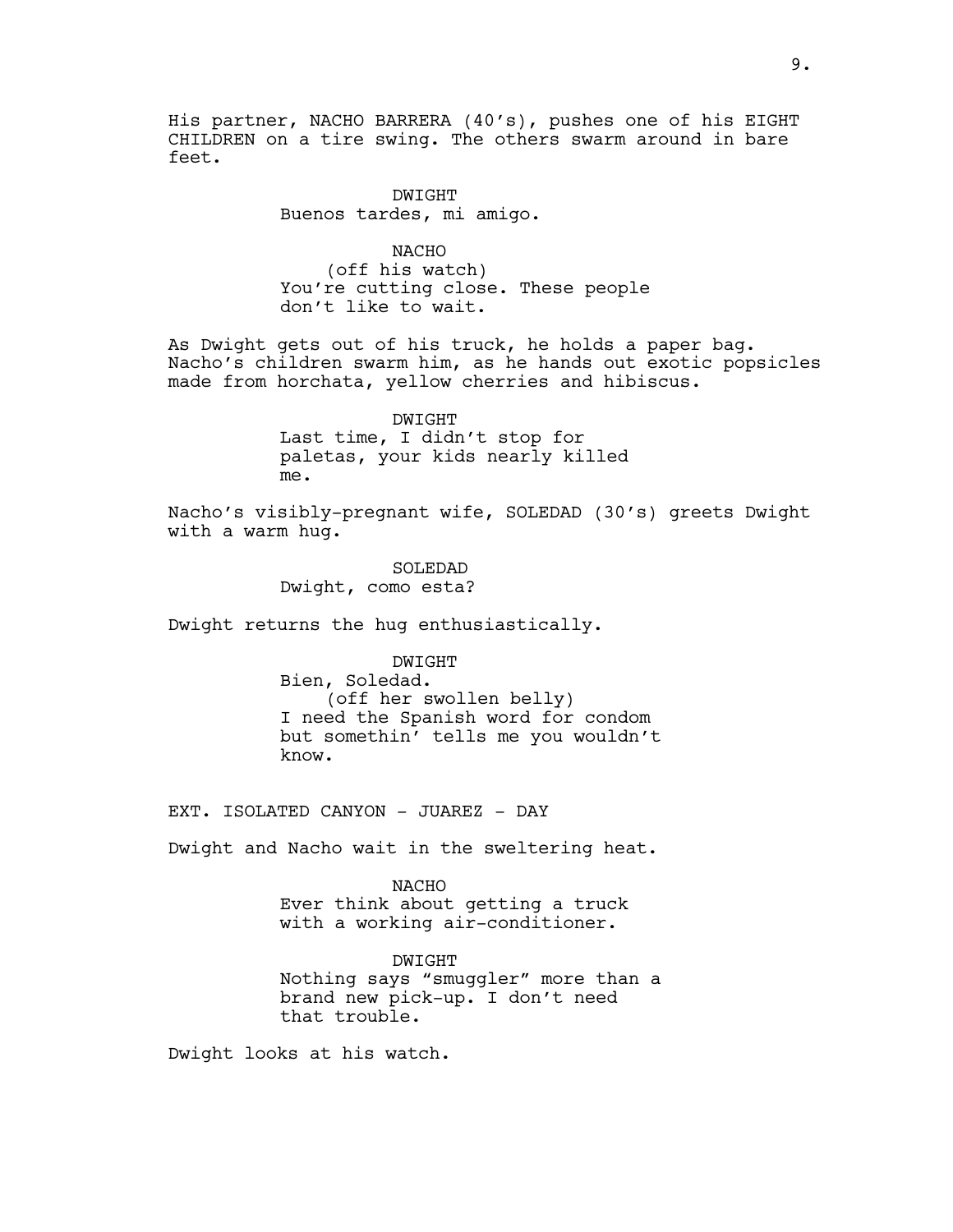DWIGHT I thought you said these people didn't like to wait.

NACHO They don't. But they don't mind makin' us do it.

DWIGHT Who are these guys, anyway?

Nacho looks like he's holding a guilty secret.

NACHO Pablo Sanchez's crew.

# DWIGHT

(nervously) Are you shittin' me? Why would anyone wanna do business with a guy nicknamed the crazy pig?

NACHO I'm tired of dealing with pretenders and wannabees, Dwight. We need to make some real money. (beat) Which means getting in bed with "El Señor." And that means dealing with El Cerdo Loco.

DWIGHT Next time, you pull a stunt like this, I'd appreciate you tellin' me first.

Three brand new, full-cab F-450's roll up to greet them. Complete with smoked bullet-proof windows and naked lady mud flaps.

PABLO SANCHEZ (30's) steps out. Followed by his AK-7 toting CRONIES. Pablo's all muscle. Barely reaching five feet in high-heeled cowboy boots (which he's never without).

Dwight gets out of the truck in disgust.

DWIGHT If I end up dead, don't think that'll stop me from getting payback.

As Dwight and Nacho approach Pablo, the guards raise their weapons.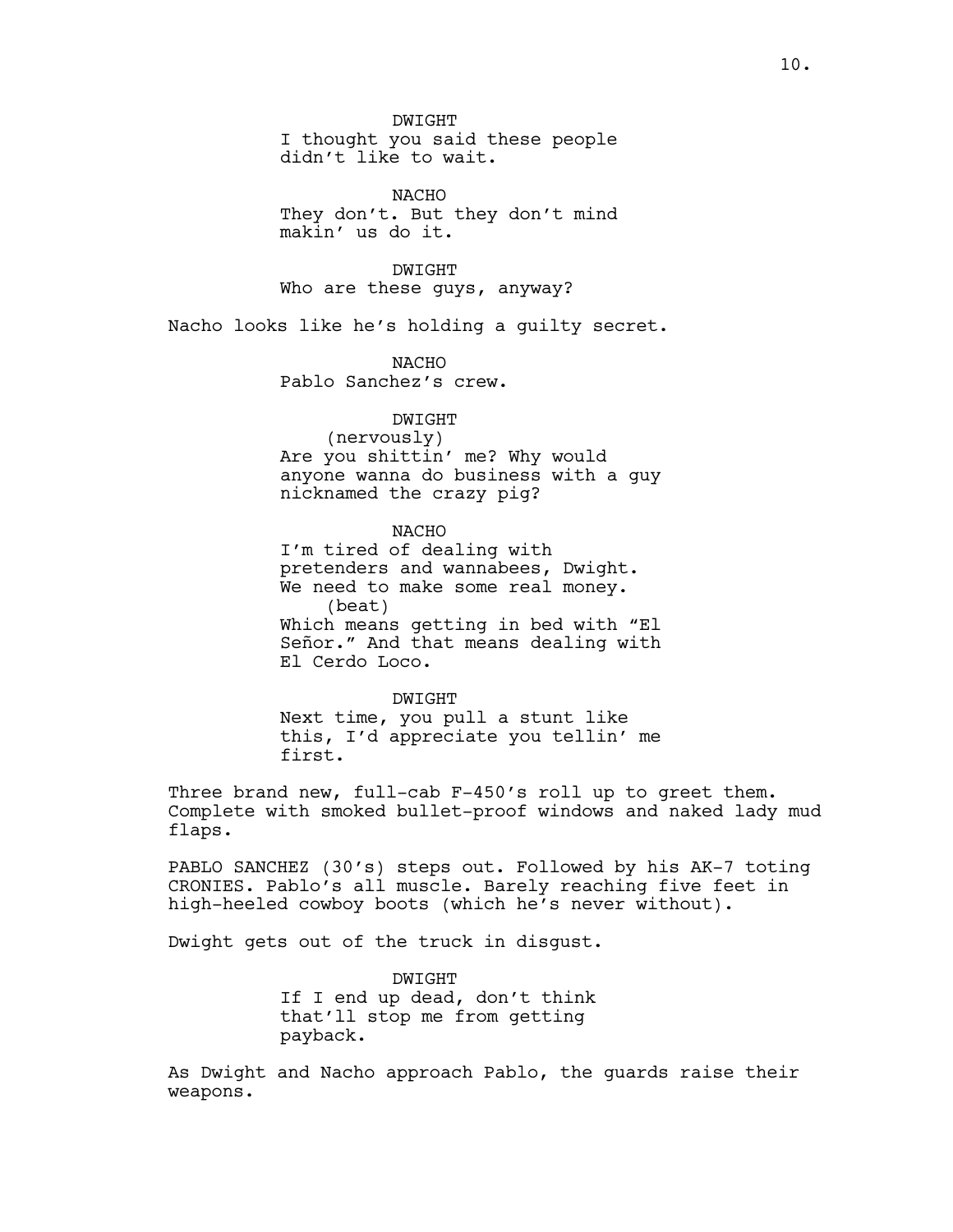DWIGHT Nice touch. Very terrorista. I'm surprised they don't got grenade launchers.

NACHO Isn't that one?

Dwight eyeballs a grenade launcher.

DWIGHT

Holy shit.

Our heroes, politely, wait for Pablo to speak first.

PABLO You speak English, bolillo?

Pablo's henchmen laugh. He's the funniest guy they know.

DWIGHT Enough to get by.

Pablo eyes Dwight's tight Wranglers.

PABLO Something tells me you're not carrying \$40,000 in those pockets.

DWIGHT I like to see the goods before I flash my cash.

More laughter from the henchmen.

PABLO I give you one minute.

A worried Nacho motions for Dwight to get the damn cash. Reluctantly, Dwight pulls a propane tank off his truck. Dragging it to Pablo, Dwight unscrews the false top and presents the cash inside. Pablo flashes his grill of gold teeth.

# PABLO

I'm starting to like you, bolillo.

Pablo's henchmen grab the tank of cash. Dwight tries to stop them.

> DWIGHT Hold on! What about my dope?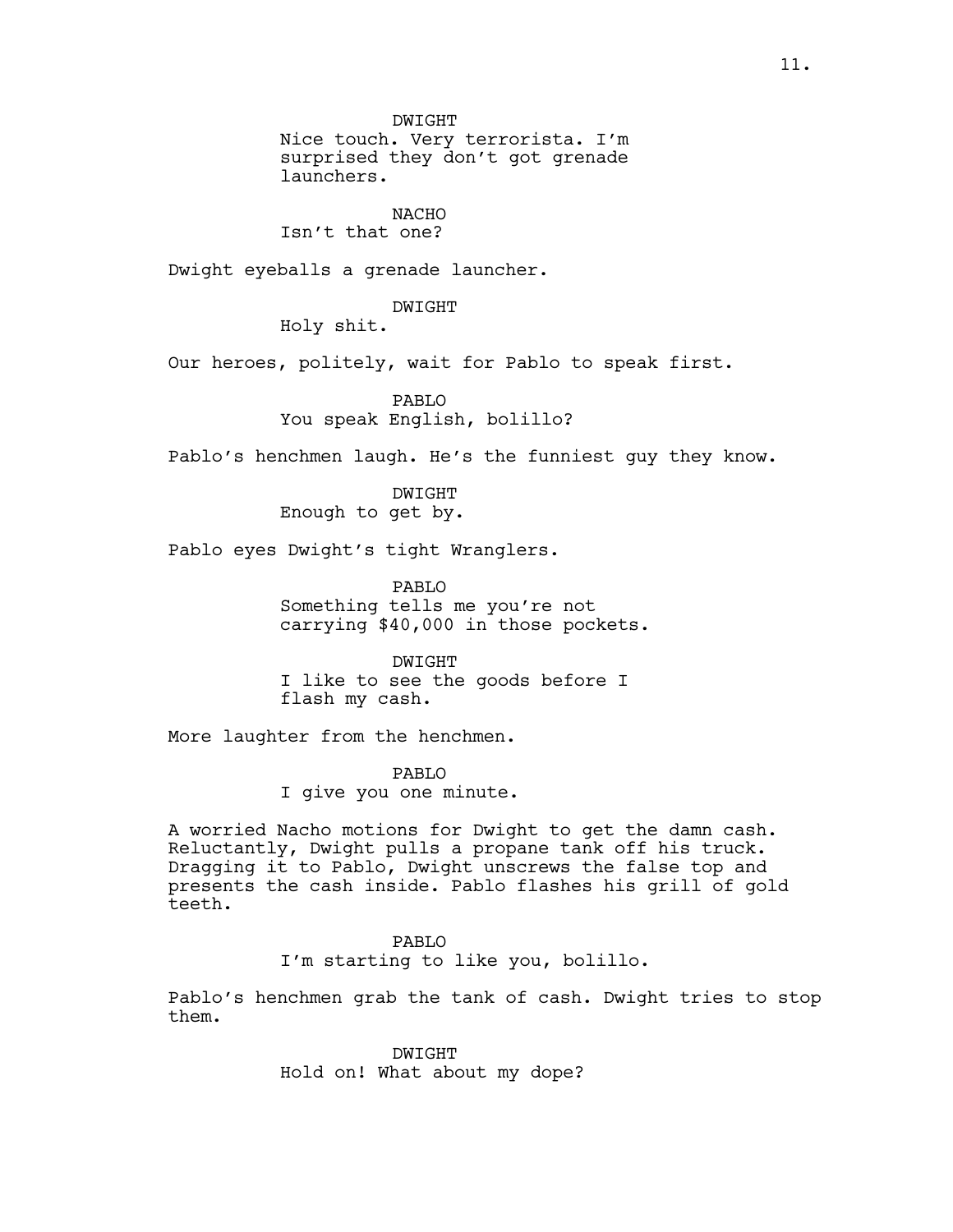The butt end of a rifle knocks Dwight to the ground. Nacho, instinctively, laces his fingers behind his head and drops to his knees.

> PABLO You should be more careful about who you trust in this business.

Dwight touches the gash on his head. A small load of marijuana unceremoniously drops around him.

> DWIGHT Hey, where's the rest of it?

Pablo returns to his truck.

PABLO Consider it a cost of doing business for the first time with "El Señor."

Pablo drives off with all the cash. Leaving our heroes to eat their dust.

> DWIGHT Call me crazy but I prefer pretenders and wannabees.

NACHO We just need to earn their trust. After that, we'll be sitting on easy street. You'll see.

Dwight grabs a kilo brick.

DWIGHT They took my tank. How do you suggest I get this stuff back?

NACHO We can hire one of the tunnels.

DWIGHT A tunnel? That's bush league. Playground pushers use tunnels. Dime-bag dorm dealers.

NACHO You're just don't wanna pay for it.

Dwight resigns himself to his costly fate.

DWIGHT

That too.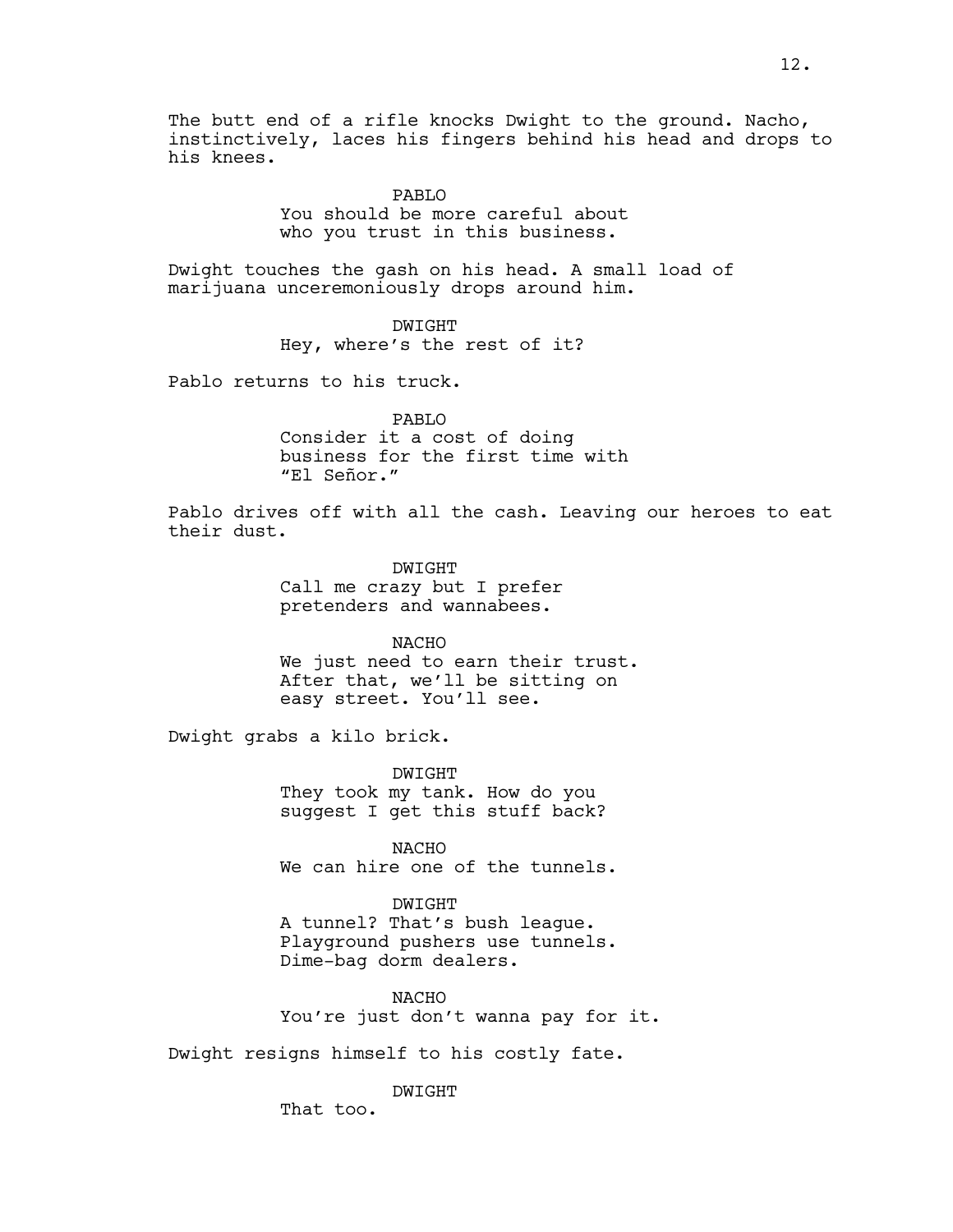On the surface, it looks just like any other rundown shack along the border.

> DWIGHT (O.S.) 25 percent? You'll need a bigger gun to get that price.

INT. SMUGGLING TUNNEL HOUSE - JUAREZ - DAY

Dwight and Nacho haggle with HECTOR (20's), who manages his father's tunnel. A .32 caliber pistol on his hip for protection.

> HECTOR This is the best tunnel in Juarez.

Dwight walks over to the concrete-lined hole in the living room. Wired with electricity.

> DWIGHT I ain't payin' that much for a damn hole in the ground.

Dwight grabs a stapler off Hector's desk and drops it down the hole. Seven long seconds transpire before it HITS BOTTOM.

HECTOR

That hole goes down 85 feet and crosses under the Rio Grande. It has five exits on the US side. All rigged with dynamite, if the cops ever get wise.

Dwight still can't believe how deep the damn thing is.

HECTOR I'll give you a better deal, if you got cash.

Dwight shoots Nacho the evil eye.

DWIGHT Unfortunately, I'm havin' a cashflow crisis. Will you take 15? That's more 'an fair.

Hector won't budge.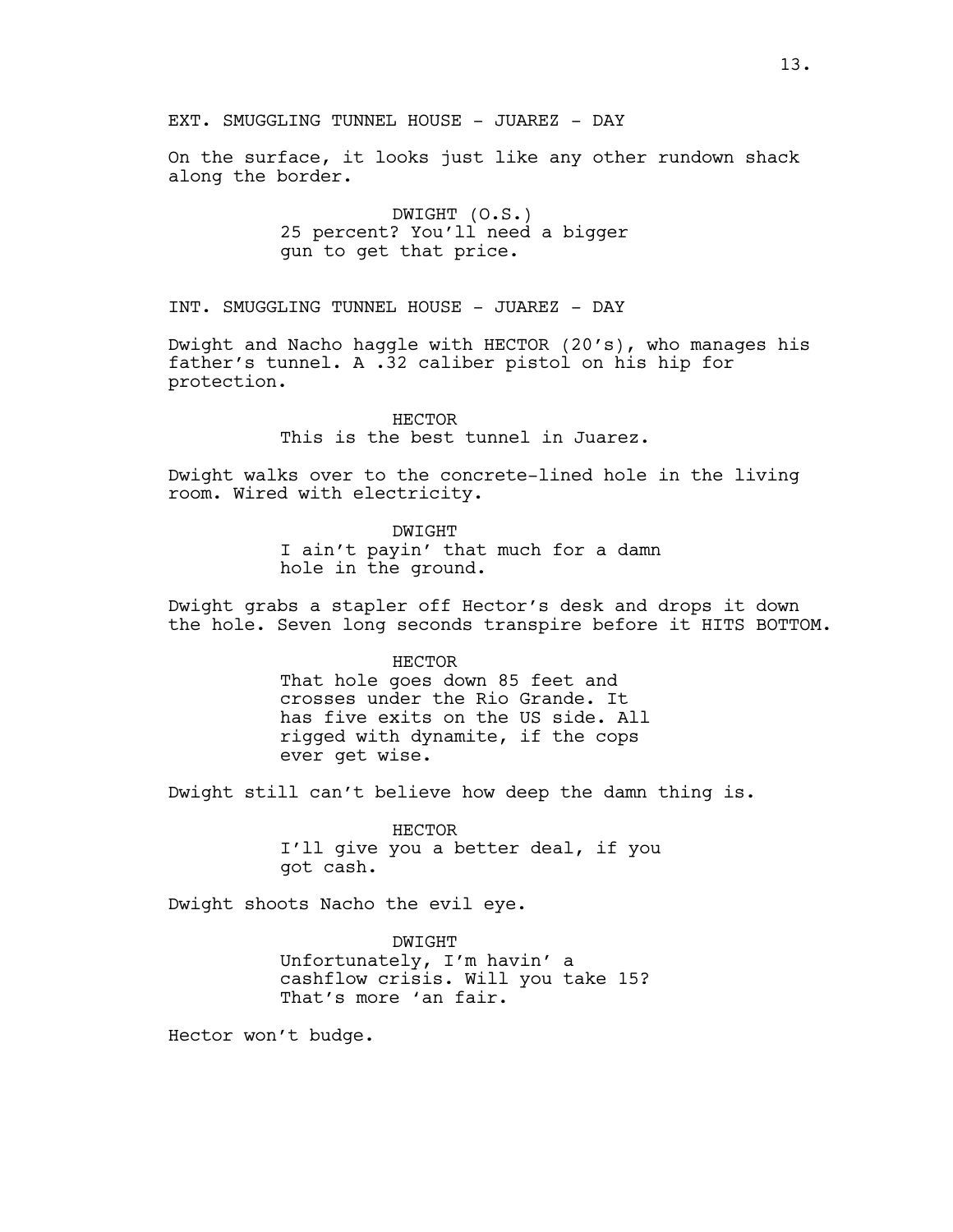DWIGHT Come on, it's my birthday. And except for this head wound, I've got jack.

HECTOR Birthday? How stupid do I look?

Dwight pulls out his driver's license.

DWIGHT I can prove it. See! Happy damn birthday to me.

With this evidence, Hector reconsiders his offer.

HECTOR Okay, I'll give you twenty. Just don't let my father find out.

NACHO Why didn't you tell me it was your birthday?

Dwight eyes Nacho with hopeless resignation.

DWIGHT Cause you're a dick.

EXT. HIGH-SECURITY BORDER ZONE - DAY

Dwight crosses the bridge in his truck. Smiling and waving at the Customs Agent, as he re-enters the United States.

EXT. DWIGHT'S TRAILER - DAY

Dwight finds his father dozing in a hammock under the only shady spot for miles.

> RJ You're back, awfully, quick.

DWIGHT I need help getting the camper on my truck.

They carry the camper top to Dwight's truck and latch it down.

> DWIGHT Good thing I love my job cause it sure don't pay.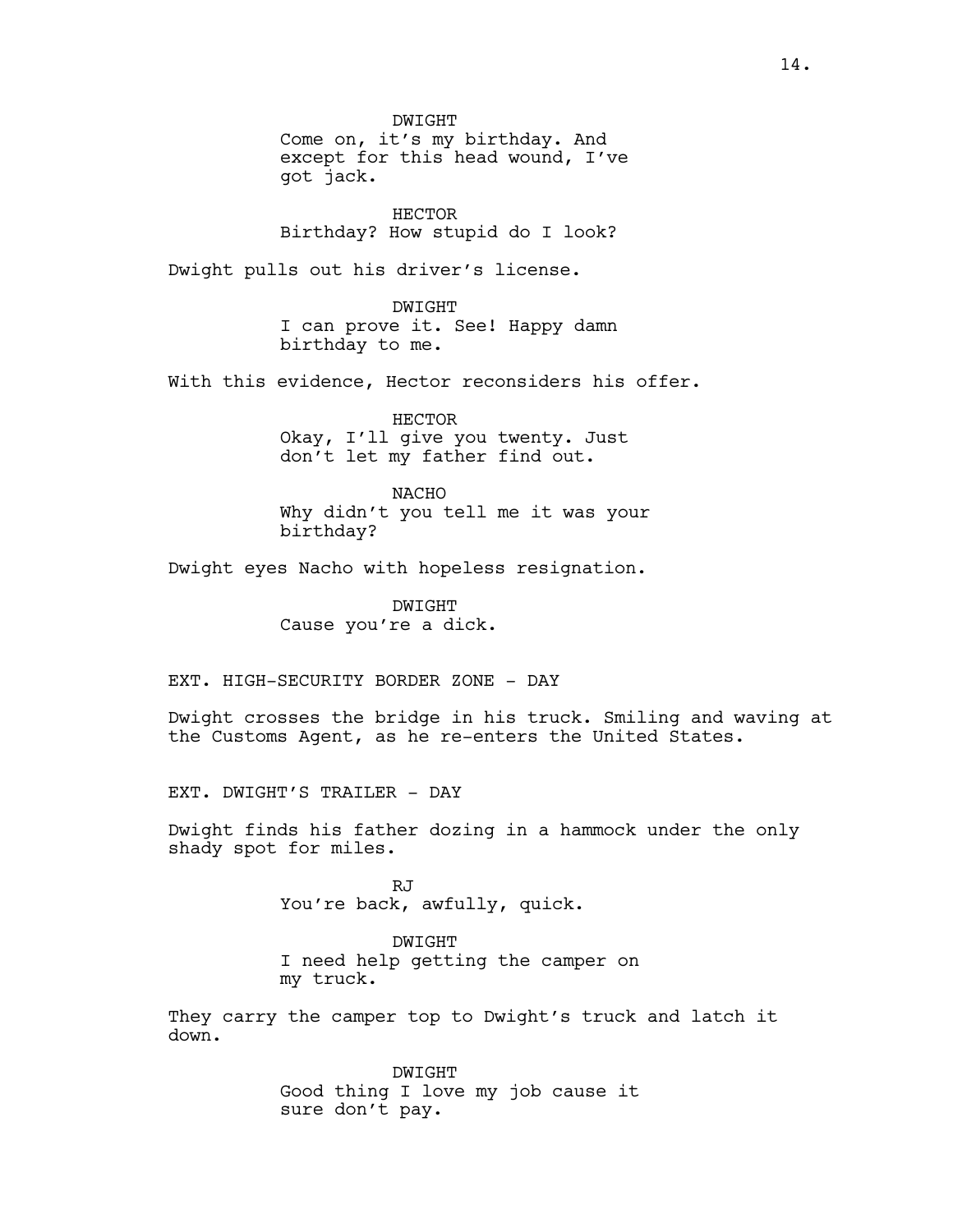RJ Wanna tell me what happened?

DWIGHT My partner's eyes are bigger than his stomach. And it's costing me a bundle. (beat) This would be a decent business, if the people had any integrity.

RJ Maybe you should walk away from this one. Sometimes, fixing mistakes cost more than it's worth.

DWIGHT You're advice would be more valuable, if you used it yourself.

Dwight gets in the cab and fires up his engine.

RJ Can I come along?

DWIGHT No, thanks. I've had my fill of criminals for one day.

RJ holds up a small present.

RJ Before you go, I got you somethin'.

Dwight, reluctantly, opens the present. Revealing a pack of cigarettes.

> RJ I know it ain't much.

DWIGHT I don't even smoke.

RJ Then re-gift it. It won't hurt my feelings.

Dwight drives away in complete dismay.

EXT. BIG BOX BARN - NIGHT

Sodium vapor lights illuminate a vast empty parking lot. Dwight parks his truck on the edge of the lot.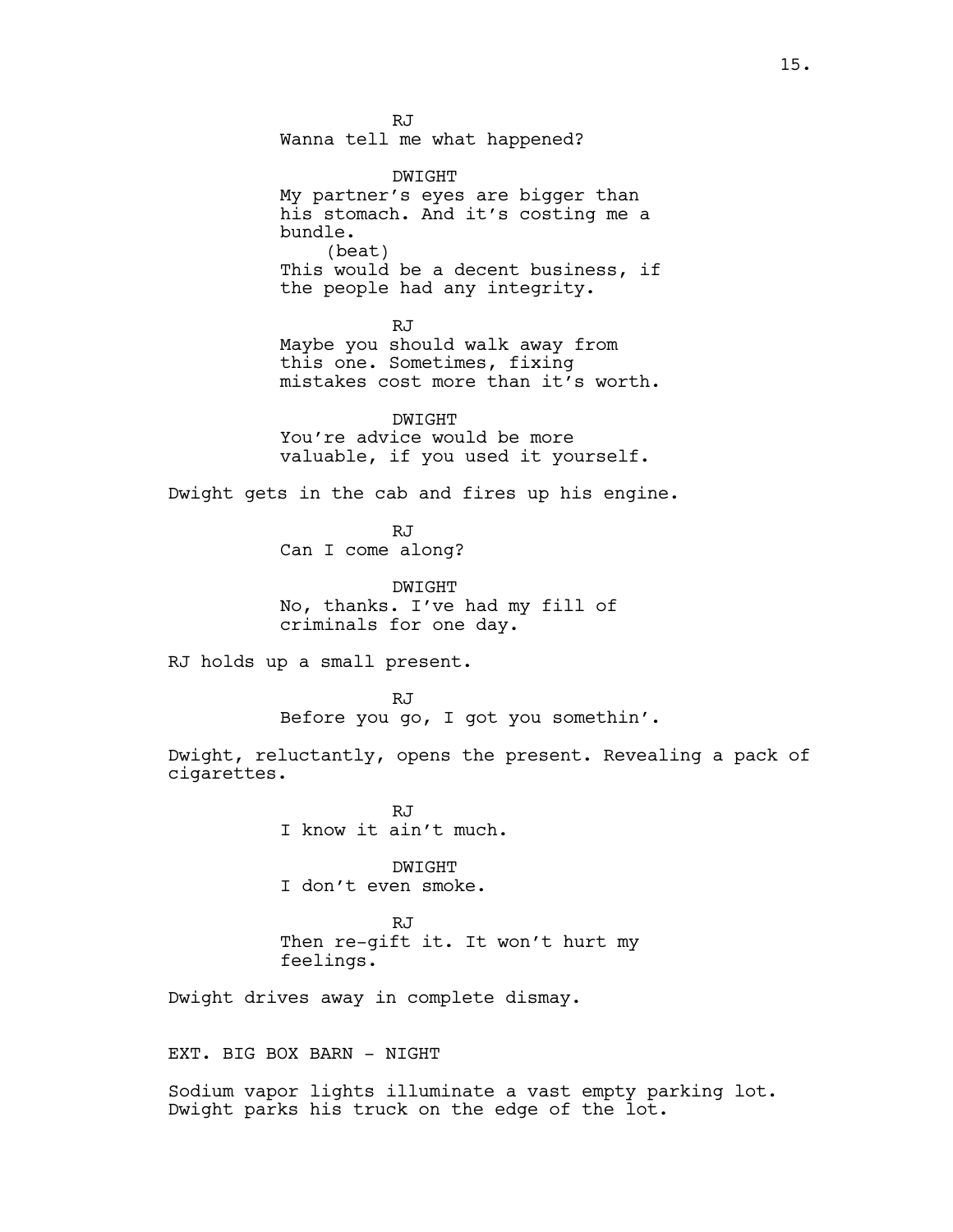He shuts off his engine, HONKS his horn twice and slides into the truck bed.

A hydraulic jack lowers the concrete slab under Dwight's truck.

Dwight removes a false bottom on the bed of his truck. One-byone, they hand kilo bricks up to him.

Back behind the wheel, Dwight heaves a sigh of relief. Fires up his engine and turns on his headlights.

Revealing Hope's well-armed task force around him. Flood lights blind Dwight.

> HOPE Keep your hands on the wheel where we can see them.

Dwight can't believe his bad luck.

DWIGHT Worst birthday yet.

FADE TO BLACK.

END ACT ONE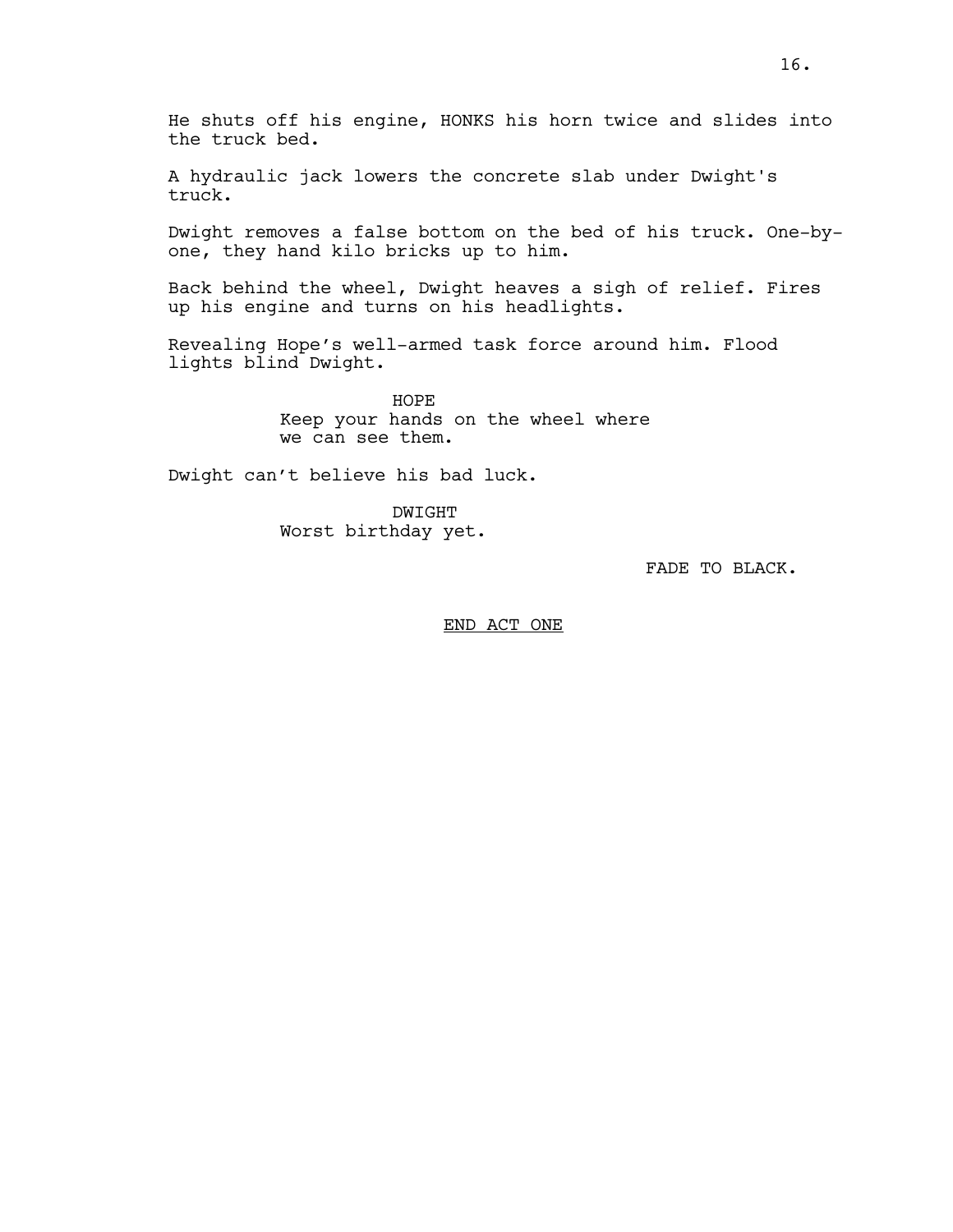FADE IN:

EXT. DEA REGIONAL COMMAND CENTER - EL PASO - DAY

The one takeaway from this generic building is that the DEA is underfunded.

INT. DEA REGIONAL COMMAND CENTER - DAY

Handcuffed to a metal chair, Dwight's cocky veneer vanishes. His brain spins a mile a minute. Wanting to outsmart this problem but with no clear idea how.

> HOPE Do you want a lawyer?

DWIGHT Do I need one?

HOPE We caught you with 20 kilos of marijuana. That translates into a twenty years in Federal prison. You may want to consider it.

DWIGHT A kilo a year? That's a little overkill, don'tcha think?

HOPE It's the mandatory minimum. Judges have no lea way in the matter.

Hope sits next to him.

#### HOPE

My sources tell me you've been dealing since high school. And yet, you don't have a criminal record. How do you explain that?

# DWIGHT

I'm not a dealer.

HOPE

Too good to sell to kids but perfectly willing to wholesale to any hustler who does.

This takes the wind out of Dwight's sails.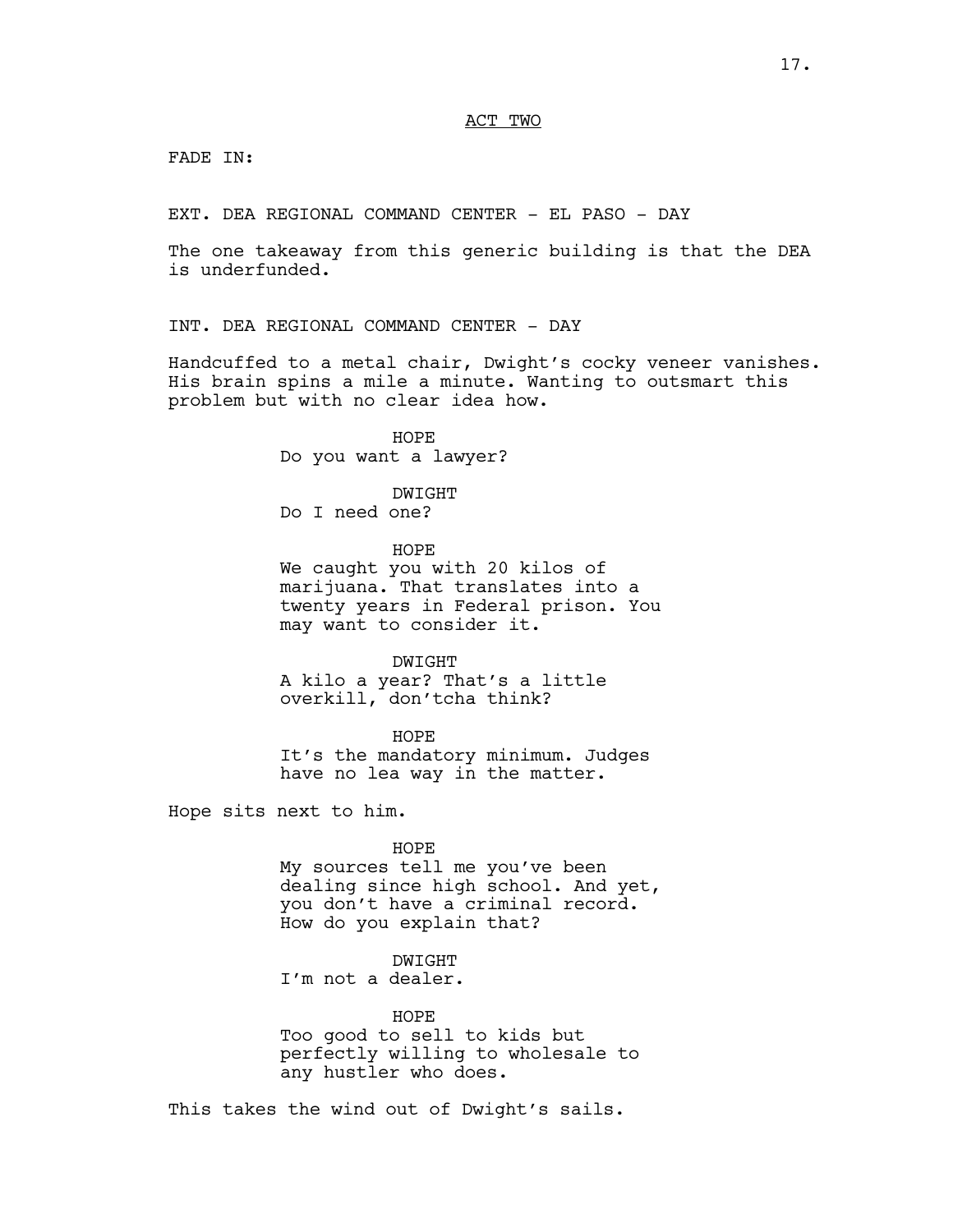DWIGHT Something like that. (beat) Who told you where to find me? Hope shows Dwight the crime photos taken on the bridge. HOPE First, tell me what you know about this? Dwight grimaces and looks away. DWIGHT I smuggle dope, okay. I admit that. Guilty as charged. But that's all I do. I don't even carry a gun so don't think I had anything to do with that. HOPE This man was an undercover cop. One of the few I could trust. I'm responsible for sending him out there and I'm going to get his killer. DWIGHT Know who did it? HOPE Nope. DWIGHT Know where it happened? HOPE Mexico. DWIGHT Can you be any more precise? Hope shakes her head, a bit forlornly. DWIGHT I know most of the cops in Ciudad Juarez. They won't be much help.

> HOPE Neither will the cops on this side. That's why I need you?

Dwight, instinctively, bursts into LAUGHTER.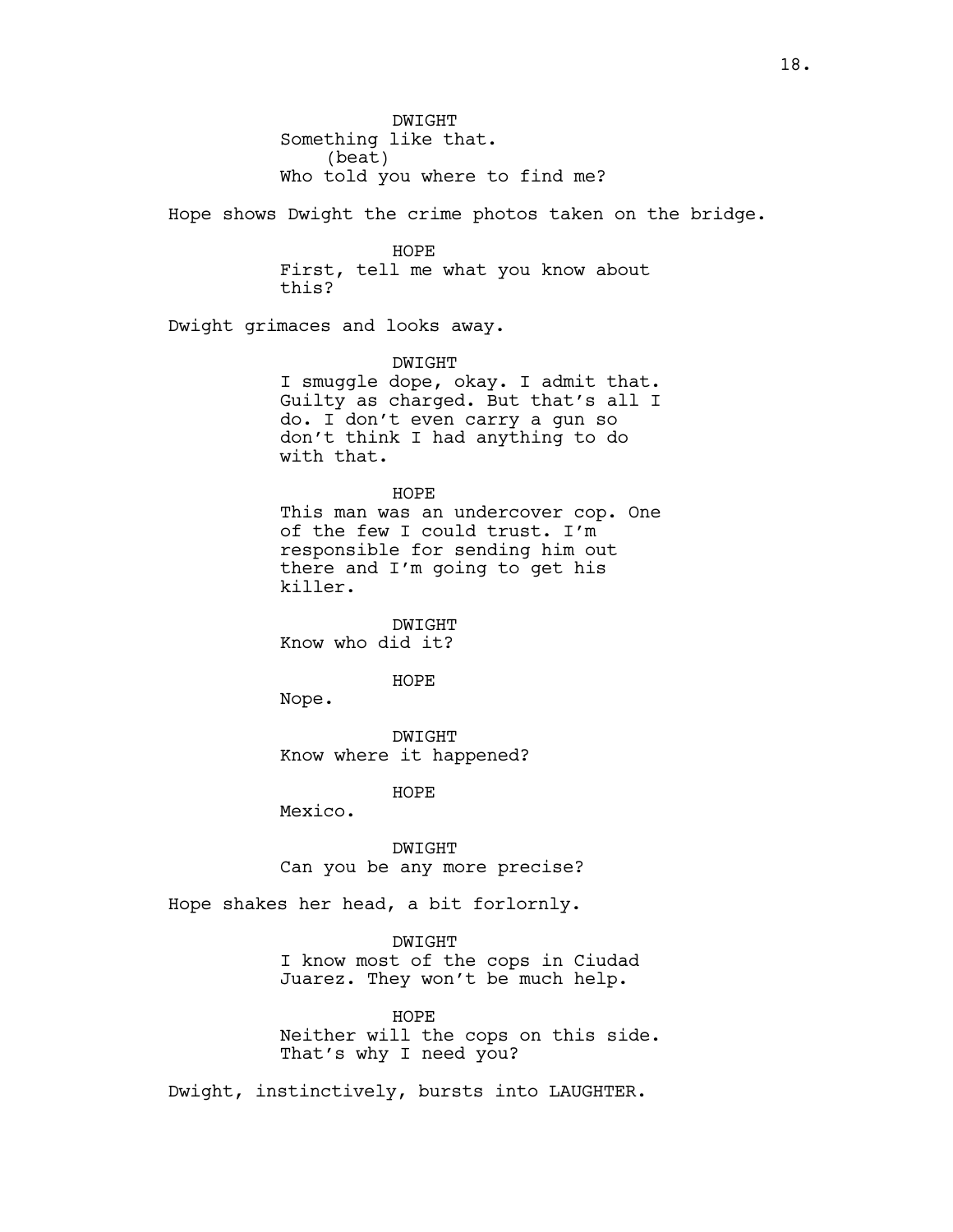DWIGHT That's good. You had me there. For a second, I thought you meant it.

HOPE

I did.

Sensing a shift in power, Dwight's cocksure attitude slowly returns.

### DWIGHT

I dunno, Hope. I don't wanna go to prison. But I don't wanna end up like your friend either.

Hope shouts outside.

# HOPE

Geronimo!

Geronimo enters. His arms bigger than Dwight's legs.

HOPE Take him to his cell.

DWIGHT Hold on. I thought we were negotiating.

HOPE You have the mistaken notion that you control your fate.

Before Geronimo leads Dwight out the door. Hope gets in one last dig.

HOPE

If you wanna survive in La Tuna, first thing you should do is find the biggest, meanest guy in the yard... and blow him.

GERONIMO Let's go, lover boy.

Geronimo leads Dwight out.

DWIGHT Hold on, Geronimo. I don't wanna be unreasonable. I'll do what you want. Anything.

Hope smiles triumphantly.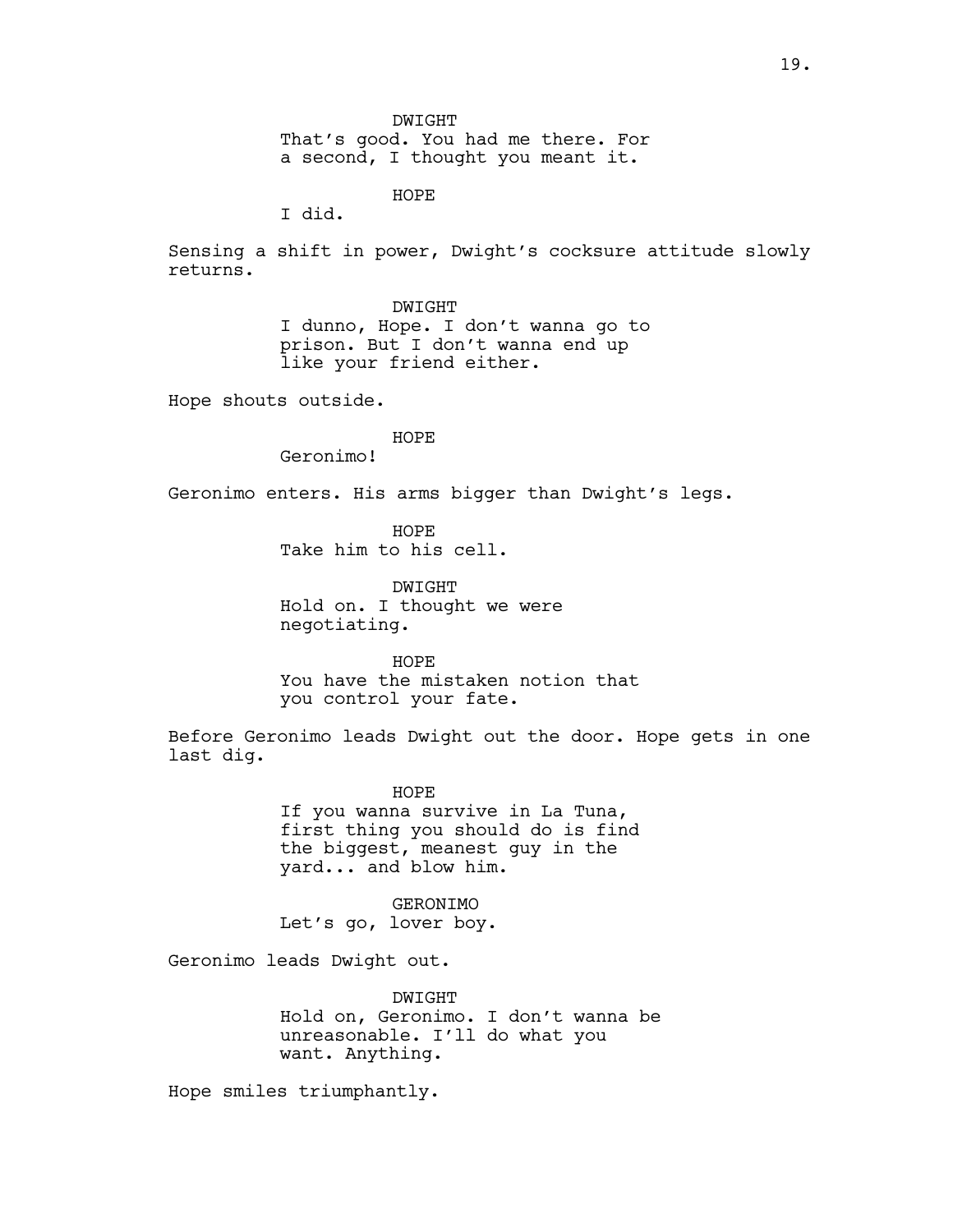EXT. DEA REGIONAL COMMAND CENTER - DAY

A deflated Dwight waits on the sidewalk for his ride. Holding his hat in his hands. RJ pulls up in Dwight's old truck.

> RJ Ya think the impound guys would have had the decency to wash it.

Dwight climbs in the passenger seat. No fight left in him.

RJ Looks like you got off easy.

DWIGHT Looks are deceiving.

EXT. HIGHWAY - DAY

RJ drives Dwight through downtown El Paso.

RJ Wanna talk about it?

DWIGHT

No.

RJ They turned ya, didn't they?

DWIGHT How'd you know?

RJ Why else would I be drivin' you home?

They pass Divine Sisters of Malverde, a K-8 parochial school.

DWIGHT Pull over.

EXT. DIVINE SISTERS OF MALVERDE - DAY

Standing outside the chain link fence, Dwight and RJ watch an 8th grade gym class. Dwight points at one of the girls in her gym outfit.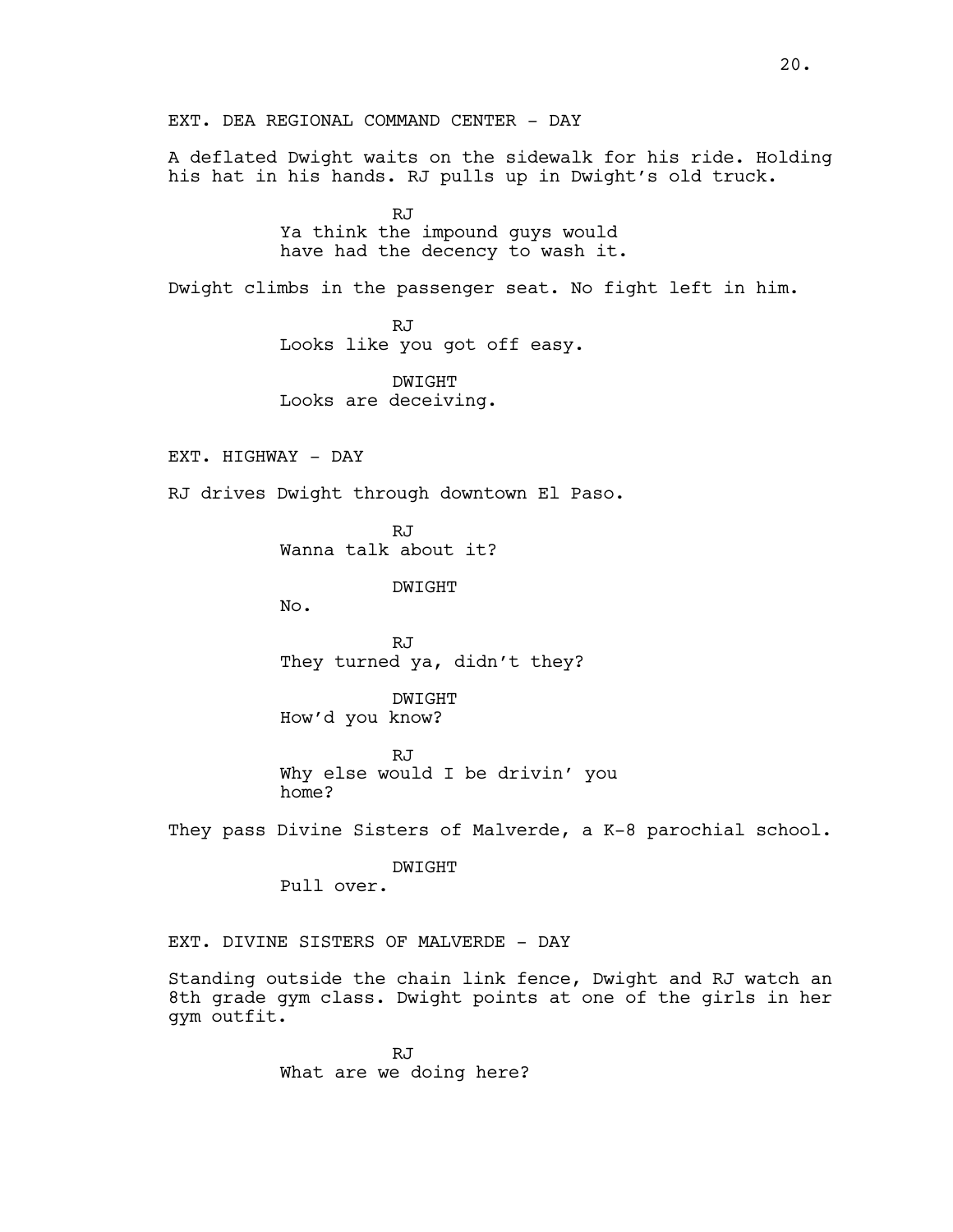DWIGHT

Since you're so hellbound to reestablish your family ties. Thought you might wanna see your granddaughter. She's the one with the skinny legs.

CHRISTMAS NORTENO (13) plays volleyball next to her friend ABBIE (13). The embodiment of awkward adolescence.

> RJ Her mother should try feedin' her.

DWIGHT Now that I've gone straight-ish, maybe her mom'll lemme talk to her.

RJ You can't tell her mother anything about this, Dwight. Or anyone for that matter. If word gets out yer a snitch, you won't last till supper.

Abbie spots the two men watching them.

ABBIE Who are those creepy guys? They keep lookin' at us.

#### **CHRISTMAS**

I've never seen the old guy before. But the other one's my dad. Got a picture of him at home.

ABBIE Your dad? Let's go talk to him.

CHRISTMAS You kidding? My mom would freak. I gotta pick my battles.

Dwight grabs a handful of fence.

DWIGHT I'd sure like to know how the Feds knew I'd be at that parking lot?

RJ Oh, that's easy. I told 'em.

DWIGHT

What?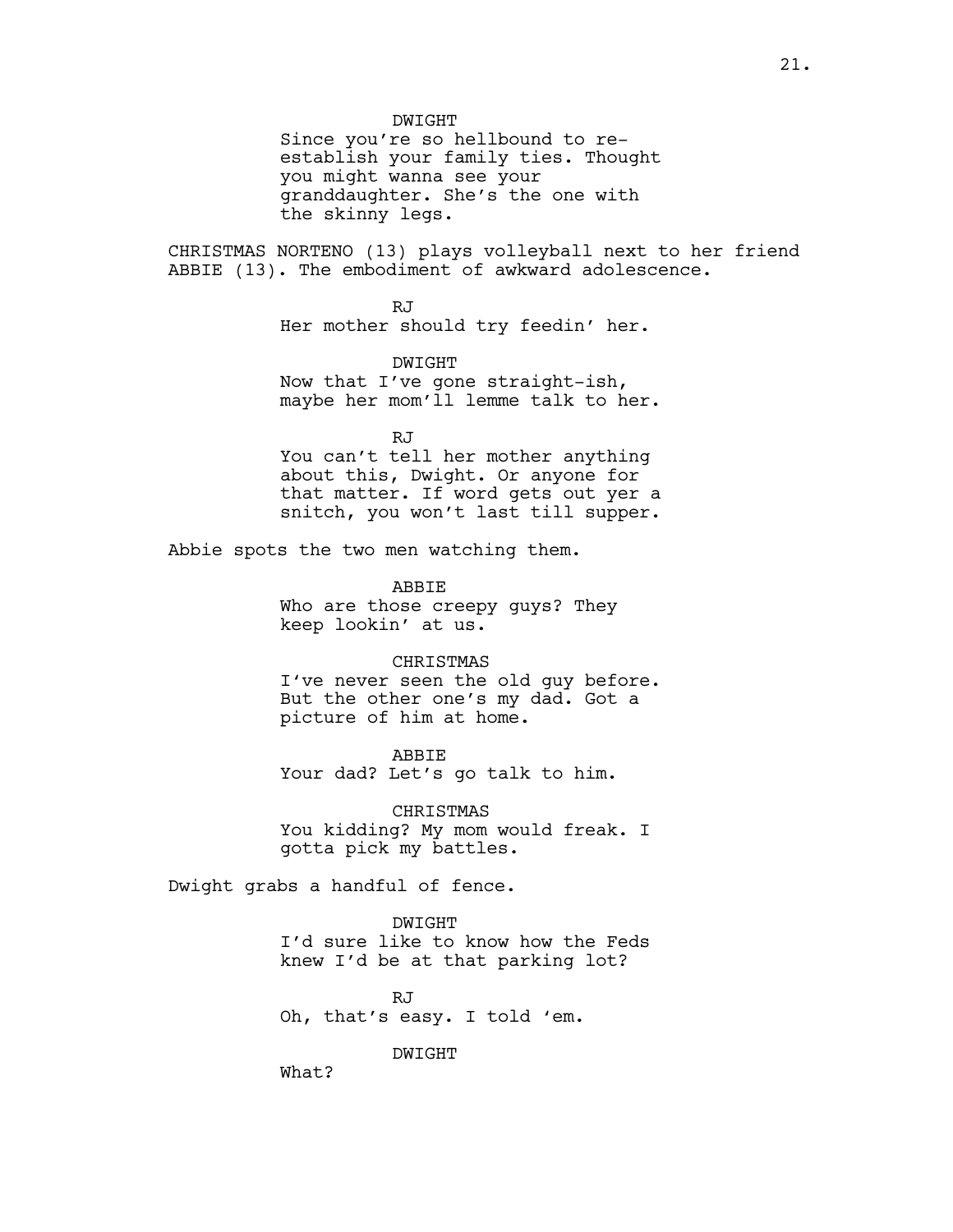RJ They need someone who can work both sides of the border. So I offered your services in exchange for my parole.

DWIGHT Just when I thought you couldn't mess me up any worse.

RJ Probably the best turn I'll ever do ya. Ungrateful little turd.

Dwight gets into his truck. Locks the passenger door so RJ can't join him and drives off alone.

> RJ Very mature.

INT. DEA REGIONAL COMMAND CENTER - DAY

Clinton walks into Hope's office with fresh satellite photos.

CLINTON Hope, look what I just found.

He hands her some printouts.

CLINTON A new field of high-grade sensimillion has sprung up in the desert, outside Juarez. (off the photos) Guarded by Mexican soldiers.

Hope grabs another set of satellite photos on her desk.

HOPE This didn't turn up on the CIA's last satellite survey. Where'd you get this?

CLINTON Google Earth. (beat) Think this might be connected to Jerry's death.

HOPE D.C. won't give us enough money to do our jobs right. And now they're playing games with our intel. (MORE)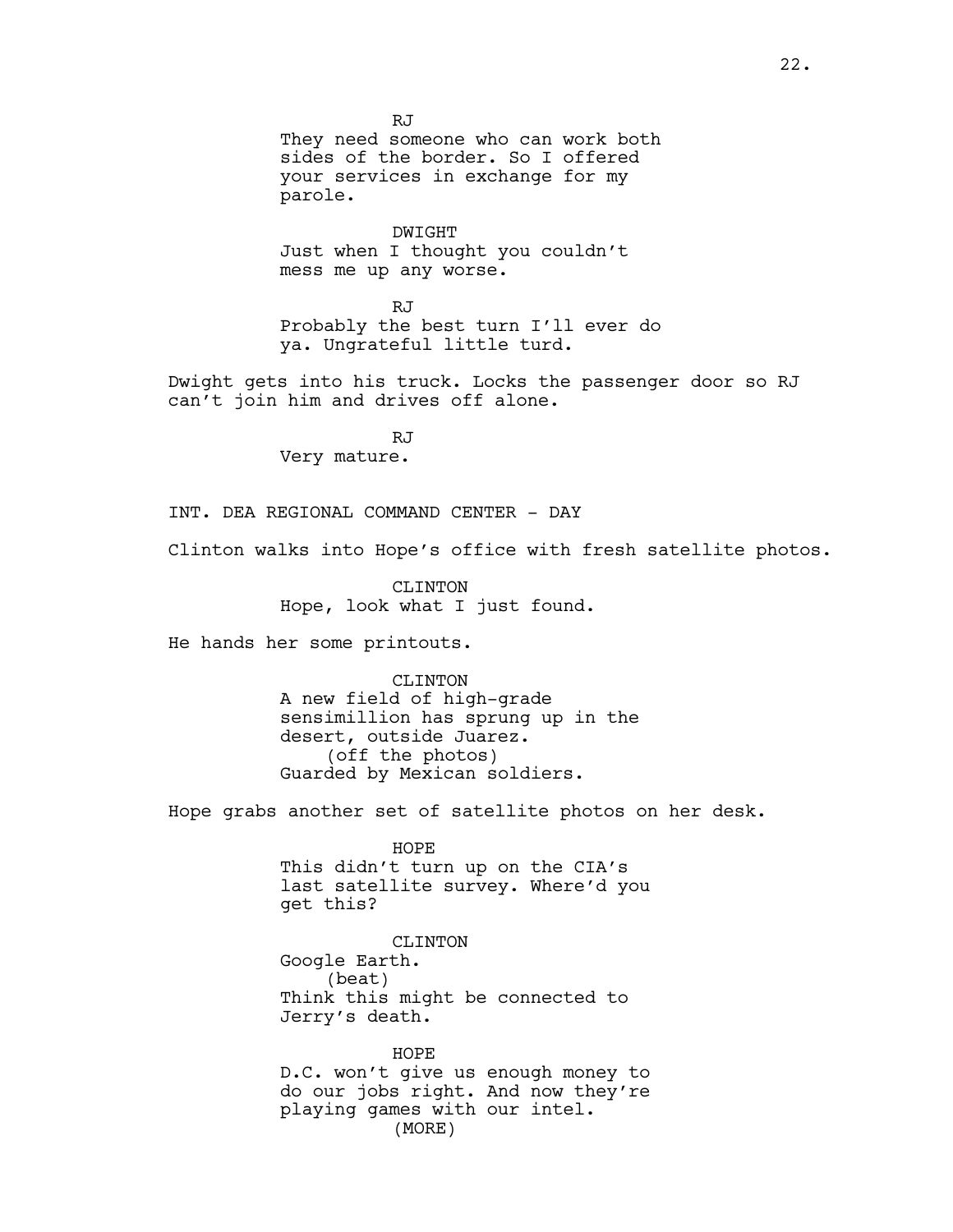(beat) Until we know who we can trust, I want a lock-down on all information leaving this unit. Especially our undercover op. CLINTON Sure, thing. We'll phony up some reports so we don't tip our hand. HOPE The last thing we need is another dead gringo smuggler in the Mexican desert. EXT. DWIGHT'S TRAILER - DAY Dwight tops off fluid levels to his crop duster. Getting ready for take-off. RJ hovers close. RJ So lemme talk to Christmas for ya. My name's not on any restraining order. DWIGHT You're like a stray dog, ya know that. A sinister stray who won't go away. RJ You've never respected anyone else's boundaries. Why her? DWIGHT Just stay out of it, okay? RJ Text the girl. What harm can it do? DWIGHT I'm trying my best to be unpleasant. But you refuse to get the hint. Hope pulls up in a new black Explorer. Making Dwight's day even worse. DWIGHT Just what I needed. HOPE (cont'd)

Hope approaches.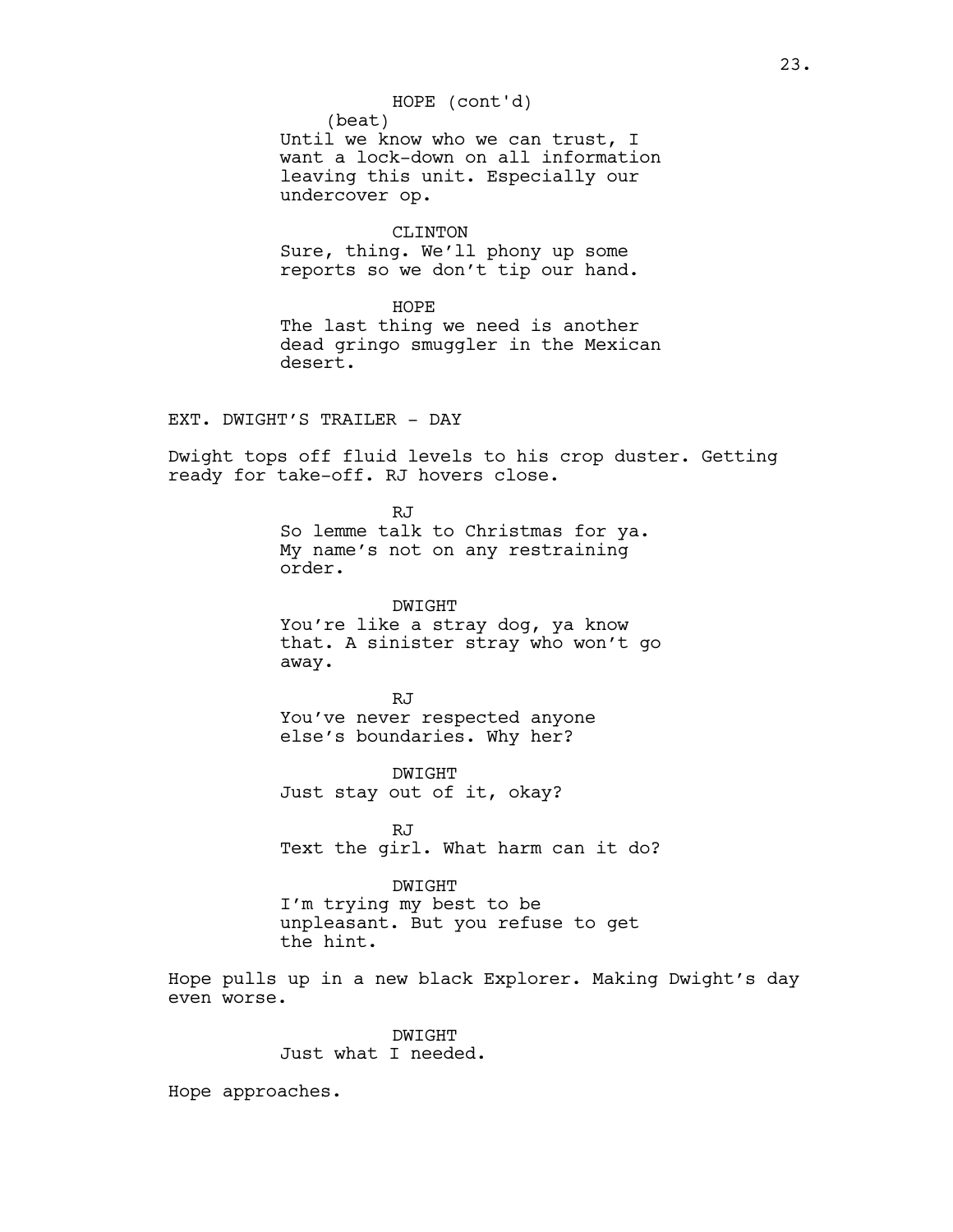HOPE I'm glad I got here before you left.

RJ Aren'tcha gonna introduce me?

DWIGHT This is my father, RJ. He's more trouble than he's worth. (beat) And this is Esperanza Romero, who for some inexplicable reason, prefers the English translation of her name.

RJ and Hope shake hands.

RJ My boy's a jack-ass. Afraid he gets it from me.

Hope fishes through her purse.

HOPE It goes against every rule in the book but I want you to have this.

She puts a Glock 21 on the wing of his plane.

HOPE It's plastic so won't set off metal detectors. And can't be traced to anyone in the States.

DWIGHT Without wanting to sound like a wuss, I don't do guns.

HOPE You deal drugs but don't carry a gun?

DWIGHT I don't deal drugs. I smuggle 'em. There's a difference.

RJ The boy's got baggage.

Dwight boards his plane.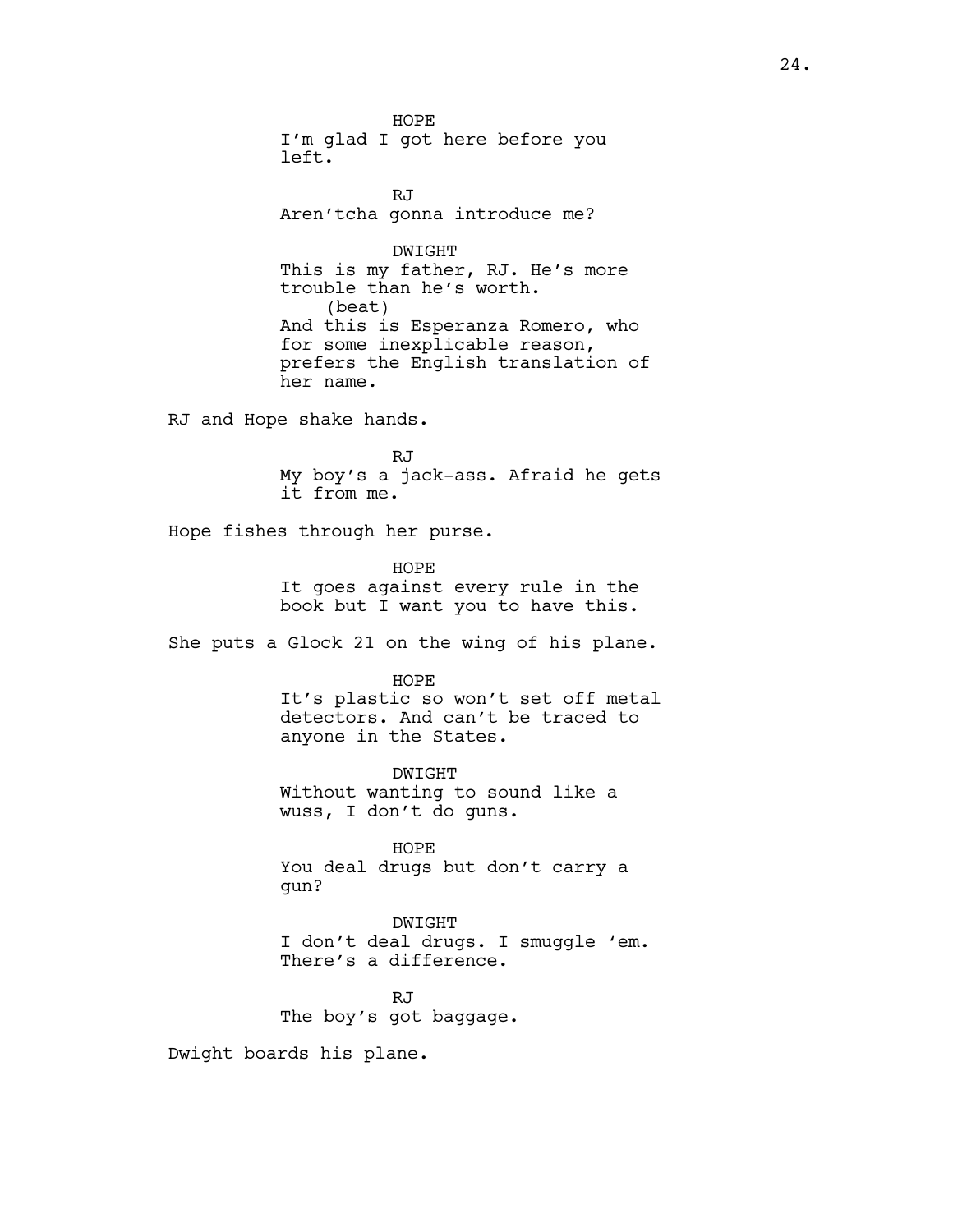HOPE

Keep your head up. I don't want to lose anyone else on my team.

From Dwight's POV, he can easily look down Hope's shirt.

DWIGHT

I'm a skateboarder. I don't do team sport. But then again, the coaches never looked like you.

HOPE

Maybe you should've tried softball.

DWIGHT

Too late now.

Dwight fires up the engine and takes off towards Mexico. Leaving RJ all alone with Hope.

> HOPE I'd like my gun back, please.

RJ, reluctantly, hands over the weapon. Then flashes a sexy smile.

> RJ You like beer?

HOPE It's not even nine yet.

RJ I'm gonna guess you colored inside the lines, when you were little.

EXT. MEXICAN DESERT - DAY

From his plane, Dwight catches sight of the well-guarded marijuana field that escaped CIA detection.

A MEXICAN COMMANDER monitors Dwight's plane with binoculars. Unhappy about the fly-by but even unhappier with his SOLDIERS who fire at the plane.

EXT. NACHO BARRERA'S HOUSE - JUAREZ - DAY

Dwight lands his plane on the dirt road outside Nacho's home. Another good reason for zoning laws.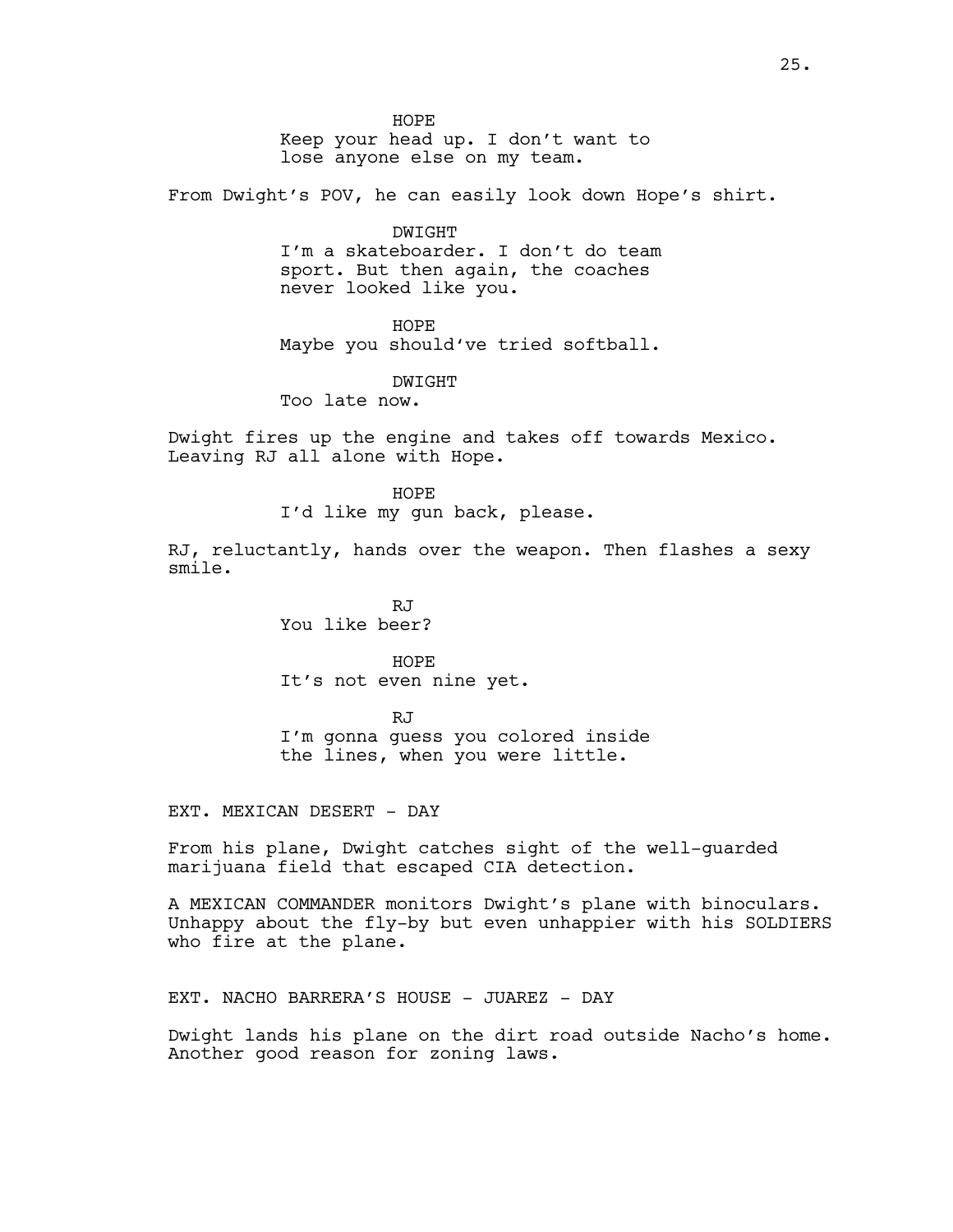INT. NACHO BARRERA'S HOUSE - JUAREZ - DAY

Nacho's face is beaten and swollen. His arm in a sling. As he drinks tequila to numb the pain, Soledad tends to his wounds.

> DWIGHT What the hell happened to you?

> > NACHO

It's the price I paid to set up our meeting with El Señor. A test of my loyalty.

DWIGHT I dunno, Nacho. I say we bail. Nothing can be worth this.

NACHO I didn't let "El Cerdo Loco" beat on my face for two days just to quit, now.

Nacho downs another shot.

NACHO There's something wrong inside that guy's head.

DWIGHT What was your first clue?

NACHO He had a hard-on the whole time.

EXT. CASTILLO ESTATE - JUAREZ - DAY

Dwight and Nacho approach the impressive compound set on a hillside. Surrounded with thirty foot walls and crawling with ARMED GUARDS.

> DWIGHT Looks like El Señor's built his own version of North Korea.

NACHO The man has more money than God.

# INT. CASTILLO ESTATE - DAY

Guards frisk Dwight and Nacho before leading them to an outdoor pool set on a lower plateau. Sitting ducks for the armed guards towering above them.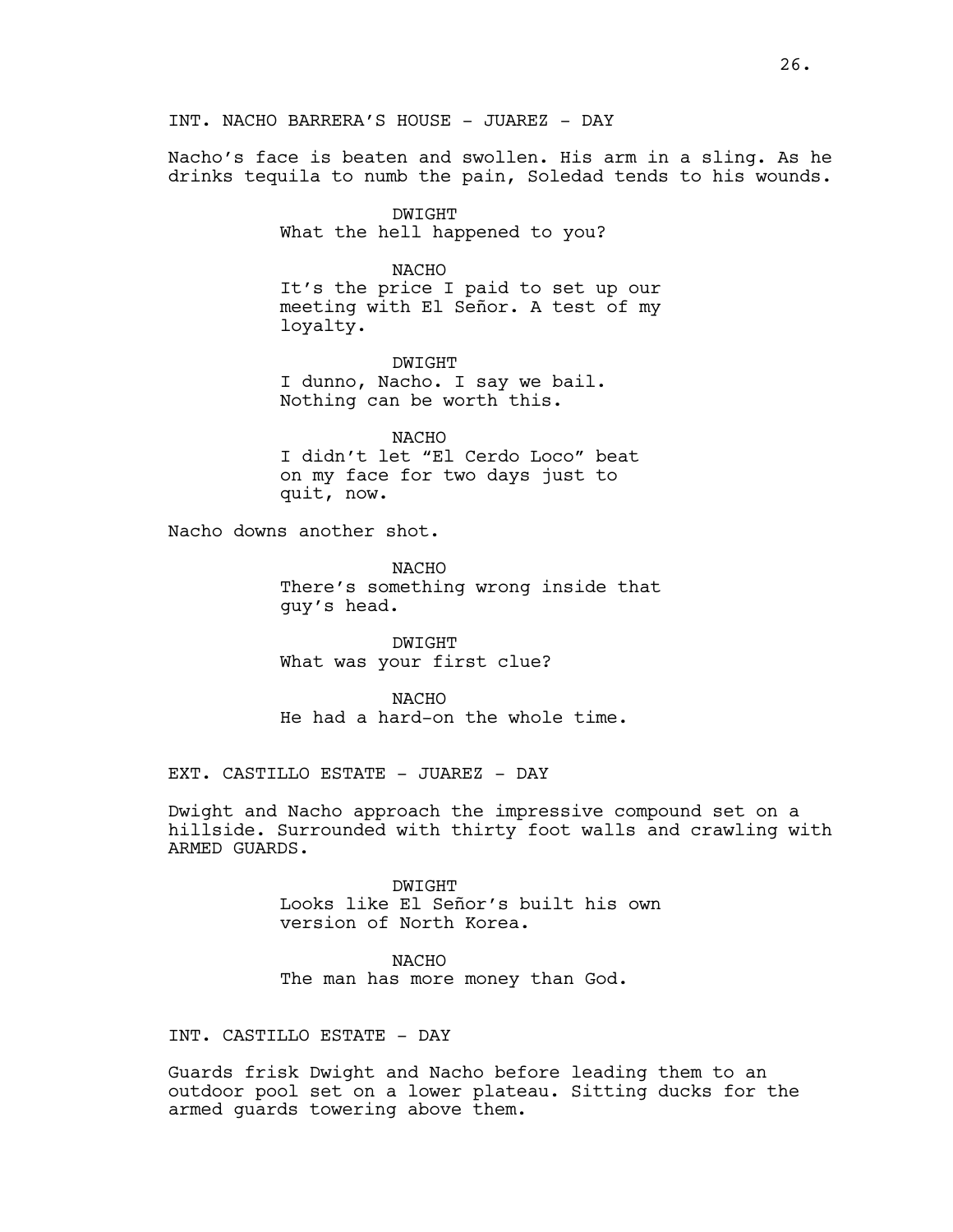NACHO This will be good for us. You'll see.

Dwight and Nacho stand, as RAOUL CASTILLO (40's) approaches with Pablo on his heels. A man with so much power and wealth, he's lost touch with reality.

> CASTILLO Please, sit. Can I get you anything?

NACHO No, thank you, Don Castillo.

CASTILLO

(off Nacho's face) I'm sorry about your face but it's necessary for people to earn my trust.

DWIGHT I'll trust you a whole lot more, when you give my money back.

Castillo LAUGHS.

CASTILLO Most Americans have little respect for authority. I can see you're no exception.

DWIGHT If we didn't, your whole business model falls apart.

Pablo frowns.

PABLO But respect can be taught.

Castillo eyes Dwight. Admiring his pluck.

**CASTILLO** I think I would like to do business with you, Mr. Harris. But first, you must prove your loyalty.

Dwight looks at Nacho's bruised face.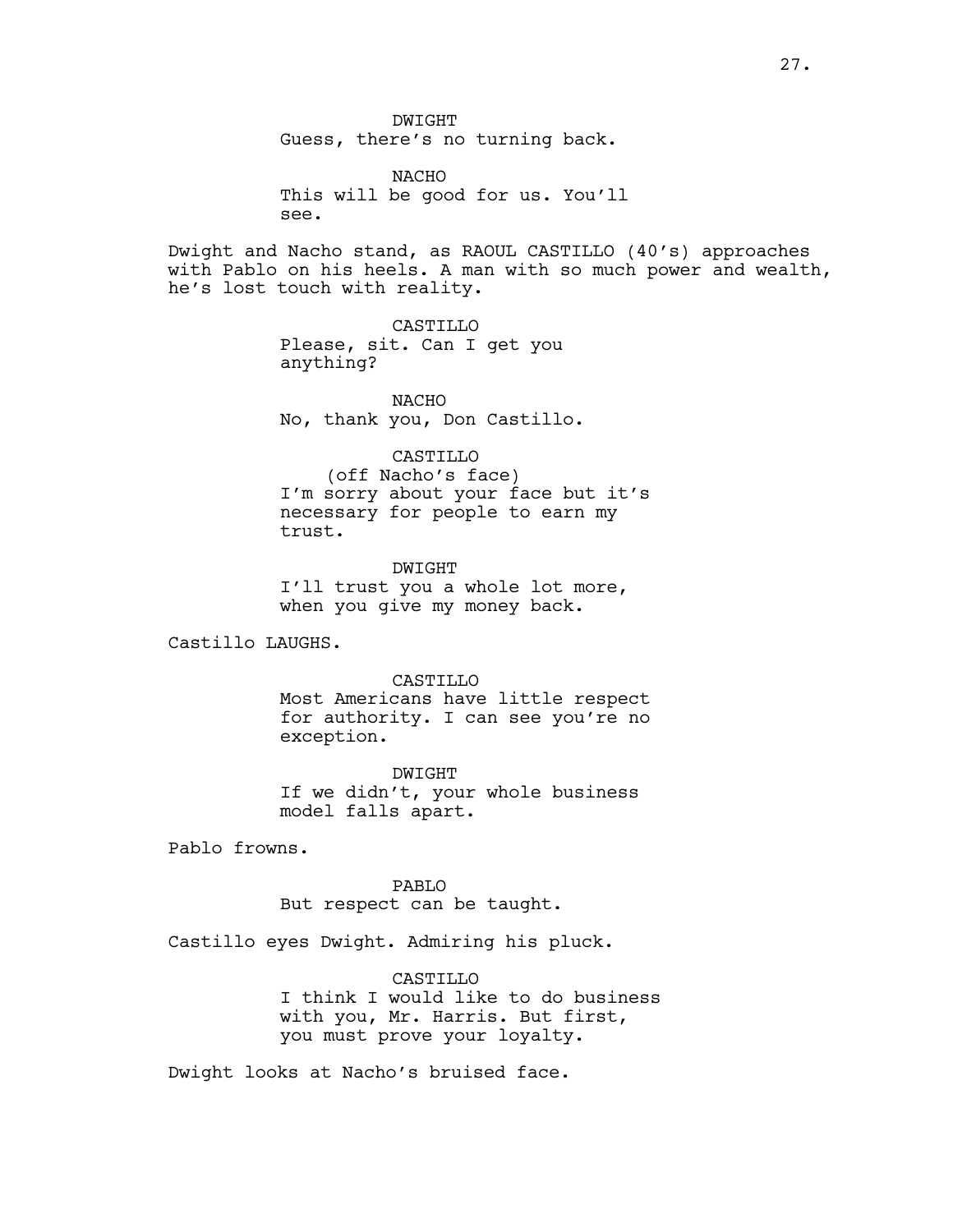DWIGHT I'm sorry, your price is too steep. So if you'll excuse me.

Castillo frowns, as Dwight walks away. Off Pablo's signal, the guards take aim at Dwight.

Dwight stops. Closes his eyes. Shaking ever so slightly. His life hangs in the balance.

Castillo proves his point. Ordering his guards to stand down with a wave.

> CASTILLO I'll give you one chance to change your mind.

Dwight wipes the sweat from his upper lip and nods meekly.

Castillo shows Dwight a lo-res telephoto picture of Hope.

CASTILLO This woman's DEA. She heads a task force whose sole purpose is to put me out of business.

DWIGHT I could talk to her. Ask her to back off for the right price.

CASTILLO Attempts at bribery have proven futile. You must kill her.

Dwight frowns.

CASTILLO And if you don't, I will kill you.

Dwight likes that even less.

FADE TO BLACK.

END ACT TWO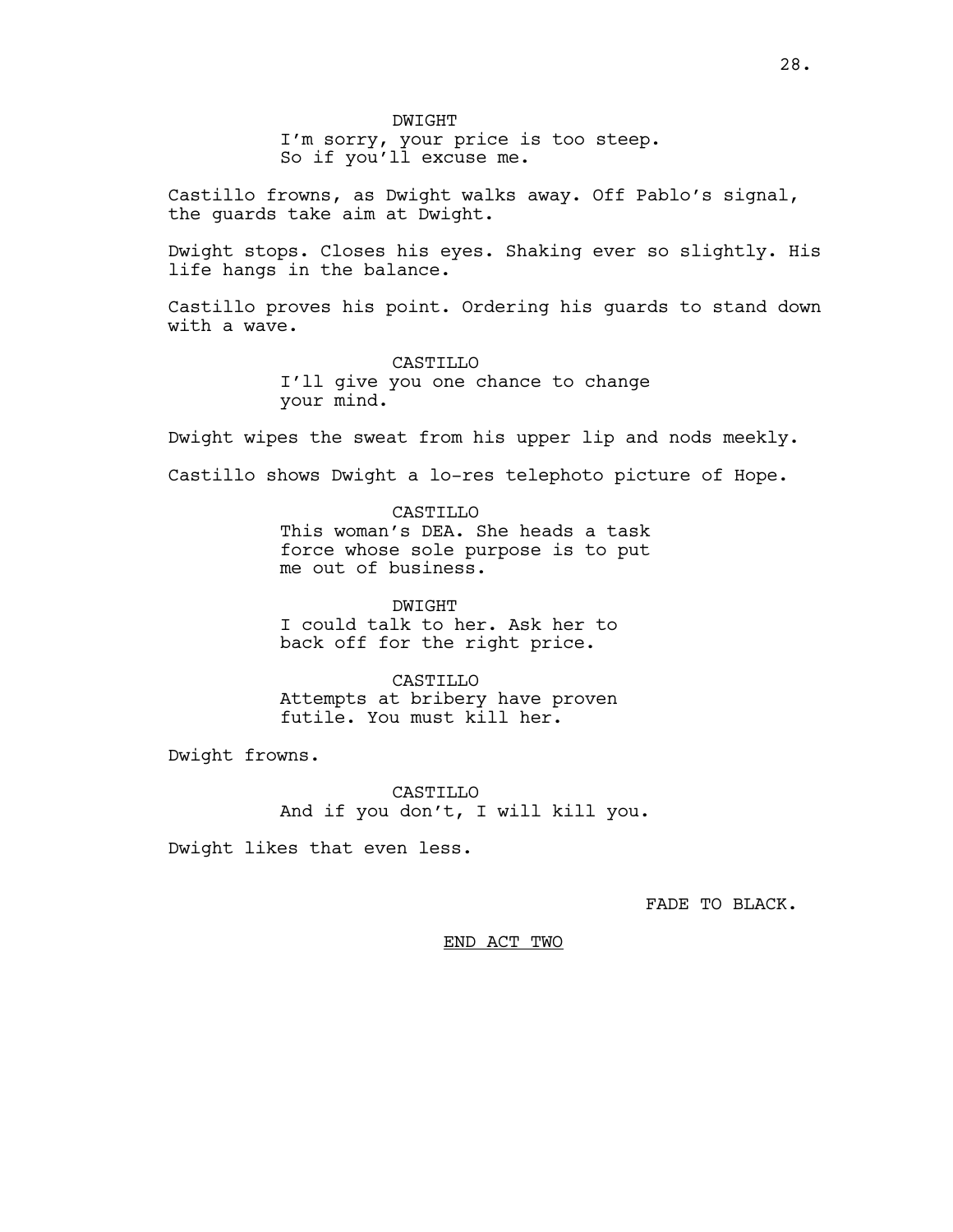### ACT THREE

FADE IN:

EXT. DEA REGIONAL COMMAND CENTER - DAY

It's not even 10 am but it's already hot as hell outside.

INT. DEA REGIONAL COMMAND CENTER - DAY

Dwight debriefs Hope's team which includes Clinton, Geronimo and Connie.

> HOPE Guess, we're doing a better job than I thought.

DWIGHT You heard the part about them killing me, if I don't kill you, right?

Hope says nothing. Letting him twist in the wind.

DWIGHT And since that option's clearly off the table, I'm burnt. Crispy. Toast.

Dwight stands.

DWIGHT So I suggest we just shake hands and check me into the most comfortable witness protection program, you got. (beat) If it's okay with you, I'm kinda partial to the name, Deacon.

HOPE

Sit.

Dwight sits.

CLINTON (to Hope) Told you to take those bribes. They'd think they were safe and we'd be spending their own money putting 'em outta business.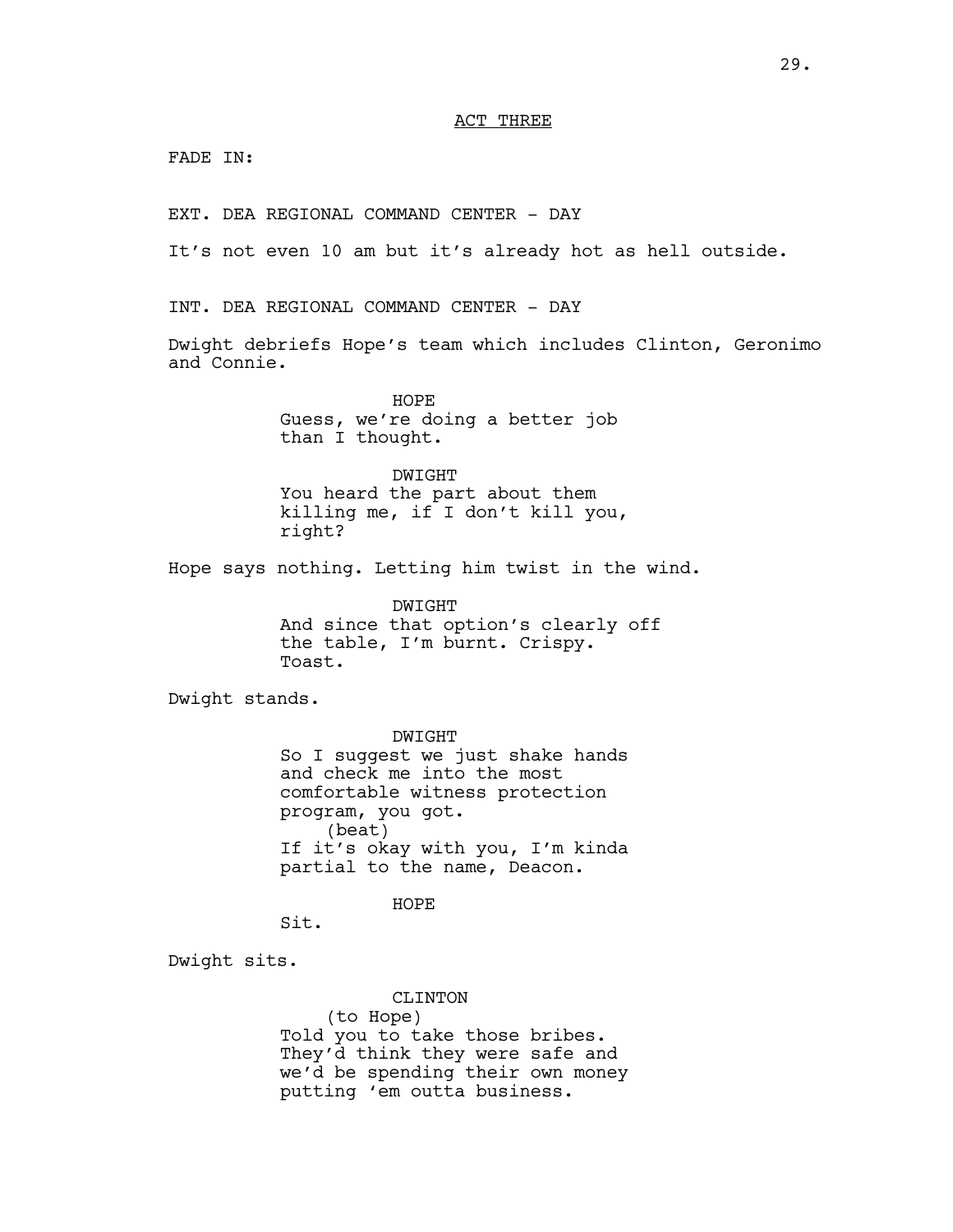HOPE I've seen too many good cops slide down that slippery slope. It's not worth it.

GERONIMO And walking around with a target on your back is? These guys don't make idle threats.

CLINTON What else did ya learn from Castillo?

DWIGHT Nothing, you guys don't already know with all your high-tech spy satellites and super x-ray vision.

Hope and Clinton share a look -- if he only knew.

CONNIE Do you know who killed Jerry?

Dwight senses that Connie's vested more than professionally in this answer. Wisely, choosing to dial down his glib charm.

> DWIGHT No. But I'd put my money on Pablo Sanchez.

GERONIMO The Crazy Pig? How does a guy get a name like that anyway?

DWIGHT The same frat house where you got Geronimo.

Hope smiles and Geronimo frowns. You don't want to get on his bad side.

> HOPE Got any proof?

DWIGHT Nope. But the guy acts like he invented murder.

CONNIE You just find out if he killed Jerry. We'll handle the rest.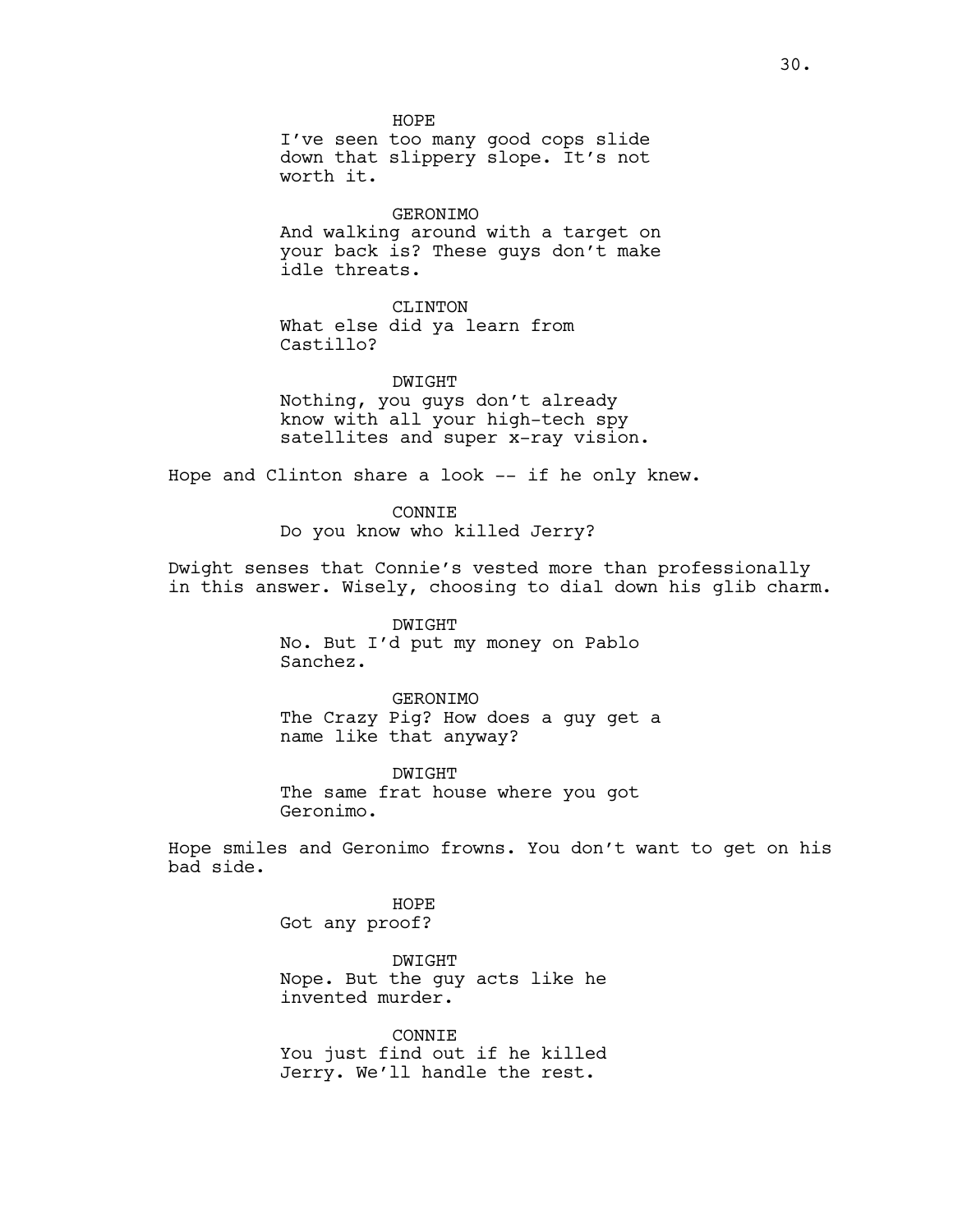# DWIGHT And what d'ya plan to do?

Connie loses it. Tired of the rules.

CONNIE Drop an incendiary grenade on their goddamn heads.

HOPE You okay, Connie?

Emotional and embarrassed, Connie turns and leaves.

CONNIE

I've gotta go.

Once she's gone, Geronimo gets back to business.

GERONIMO So what's next?

CLINTON We get proof Sanchez killed Jerry.

GERONIMO How? Just walk up and ask?

DWIGHT No. We just gotta think like Republicans.

CLINTON Careful how you use the "R" word around her.

Clinton and Geronimo look at Hope.

HOPE What? You guys voted for Romney too. And Bush. Twice!

DWIGHT Republicans know you can't get rich, if you don't make your friends rich, first. (beat) And the best way to make those friends is to hang out at their country clubs.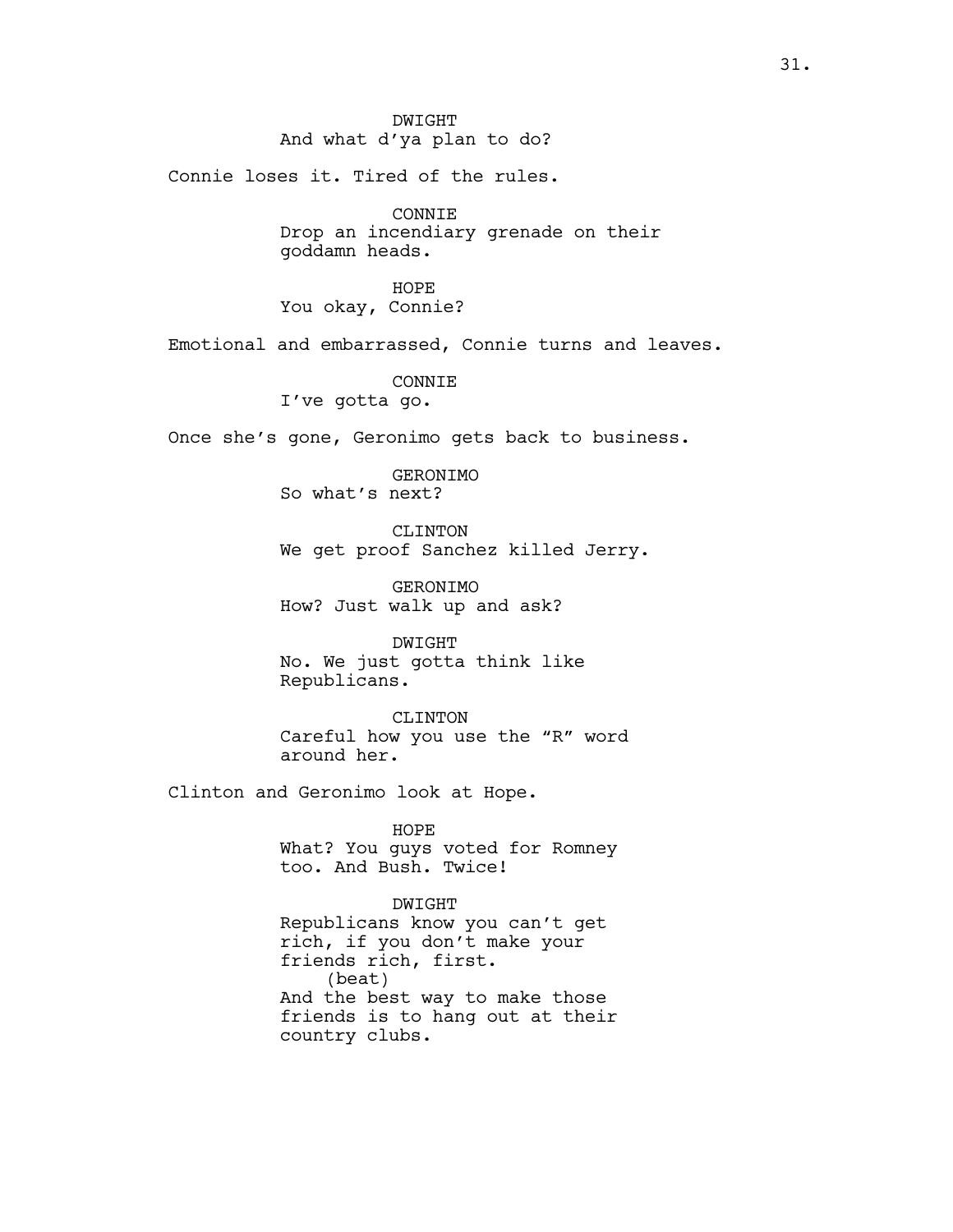Unfortunately for Dwight, Pablo's idea of a country club includes karaoke, tequila and full-frontal nudity. Sharing a table with Nacho and SEVERAL SKANKY STRIPPERS.

MUSICA DE BANDA fills the club. Dwight observes the strippers. There's something not quite right. He leans over to shout privately in Nacho's ear.

DWIGHT

We've got ugly strippers in Texas but these gals make my eyes bleed.

NACHO They're not women.

DWIGHT

What?

Dwight checks them out again. They're transvestites.

**NACHO** Do you know the difference between a gay Mexican and a straight one?

Dwight shakes his head.

NACHO One too many Tecates.

Pablo buys another bottle of tequila. An attentive stripper on both sides.

> PABLO Having a good time, bolillo?

DWIGHT Absolutely. This place is both fascinating and educational.

PABLO When do you kill the woman?

DWIGHT Gotta figure out how to do it, first?

Pablo casts his analytical eye on Dwight.

PABLO You look like you need distance. A sniper rifle maybe.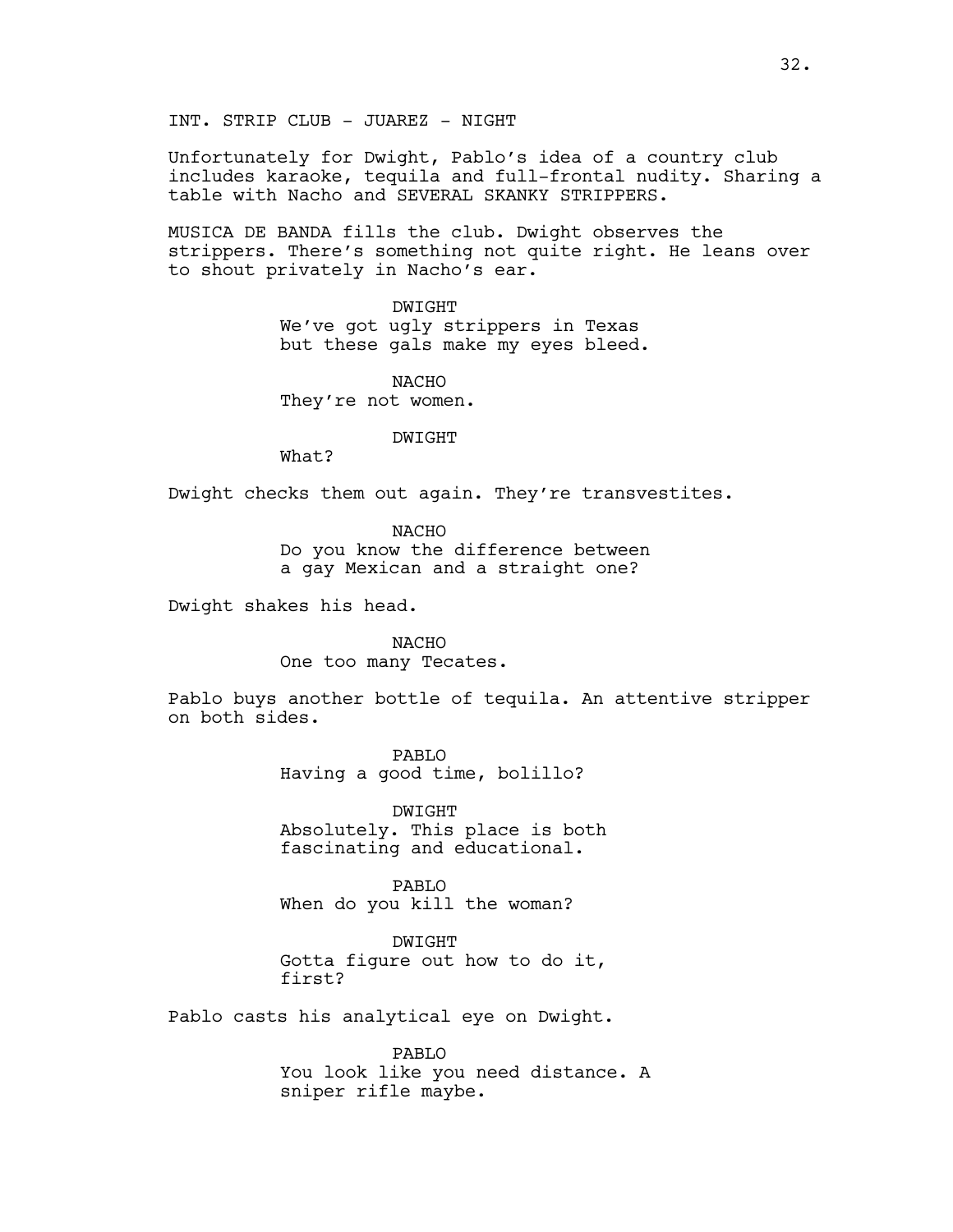Dwight looks more like a rodeo clown than a sniper.

PABLO Or maybe a car bomb.

DWIGHT There was that one Russian fella who died from radiation poisoning.

PABLO That's no way to kill a man.

DWIGHT

I wouldn't know.

PABLO The right way is to feel his breath. Getting weaker and weaker, as you squeeze the life from him.

DWIGHT What about the noise? Don't wanna tip off the neighbors.

PABLO I have a place that works just fine.

A transvestite stripper distracts Pablo with a passionate tongue in his ear. Quickly changing Pablo's subject. Dwight looks creeped out.

EXT. STRIP CLUB - JUAREZ - DAWN

Pablo stumbles outside with his "girlfriends." Followed by Dwight and Nacho.

> PABLO You have 48 hours to kill that bitch or I come for you.

Supported by his dates, Pablo walks away. Dropping an empty tequila bottle that Dwight scoops up.

> DWIGHT You guys have a nice day.

Nacho doesn't look happy.

NACHO Always have to be a wise ass, don't you?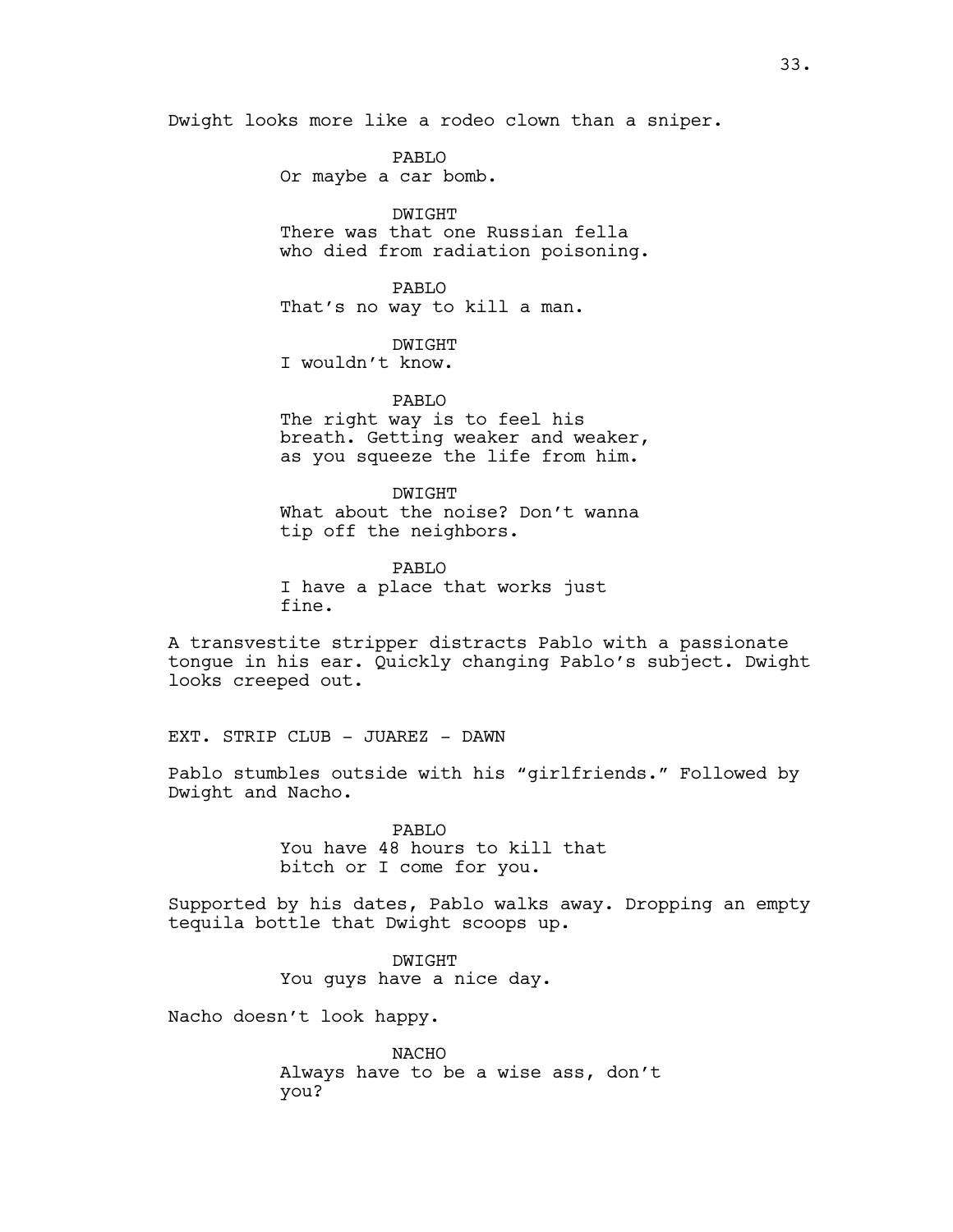DWIGHT Nacho, my man. If I could turn it off, believe me, I would.

They climb into Nacho's truck.

DWIGHT D'ya remember where Pablo worked you over?

NACHO Are you kidding? I'll never forget it.

DWIGHT Take me there.

NACHO

Why?

DWIGHT You're the one who wants do business with these guys. I just wanna know more about 'em.

NACHO I don't think so.

DWIGHT Don't make me play my Sinaloa card.

NACHO We're square on Sinaloa.

DWIGHT You'll never be square on Sinaloa. If it wasn't for me, half your kids would never have been born. (beat) And don't make me tell Soledad you missed your 20th wedding anniversary because a hooker stole your clothes.

Nacho, angrily, puts his truck in gear.

NACHO Maldita, mierda, gringa perra.

DWIGHT Hey! I speak Spanish, ya know.

NACHO

I know.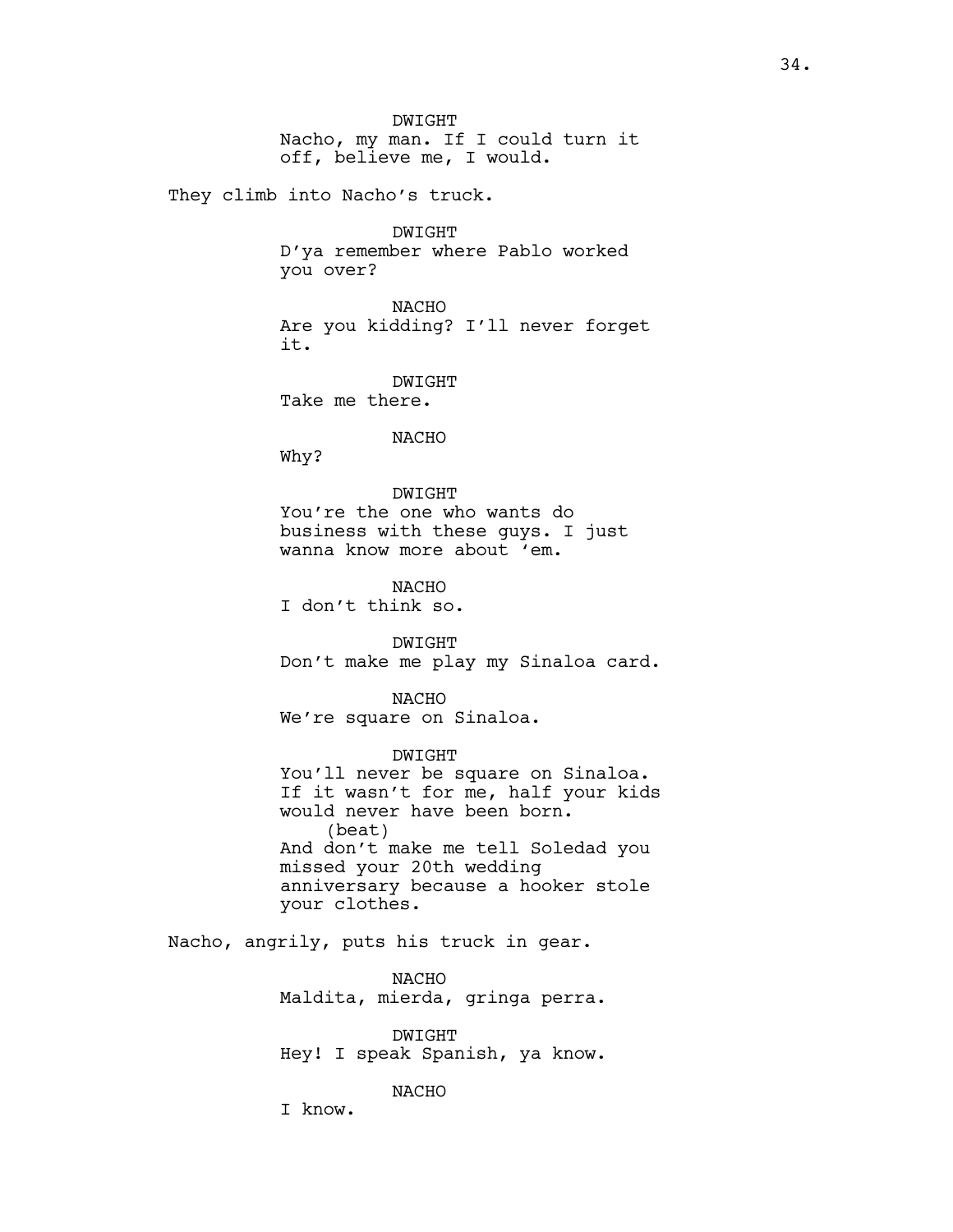Nacho drives away.

EXT. ABANDONED SHANTY - JUAREZ - DAY

A strong wind could easily knock down this old cattle station.

INT. ABANDONED SHANTY - JUAREZ - DAY

With ghosts of unthinkable and unspeakable crimes choking the air, Dwight searches for clues among garbage, bloody clothes and barbed wire.

The bad memories and smell are too much for Nacho.

NACHO I'm waiting outside.

Dwight uses his cell phone to take pictures. The hair on his skin stands on end. Covering his nose with a bandana.

In some refuse, Dwight uncovers a tooth. He hides it in his pocket.

EXT. ABANDONED SHANTY - JUAREZ - DAY

Dwight squints, as he steps into the blinding sunlight.

NACHO

Happy?

DWIGHT Until today, I thought I was too jaded to be shocked by the ugly realities of life.

Nacho shivers involuntarily.

NACHO Let's get out of here. I wanna go home and hug my kids.

Dwight takes one last look at the shanty and then to the hazy El Paso skyline. It seems like a million miles away. His carefully-sculpted isolation offers no reprieve.

> DWIGHT I know the feeling.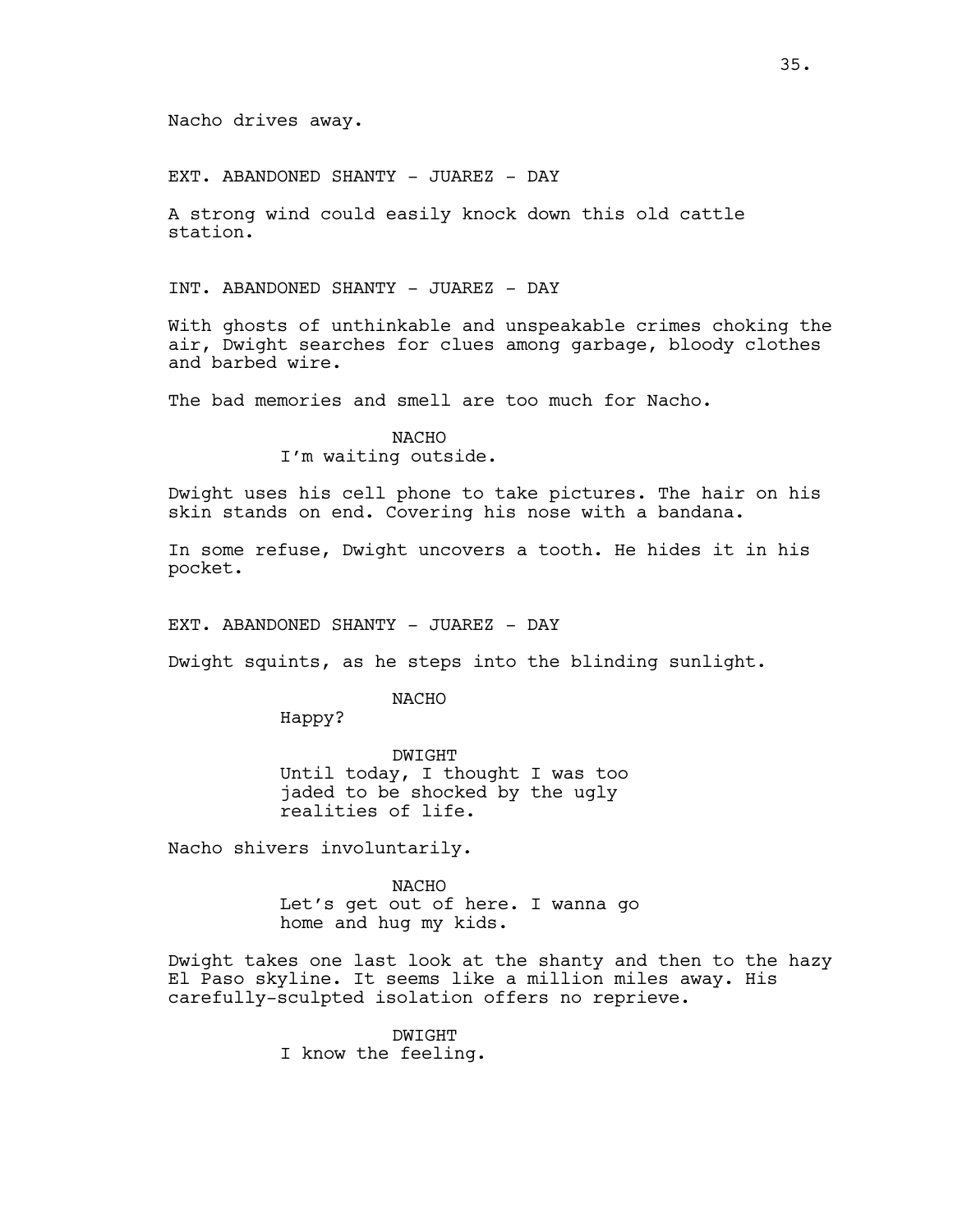EXT. DIVINE SISTERS OF MALVERDE - DAY

Christmas leans against the statue of Jesus Malverde (the patron saint of drug traffickers who stole from the rich and gave to the poor). Waiting for her mother to pick her up.

Christmas gets a text and fishes out her phone. Revealing a hopeful and slightly anxious picture of Dwight. His message reads: *Hi, I'm your dad. Wanna talk?* 

Instinctively, Christmas looks around for trouble. No idea how she'll respond.

HONK-HONK. Her mother, RACHEL NORTENO (30's), sits inside a Volvo wagon. Calling Rachel a "safety mom" puts it lightly.

Christmas tucks her phone away and runs to the car.

EXT. DWIGHT'S TRAILER - DAY

Holding his phone, Dwight waits for a reply that never comes. RJ sits next to his son and hands over an ice-cold Coors.

> R.T The waiting is the hardest part.

> > DWIGHT

Tom Petty.

RJ

What?

DWIGHT Tom Petty said that. In song.

RJ Well, if he did, he got it from me. Or was it Neruda.

DWIGHT You've read Pablo Neruda?

RJ

Don't look so surprised. Your mother ate that up. And came in handy on more than one occasion.

DWIGHT Can we change the subject before you get all graphic on me?

RJ Always had a mouth on you.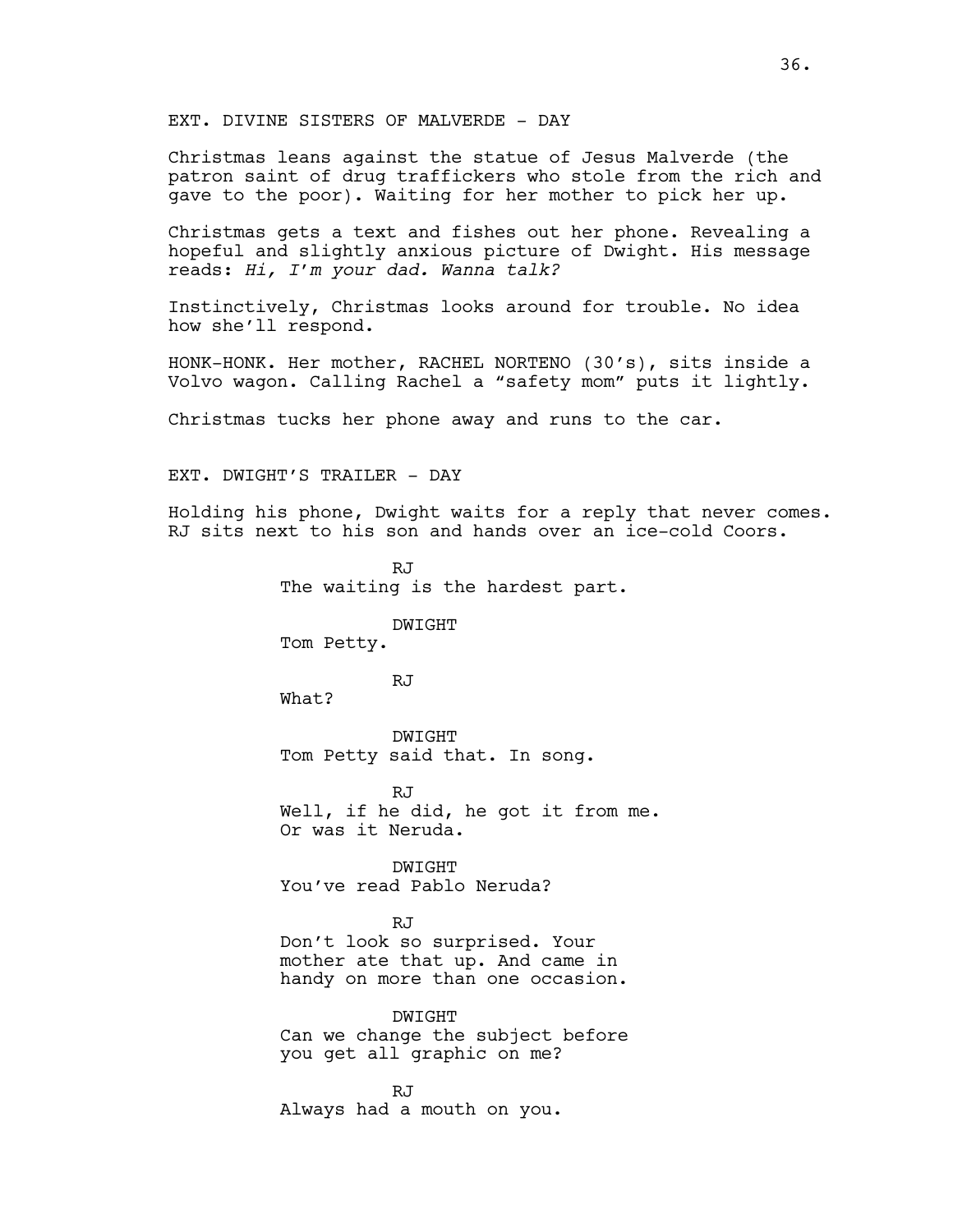DWIGHT Smacking it sure never worked.

RJ casts his eyes to the ground.

RJ Yeah. Back then, my parenting skill set was rather limited.

DWIGHT Sound like you've read up on the subject.

RJ Damn near read every book in the library at La Tuna. And it goes without saying the parenting section was somewhat neglected.

Dwight shakes his head, as he drinks his beer. He'll never figure out his old man.

> RJ (off Dwight's phone) She'll call. Helln on the curiosity factor alone. Kids just hafta do things in their own time. Learned that from you.

Dwight eyes his father suspiciously.

DWIGHT Since you're making so much damn sense, what do I do about Hope? Once the cartel realizes I'm not gonna kill her, they'll be comin' after me.

RJ Ooh, that is a toughie.

RJ sips his beer and contemplates the options.

RJ I think you should nail her like a naked Jesus to the cross.

DWIGHT That's it? That's the best fatherly advice you got?

RJ crumples his empty can and tosses it in the yard.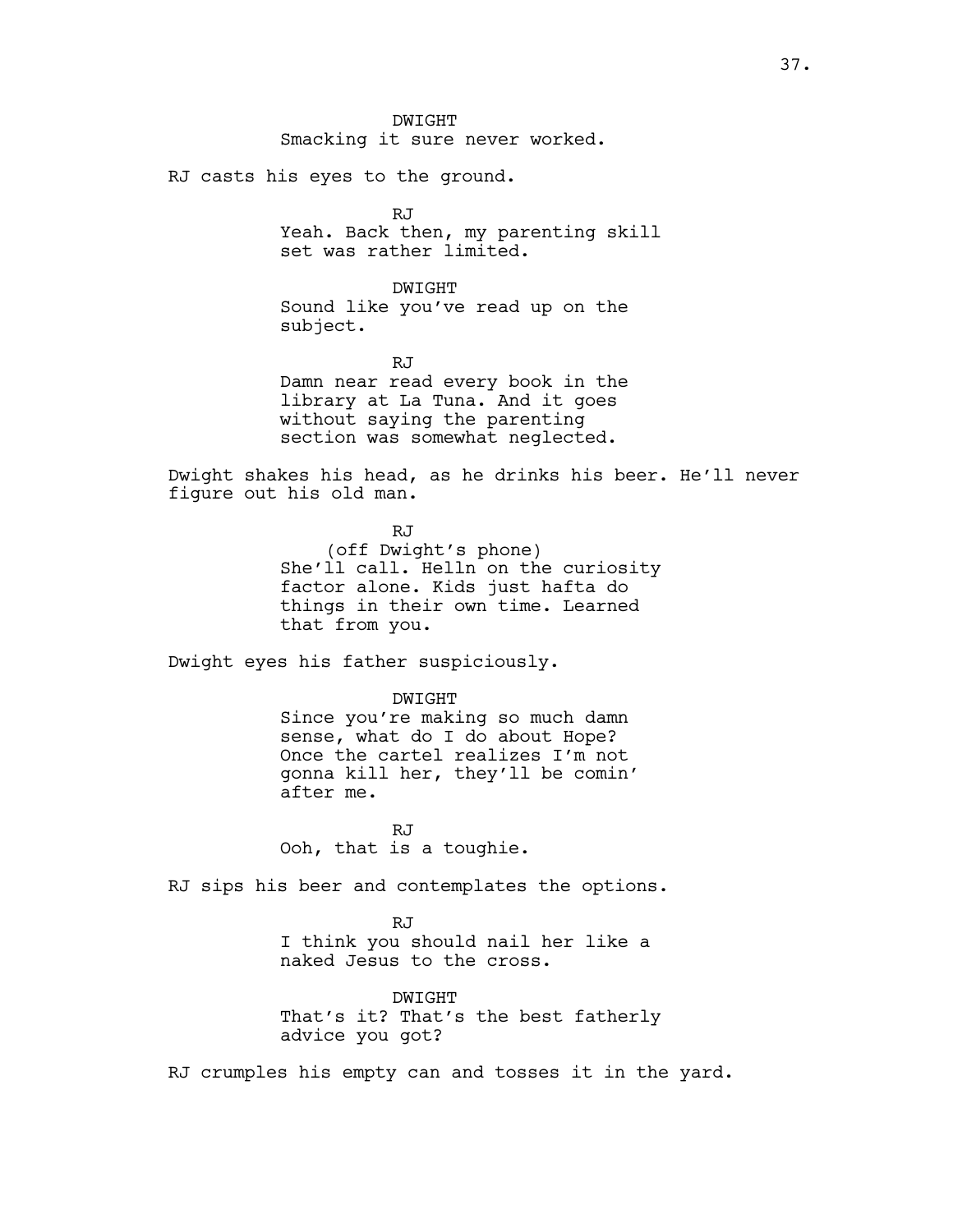RJ Better than anything my dad told me.

EXT. NACHO BARRERA'S HOUSE - JUAREZ - DAY

Nacho and Soledad play with their children, as Pablo pulls up in his bad-ass F-450. Getting out of his truck, Pablo eyes the children with a look of morbid glee.

# PABLO

Talk to your bolillo, today?

NACHO

Not yet.

Pablo looks friendly enough but the kids, instinctively, maintain a safe distance. Hovering around their mother.

> PABLO Know when he'll do the job?

NACHO No. He won't tell me.

PABLO I don't want your friend to have a change of heart.

NACHO He doesn't like being pushed. It makes him reckless.

PABLO I'm holding you responsible, understand? You and your family.

Pablo hands Nacho some C4 plastic explosive.

NACHO

This is enough C4 to blow up a house. You may want to solve this problem yourself.

Nacho weighs the C4 in his hands. Sharing a sober look with Soledad.

> PABLO I understand.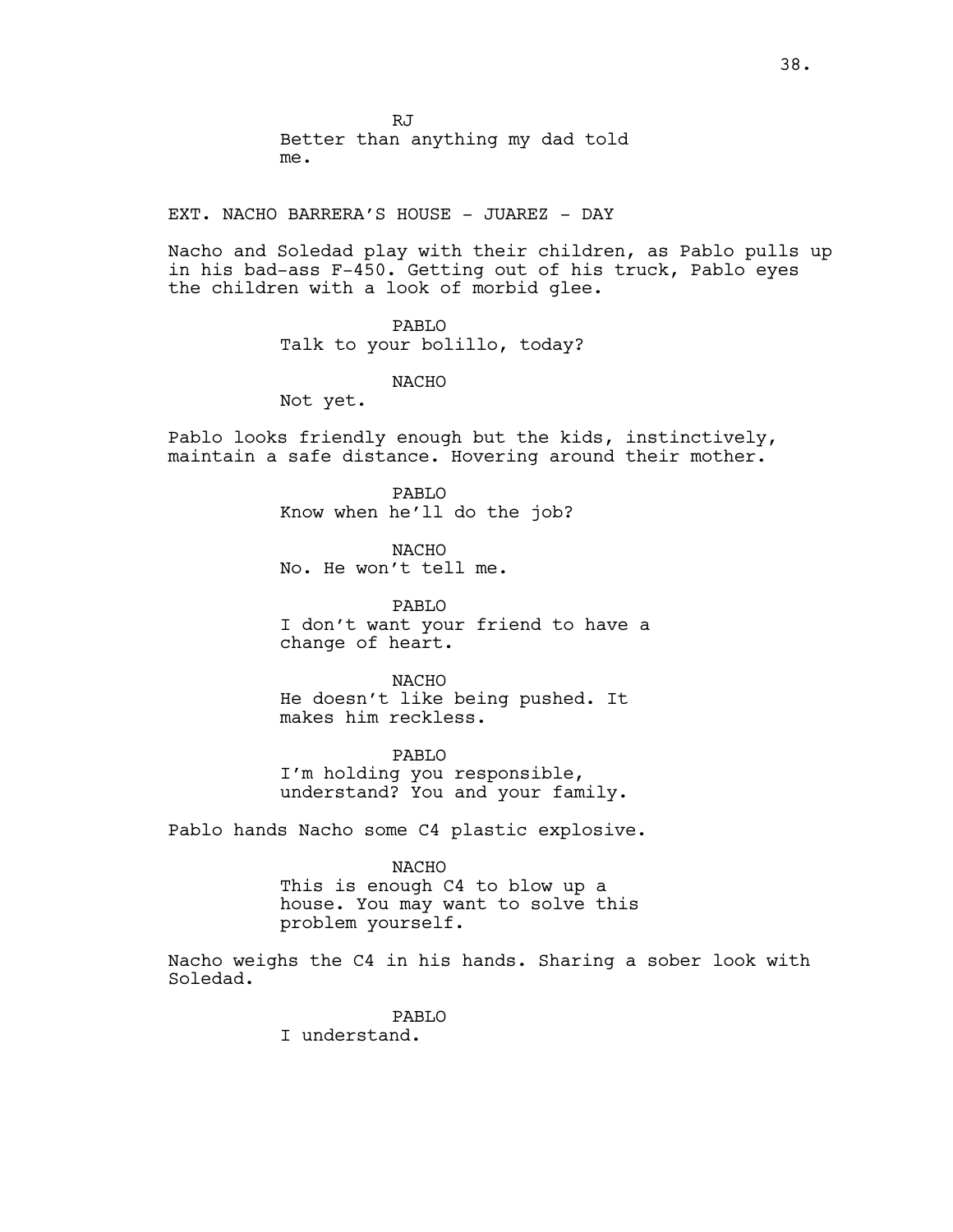INT. DEA REGIONAL COMMAND CENTER - DAY

Connie bursts into a meeting between Hope and Dwight. Holding fresh lab results.

#### CONNIE

The lab confirmed the tooth belongs to Jerry. And the prints we got off his body match the ones on the tequila bottle your cowboy brought back from Juarez.

HOPE That's great. Now, we can get Sanchez.

#### DWIGHT

You can't arrest him in Mexico. How d'ya plan to lure him across the border?

CONNIE

I'll drag him over here, myself. Even if it means resigning.

DWIGHT

I'm not really comfortable being the "voice of reason" but there's gotta be a better way.

HOPE Didn't Pablo give you 48 hours to kill me?

DWIGHT

Yeah. So?

HOPE Well, there's only 24 left. Let's just sit back and let him come for you.

DWIGHT I like playing human target, as much as the next guy. But what if he delegates the job?

HOPE Guess, we'll just have to wait and find out.

Hope and Connie smile. Dwight looks trapped.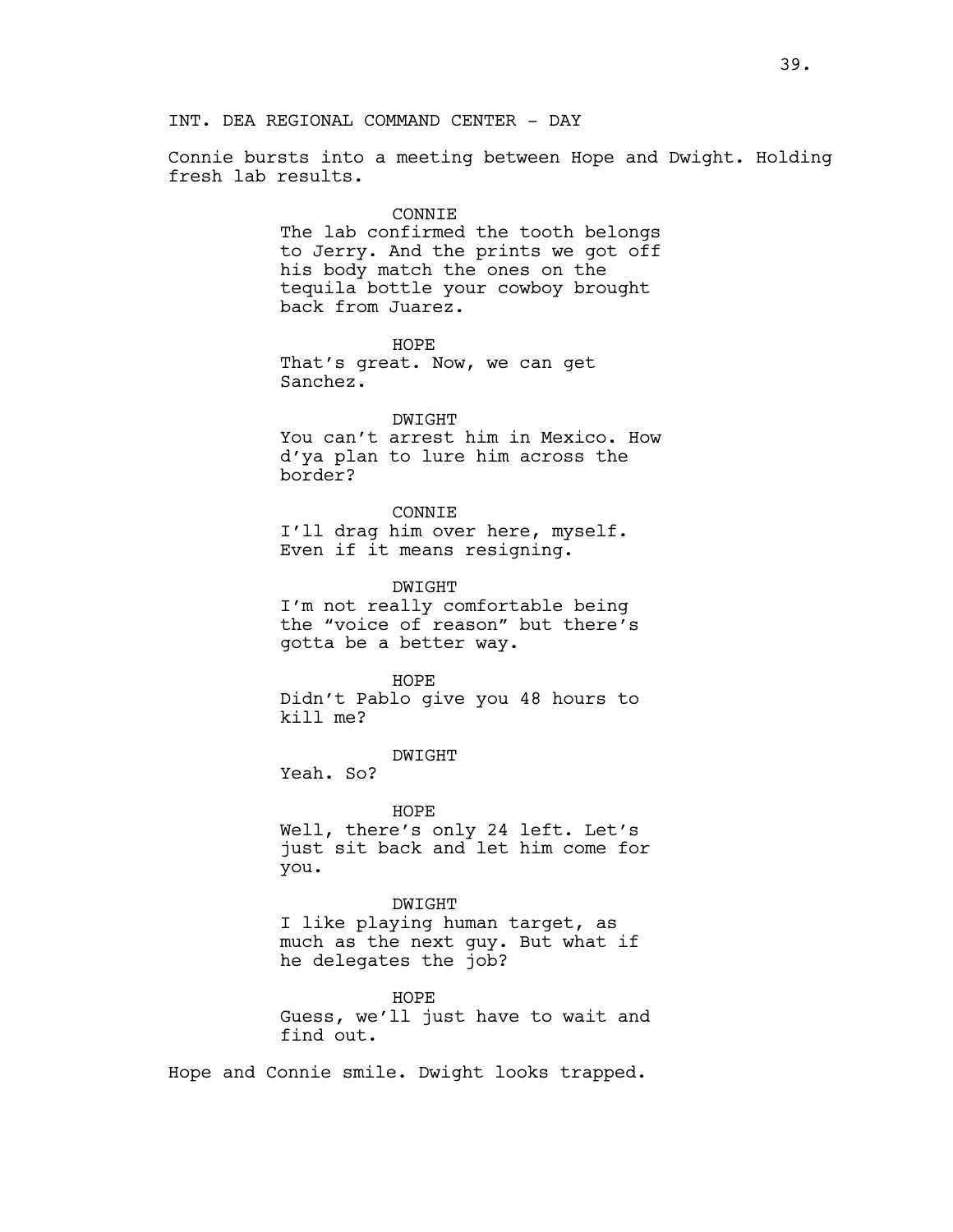DWIGHT I'm starting to like Connie's plan a whole lot better.

Dwight gets a text on his phone. It's from Christmas. *Can u meet now?* Dwight quickly types a response.

> DWIGHT Can I bum a ride? I need to see my daughter.

This fun fact intrigues Hope immensely.

HOPE You have a daughter?

EXT. DEA PARKING LOT - DAY

Hope walks Dwight to her car.

DWIGHT When I asked for a ride, I didn't mean you.

HOPE You're under 24-hour watch. This is my shift.

DWIGHT Maybe you can talk to the boss and get on the graveyard shift. It'd be

more romantic.

Hope won't even dignify that with a response.

HOPE Besides, I'm dying to meet your daughter. How old is she?

DWIGHT

Thirteen.

Dwight stops dead in his tracks.

DWIGHT Damn! I forgot my hat. I'll be right back.

Dwight runs back to the building.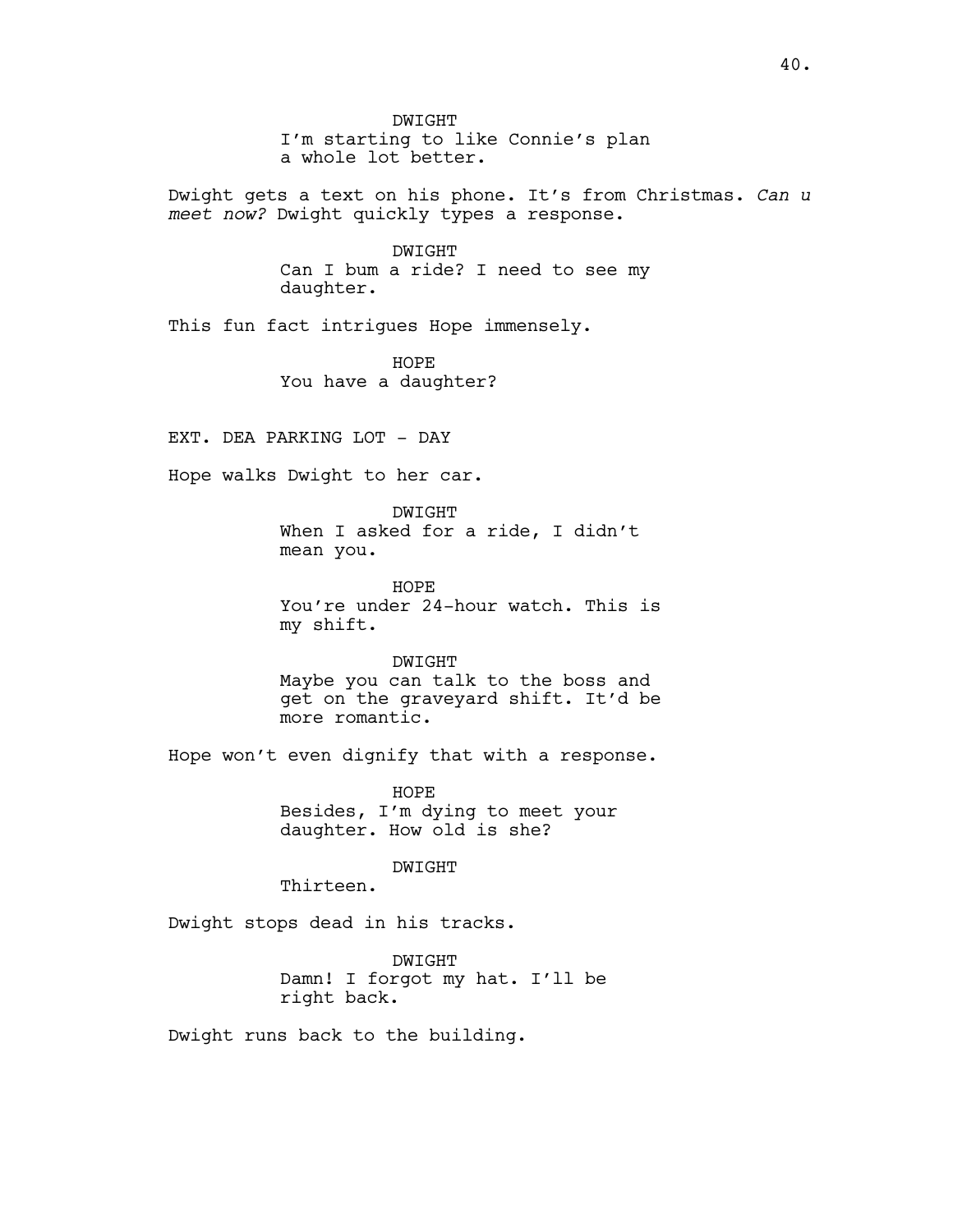HOPE

Nothing I'd rather do than stand in the middle of a parking lot on a hot day.

Hope presses the remote on her keychain. WOOP-WOOP. Unlocking her doors.

INT. DEA REGIONAL COMMAND CENTER - DAY

Dwight runs into Hope's office and grabs his hat. As he passes a window, HOPE'S CAR BURSTS INTO FLAMES. Dwight can't believe his eyes.

EXT. DEA PARKING LOT - DAY

Dwight, Clinton, Geronimo and Connie run toward the rising flames.

DWIGHT

Hope! Hope!

Dwight tries to run up to the flaming car but Clinton holds him back. It's too late.

In frustration, Dwight throws his hat into the fire.

From a parking garage across the street, Nacho watches. His sober face reveals nothing.

FADE TO BLACK.

# END ACT THREE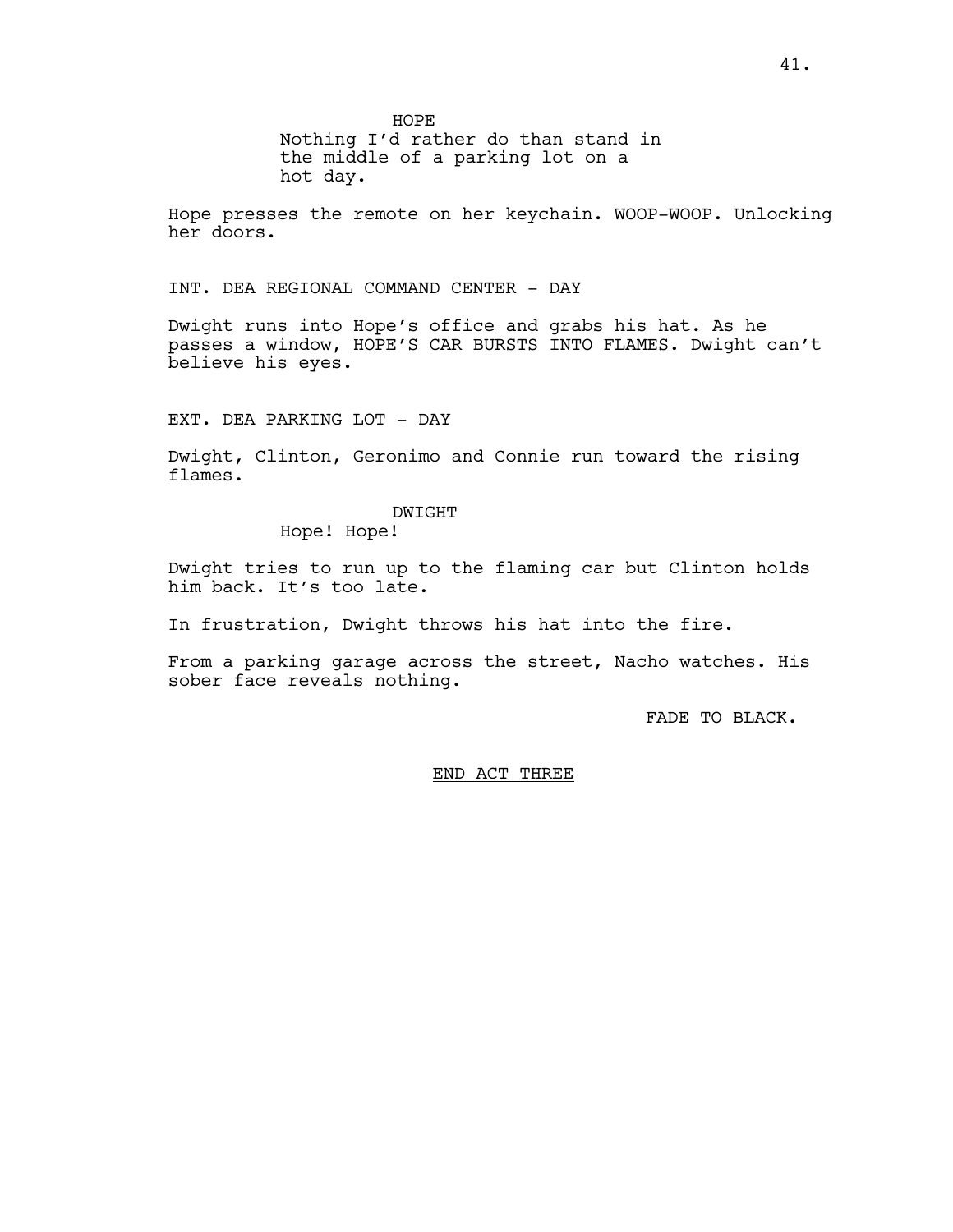FADE IN:

INT. KTEX ACTION NEWS STUDIO - DAY

A perfectlyly-coiffed ANCHORWOMAN reads the news.

ANCHORWOMAN Details are sketchy but sources inside the Drug Enforcement Agency say Special Agent Hope Romero died in the explosion. Yet another victim swept into the endless wave of violence stemming from the Mexican drug cartels.

INT. DEA REGIONAL COMMAND CENTER - DAY

Clinton turns off the television. Sitting behind Hope's desk, he takes the helm. Addressing Dwight, Connie and Geronimo. They're collective morale finds a whole new low.

> CLINTON Looks like the El Señor got what he wanted.

DWIGHT He usually does.

GERONIMO (to Dwight) How do we know you weren't part of this?

DWIGHT Guess my word won't suffice.

Geronimo stands. Ready to start a fight.

GERONIMO You'll need to be a little more convincing.

CLINTON

Sit. Now.

As Geronimo, reluctantly, takes his seat, all eyes fall on Clinton.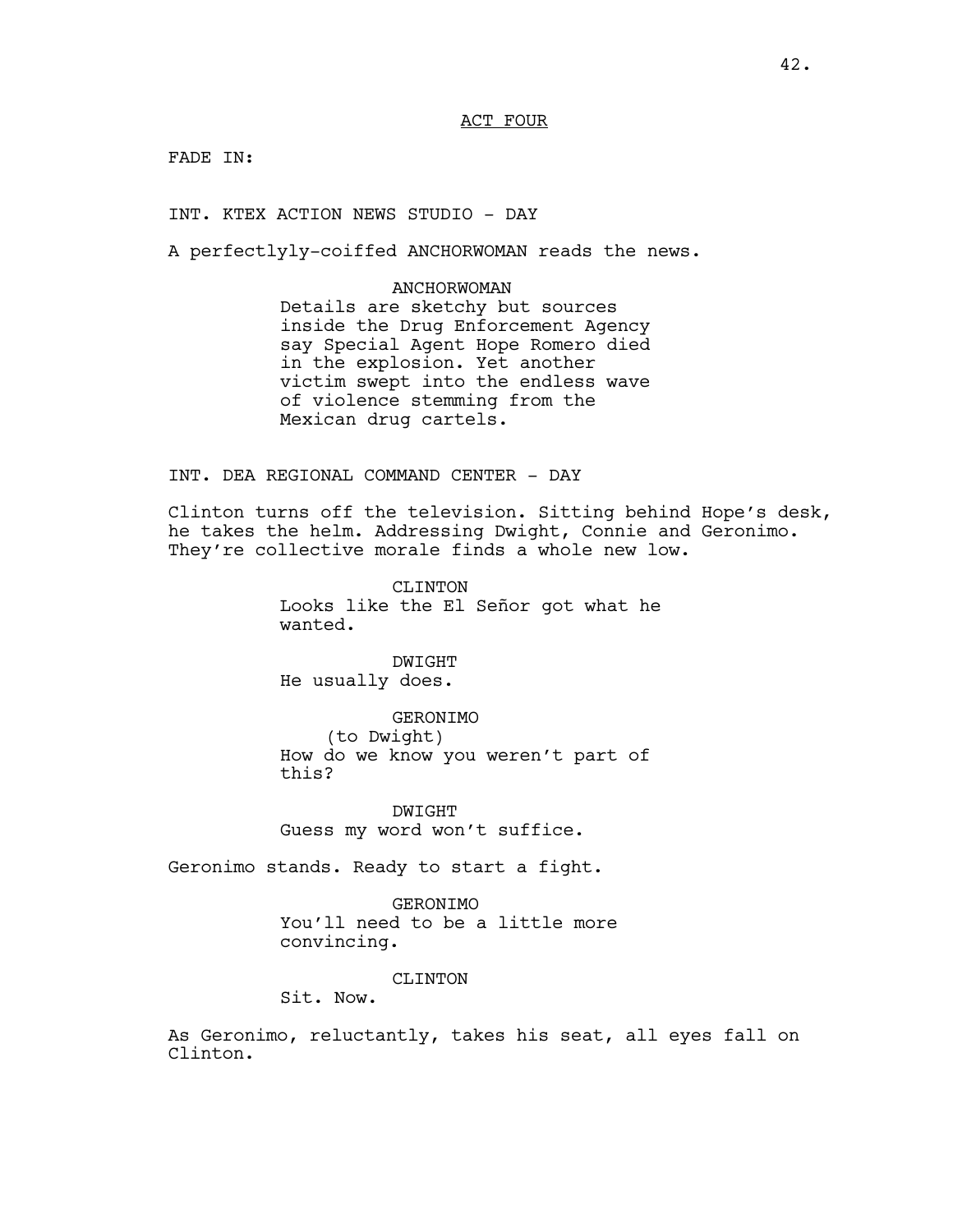CLINTON Outrage over Hope's death has given us some mojo with D.C. and the clout to rattle the cartel's cage.

### CONNIE

So what's the plan?

# CLINTON

We simply play by the rules. Every rule. Check every car crossing the four bridges to and from Juarez. Sit on every light aircraft crossing the Rio Grande and dynamite every tunnel under it. (beat) Effectively, shutting down the cartel, until they hand over Hope's killer.

Geronimo smiles confidently. Followed by Connie.

CLINTON So let's get to work.

Geronimo and Connie exit with purpose. Dwight remains behind.

CLINTON You want something?

#### DWIGHT

Castillo thinks I killed Hope. If he gives up her killer, he'll just say it's me.

CLINTON You make it sound like that's a bad thing.

#### DWIGHT

You can yank my chain all you want but it won't deliver her real killer. You can see that can't you?

#### CLINTON

If you want to find Hope's killer, I suggest you do that.

Dwight doesn't like this answer but is powerless.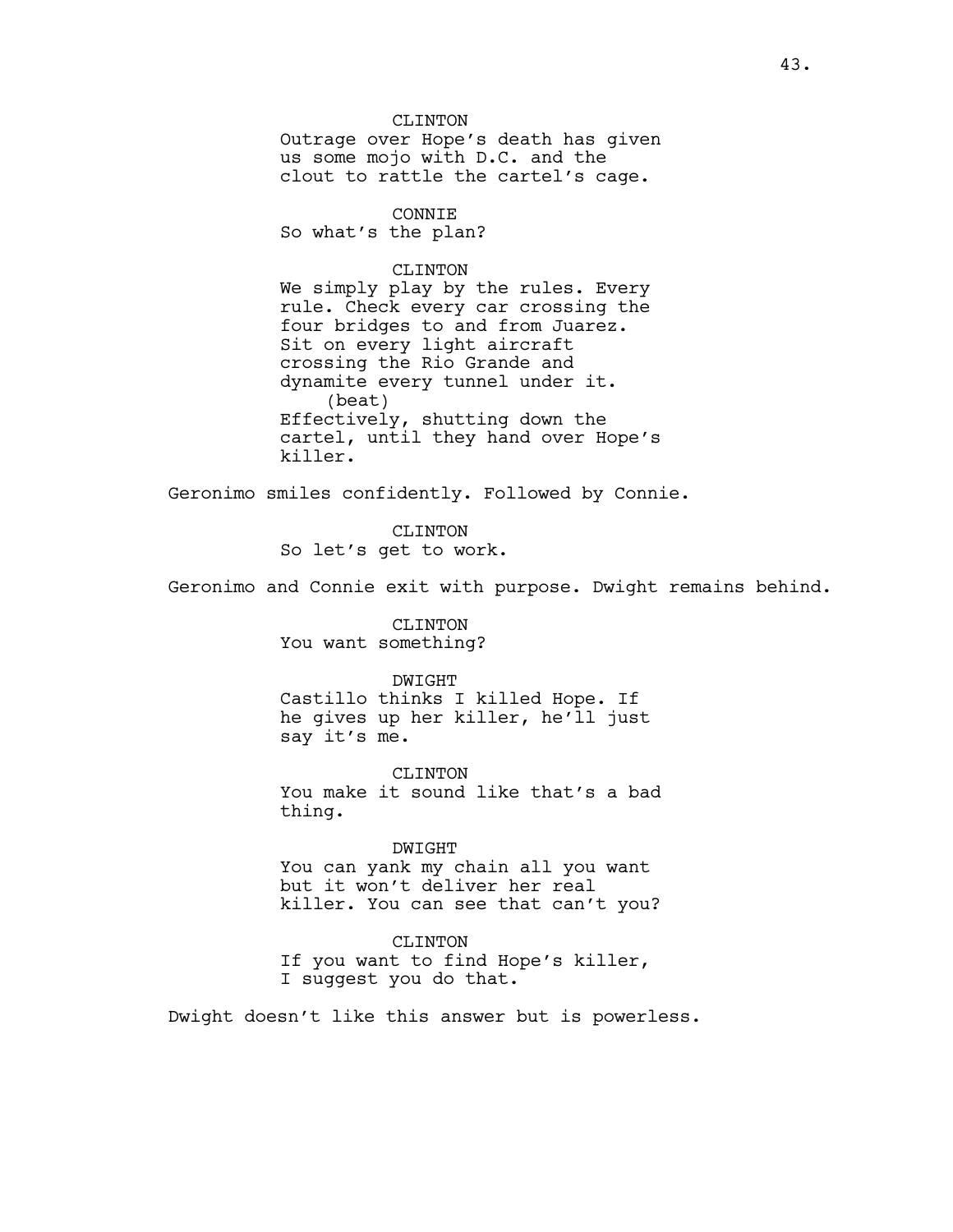Witness the traffic jam from hell. Endless honking, sweltering heat and a couple fist fights.

EXT. DWIGHT'S TRAILER - NIGHT

A bare bulb illuminates a small patch of Dwight's yard. The rest shrouded in darkness. A dark figure cautiously makes its way to his trailer.

INT. DWIGHT'S TRAILER - NIGHT

Dwight cracks open his third Coors.

DWIGHT Those idiots are so bent on revenge, they're blind to reason.

RJ watches the Dallas Stars in a heated play-off game.

RJ You ever try watchin' hockey? I can't see the damn puck.

Dwight HEARS A THUD from outside that puts him on edge.

DWIGHT You hear that?

RJ Hear what?

DWIGHT Someone's out there.

Dwight quickly turns off the lights inside the trailer and RJ's television.

RJ

Now, I can't see anything.

Dwight peers out a window. Unable to see anything useful.

DWIGHT

Shhh!

RJ You may be too good to carry a gun but we ain't in Canada...yet.

RJ ratchets his semi-automatic .45 pistol.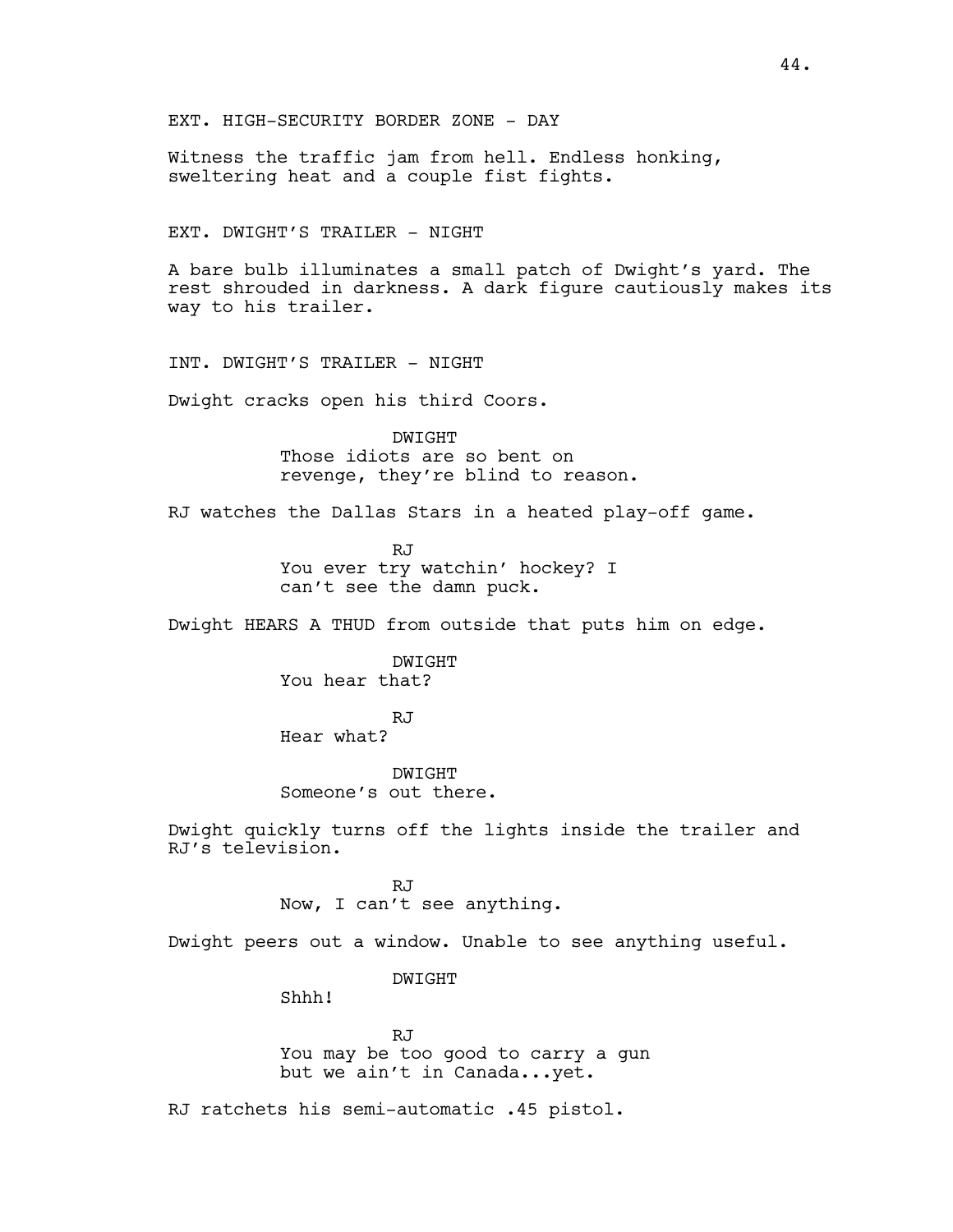RJ This home's protected by Smith and Wesson. DWIGHT You better have the safety on that thing. RJ I do. RJ hits the safety. RJ Now. DWIGHT You're on parole, Dad. If you get caught with that thing, they'll send you back to La Tuna. RJ smiles smugly. DWIGHT What? RJ You called me, Dad. DWIGHT No, I didn't. RJ Whatever. ANOTHER THUD OUTSIDE. This time RJ hears it too. RJ You stay put. I'm goin' huntin'. RJ slides open the glass door leading to the back deck and disappears into the darkness. DWIGHT (whispering loudly) What are you doing? Get back here.

RJ's gone. Dwight finds his trusty pool cue and readies himself for the worst.

Dwight HEARS A SCUFFLE OUTSIDE.

RJ (O.S.) Gotcha, you sumbitch.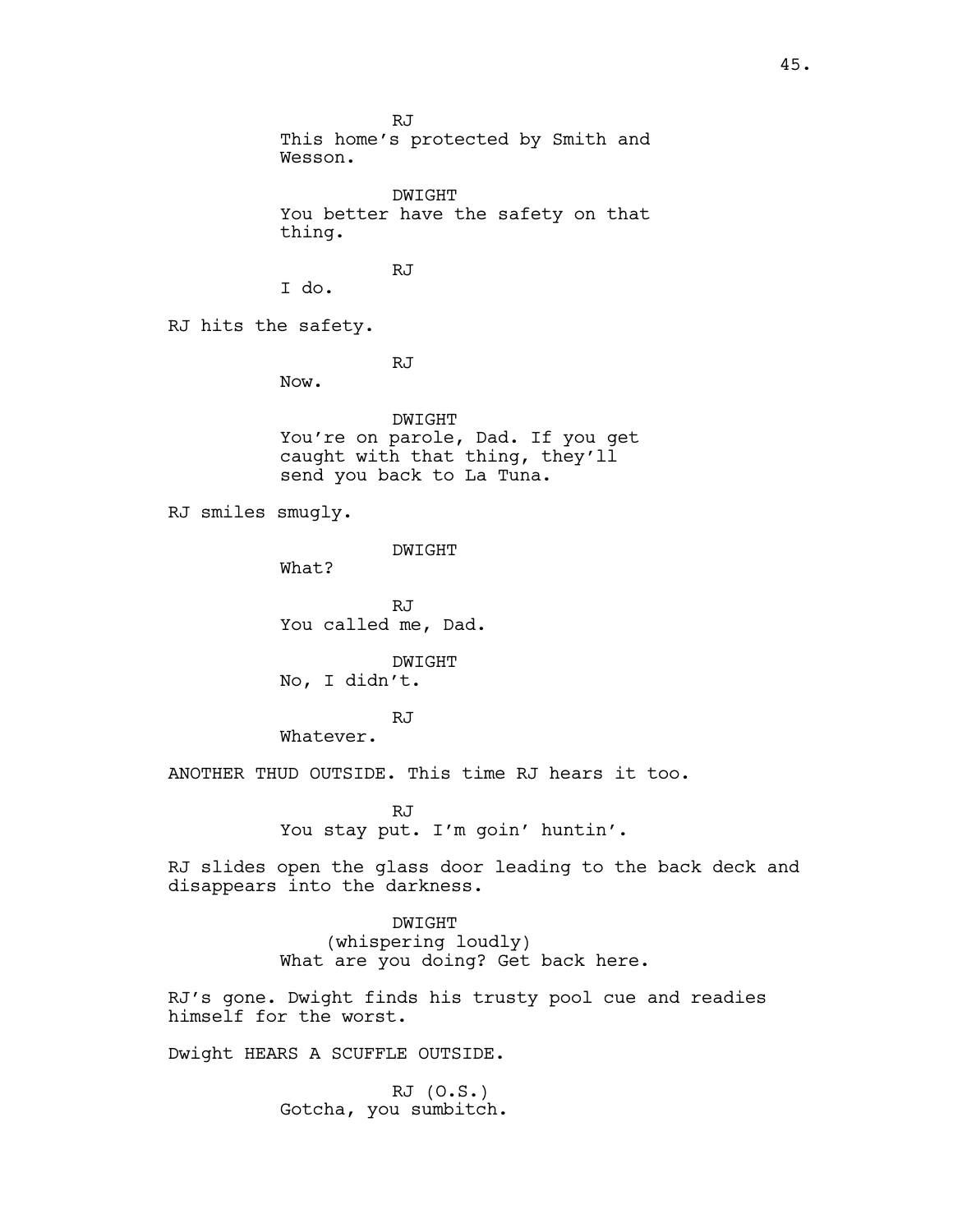# DWIGHT

Dad! You okay?

RJ SCREAMS in pain.

Dwight throws open the door to rescue his father. Revealing Christmas caught up in RJ's half-nelson.

> CHRISTMAS Maybe I should have called, first.

> > CUT TO:

Dwight cracks open another Coors then discovers his other can still half-full.

> CHRISTMAS Can I have one?

DWIGHT I didn't get drunk till I was 15 and no kid of mine's pushin' the bar any lower.

# CHRISTMAS

15. Cool.

RJ What in blue blazes brings you out here in the middle of the night?

Christmas holds a backpack in her lap.

CHRISTMAS

I ran away.

DWIGHT You did what? Yer mother's gonna tweak, when she finds out.

CHRISTMAS She's gotta learn her limits.

DWIGHT And what does that mean?

CHRISTMAS She saw your text and flipped a tit. Can I stay here for a while?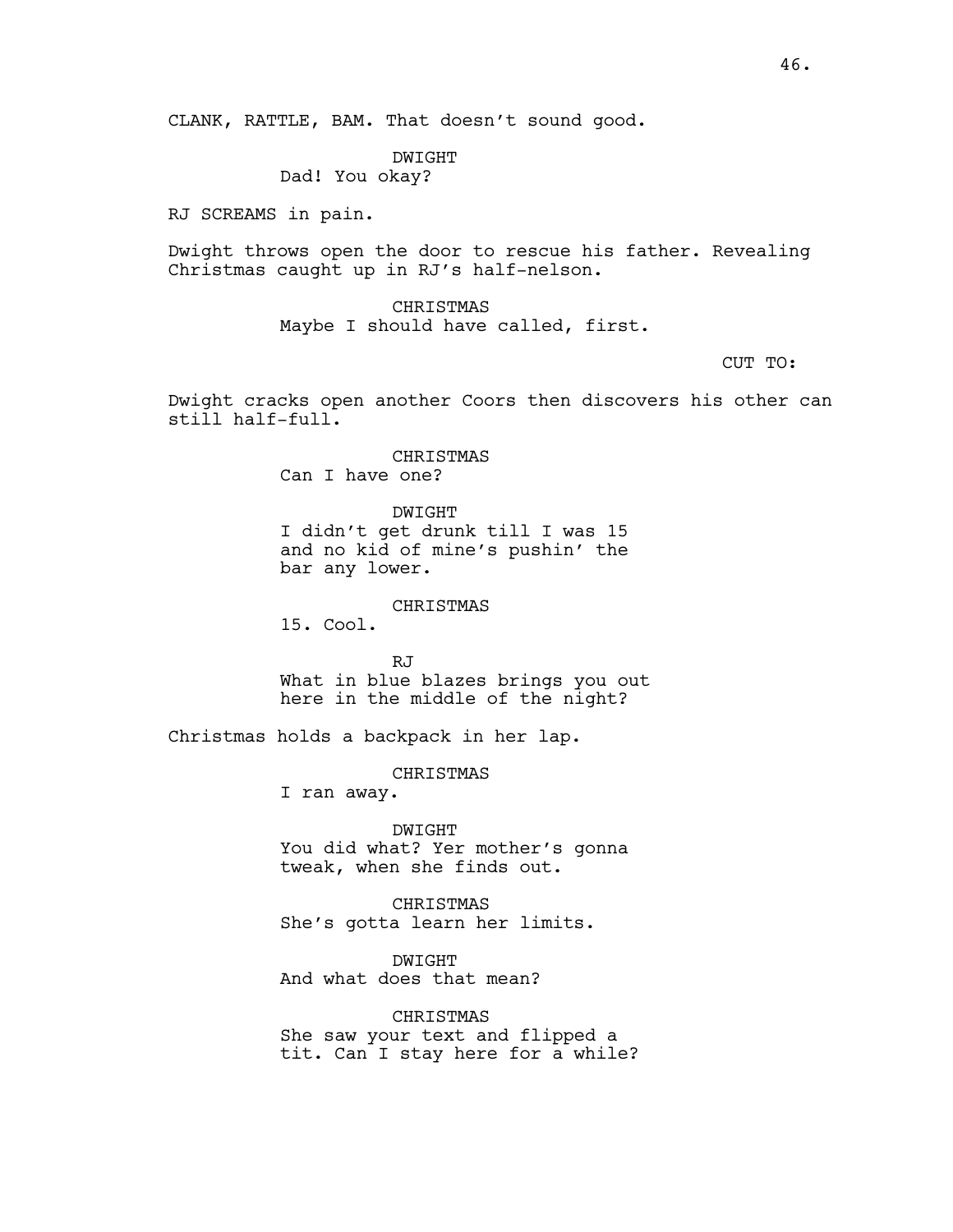DWIGHT You couldn't have picked a worst time.

RJ I'm not sharing my couch. Ya hear?

DWIGHT For the record, neither of you should be here. It's too dangerous.

CHRISTMAS Who's the old guy?

DWIGHT Your Grandpa RJ.

CHRISTMAS My mom told be about you. You were in prison, right?

RJ Twenty long years.

CHRISTMAS So did you get gang-raped and stuff?

RJ You know anything about inner thoughts, Christmas?

Dwight polishes off his can and grabs his keys.

DWIGHT Grab your stuff. I'm takin' you home.

CHRISTMAS You can't do that. Mom'll kill me.

Dwight looks out into the darkness.

DWIGHT Better her than someone else.

INT. DWIGHT'S TRUCK - NIGHT

Dwight drives Christmas home.

CHRISTMAS You're a drug dealer, huh?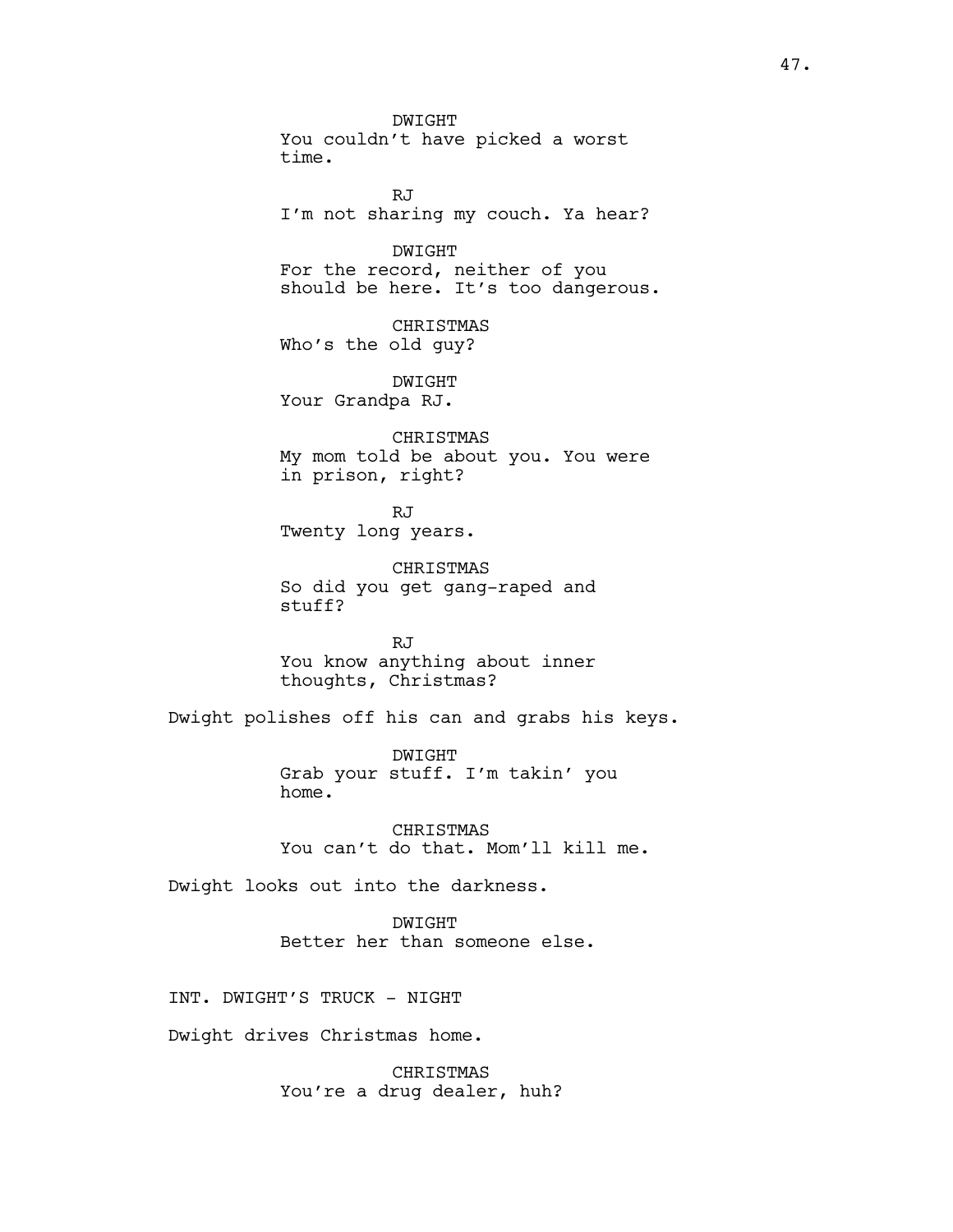DWIGHT

I'm a drug smuggler. There's a difference.

CHRISTMAS You, sure, don't look like one.

DWIGHT Oh, yeah? What should they look like?

CHRISTMAS They should have a better house and truck. I know that much.

DWIGHT I'm keepin' a low profile.

CHRISTMAS Maybe a little too low.

Dwight catches himself getting worked up. Trying to turn off his parenting instincts.

> CHRISTMAS Think I can score some weed?

DWIGHT That's a boundary I will not cross.

### CHRISTMAS

Whatever.

Dwight monitors his frustration level. Counting heartbeats with only partial success.

> CHRISTMAS Is something wrong? Or are you always like this?

DWIGHT I'm mixed up in some serious trouble. I shouldn't have contacted you.

CHRISTMAS So why did you?

Dwight searches for a clever answer. Coming up empty.

DWIGHT I dunno. I just had to.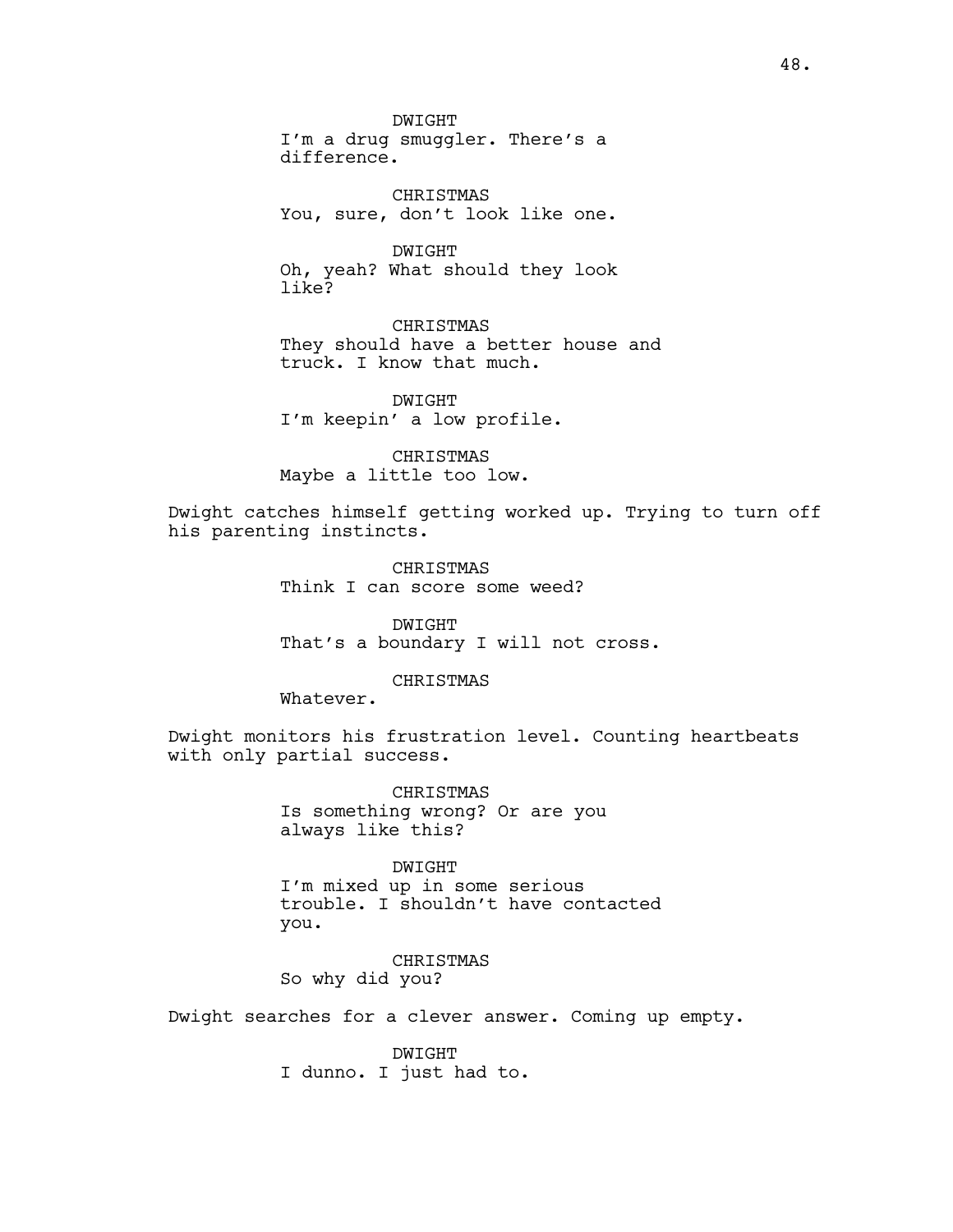EXT. NORTENA HOME - NIGHT

Rachel opens the door. Overwhelmed by mixed feelings of finding her daughter and Dwight together.

> RACHEL I'm calling my lawyer, tomorrow.

> > DWIGHT

Just make sure he talks to Chrissy too.

CHRISTMAS I'm tired. Can we deal with this in the morning?

RACHEL You know we will, Little Miss. Every day for the next two months.

Christmas enters and disappears upstairs.

RACHEL

I never want to see you two together ever again.

DWIGHT It's not that easy, anymore.

RACHEL For the last thirteen years, you've kept your distance. What changed?

DWIGHT Been askin' myself that same question.

RACHEL What can I do to make you go away forever?

Dwight shakes his head with a sober calm.

DWIGHT I've got a situation down in Mexico. There's a real good chance you'll get that wish.

EXT. RIO GRANDE RIVER - DAY

Dwight drives his pick-up across a shallow and scenic bend in the river. Probably the only guy who's jacked up his fourwheeler for a useful purpose.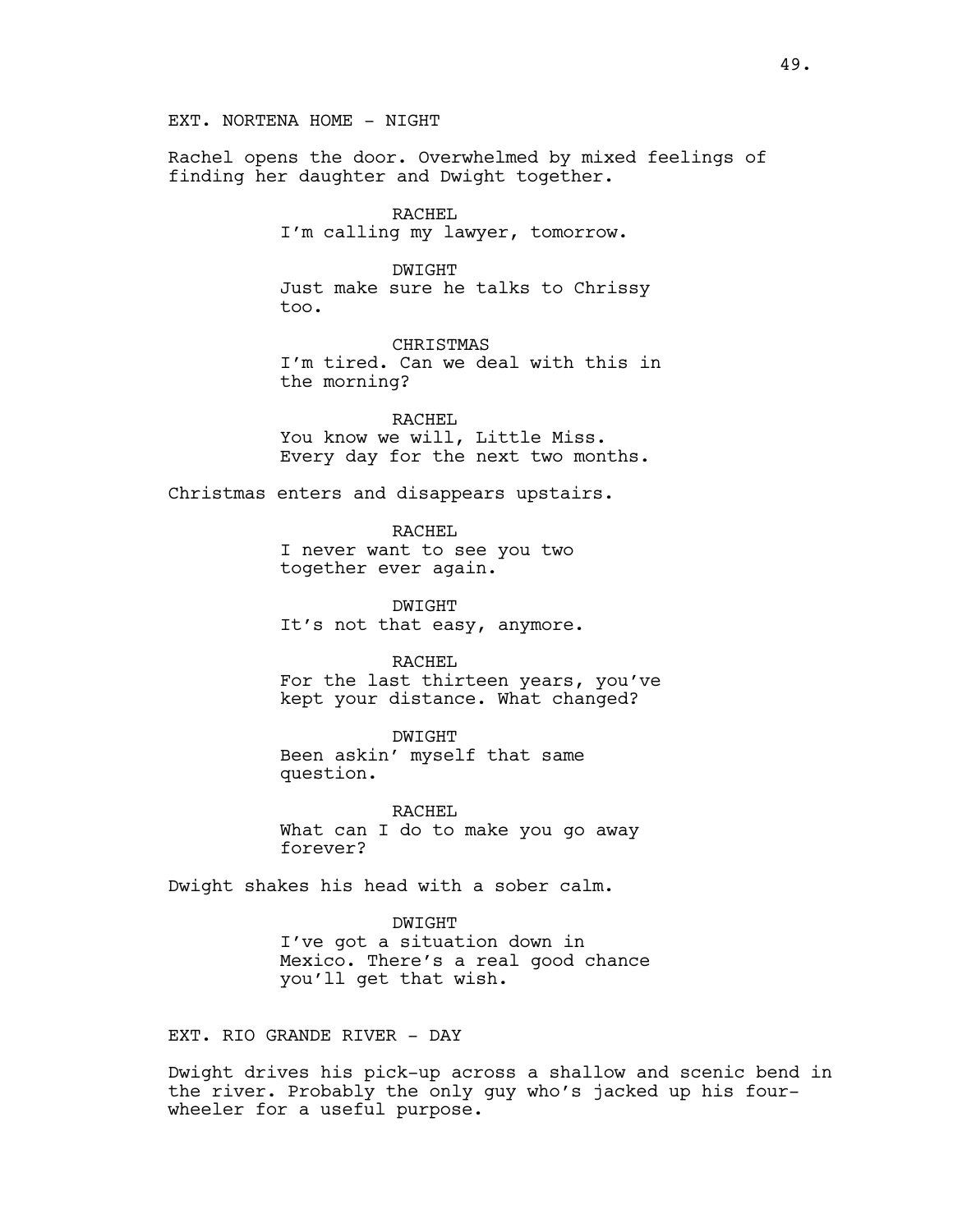Lucinda Williams' *World Without Tears* plays on his stereo. Dwight's always preferred to be alone but this is the first time he's ever felt lonely.

INT. NACHO BARRERA'S HOUSE - JUAREZ - DAY

Dwight meets with Nacho.

DWIGHT Castillo got what he wanted. I just want my money back.

NACHO El Señor makes the rules and breaks them, whenever he wants.

Dwight tears at his hair.

DWIGHT This is all your fault. You know that, don'tcha?

NACHO It's too late to change that, now.

This familiar sentiment rings loudly in Dwight's ears.

DWIGHT I'm tired of being pushed around. Tell El Señor I want my money.

NACHO

Are you sure? You may not like his answer.

Dwight holds his face in his hands. Tired of being bullied. Tired of being afraid.

> DWIGHT This world's full of goddamn bullies and thieves. But they've got no hold on me.

> > **NACHO**

You look tired.

DWIGHT Smuggling's not as fun as it used to be.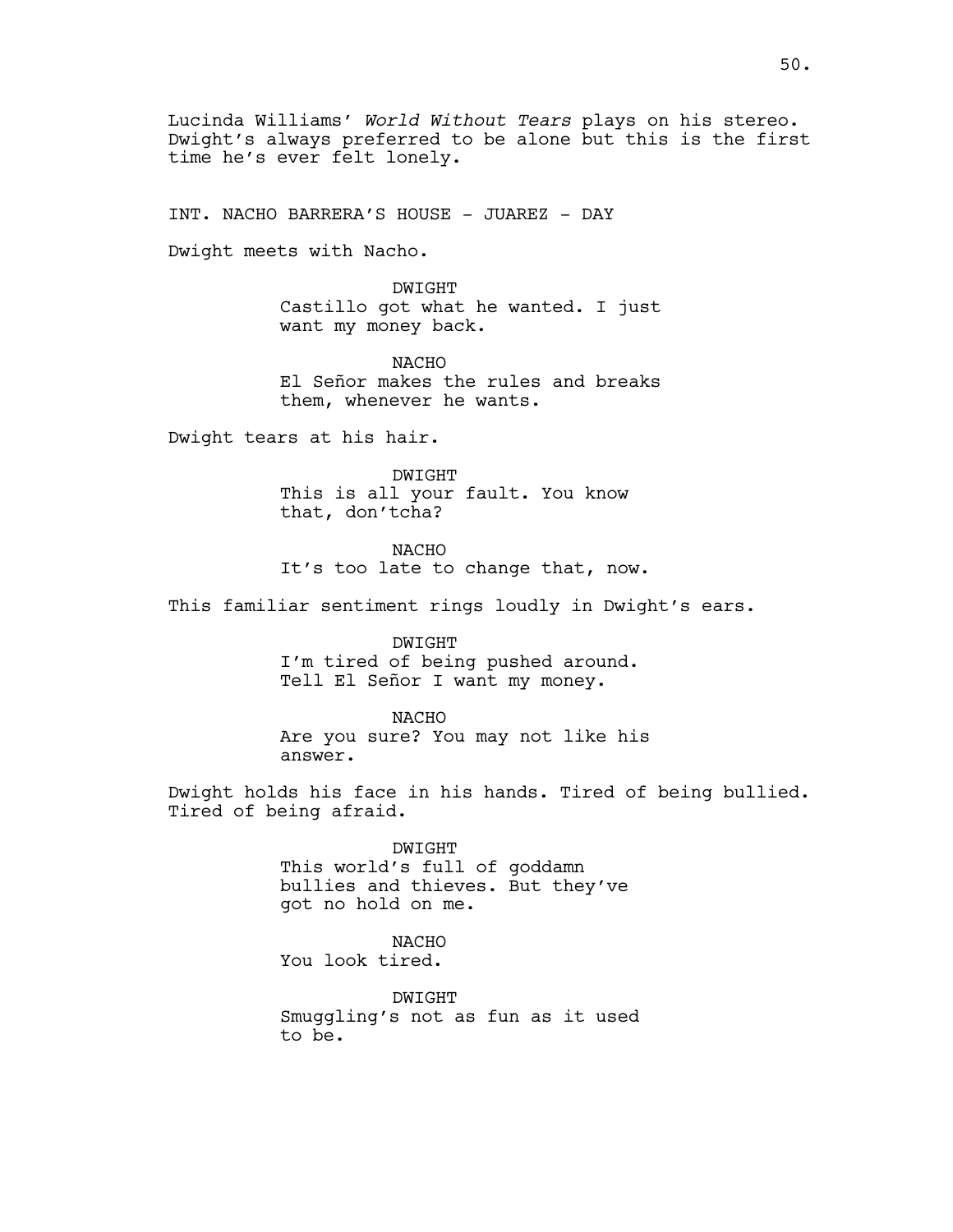El Señor isn't having much fun either. Holding conference with Pablo and his OTHER LIEUTENANTS.

> PABLO Nothing's getting across the border. I've never seen anything like this.

CASTILLO The Americans can't keep it up, forever. At some point, their political resolve will break.

PABLO But how long will that take? It's business as usual for the cartels in Tijuana and Nogales. If we look weak, how long will it take before they test us?

Once pressed, the decision comes quite easily to El Señor.

**CASTILLO** The Americans want that woman's killer. Dead or alive. Find that bolillo and grant them their wish.

Pablo smiles wickedly. He loves his job.

EXT. DWIGHT'S TRAILER - NIGHT

RJ watches Dwight get ready to leave.

RJ I've got a bad feeling about this.

DWIGHT The only way I can get my money back is to deal with Pablo directly.

RJ I'm going with you.

DWIGHT What? No way.

RJ digs out his pistol and sticks it in his waistband.

RJ Don't think you can stop me.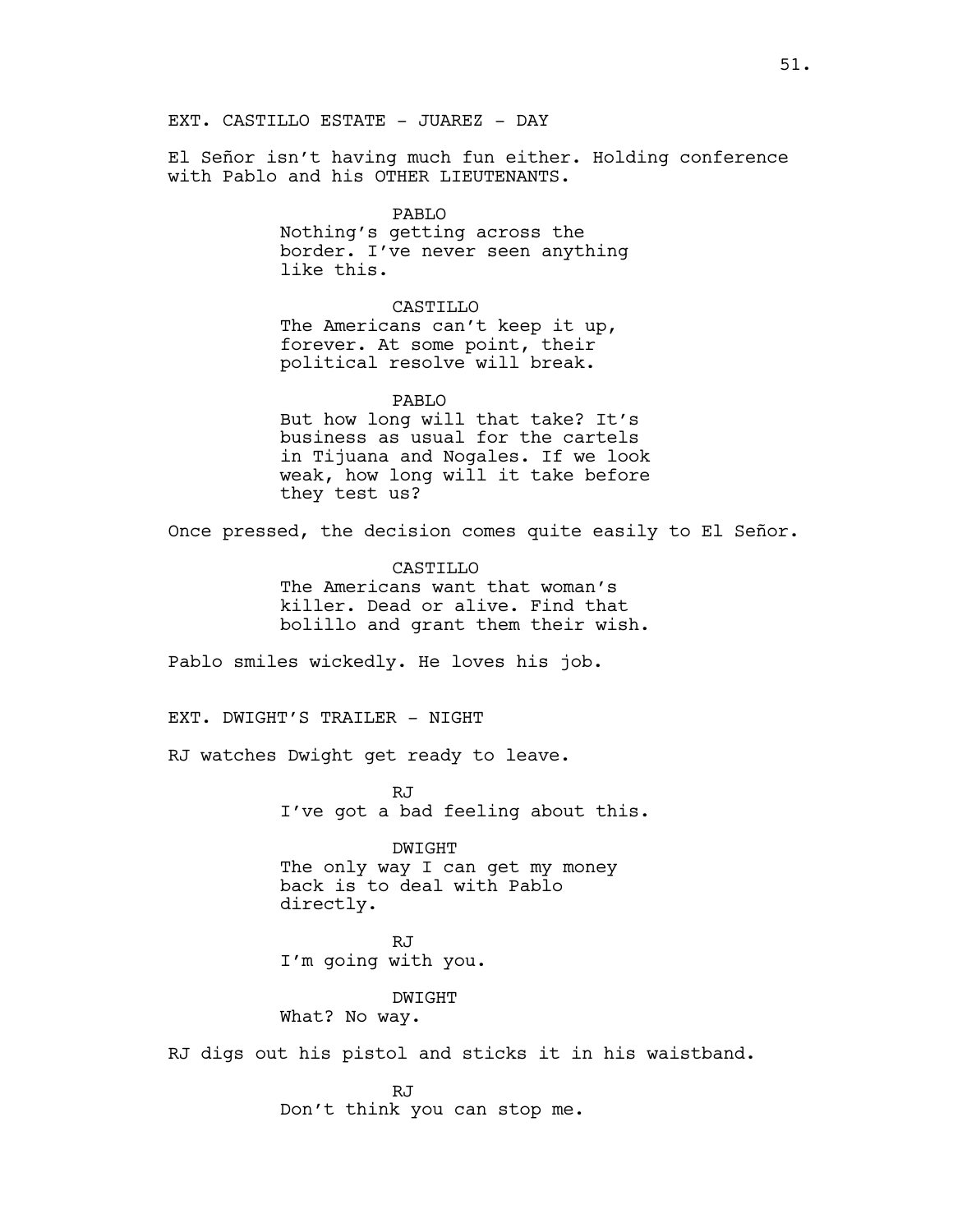A smuggler's moon hangs overhead, as Dwight slowly rolls up to the riverbed. His rollbar headlights illuminate the way.

Inside the cab, RJ cracks open his door.

DWIGHT What are you doing?

RJ Don't slow down. I've got your back.

RJ hops out of the truck. He tucks and rolls in the tall grass.

Dwight stops on the US side of the riverbank. Leaving on the lights, he gets out of his truck. Checking his watch, nervously.

RJ signals his position.

RJ Ka-kaw. Ka-kaw.

This startles Dwight, unnecessarily.

DWIGHT I was better off alone.

Pablo's convoy of F-450's, ominously, crosses the river. MUFFLED NARCO CORRIDOS play on their sound system. Dwight stays close to his truck for protection.

Pablo and his henchmen get out their trucks.

DWIGHT Tell your men to get back inside. I'll only deal with you.

With a nod, Pablo orders his men back in their trucks. He approaches Dwight with a leather satchel.

> DWIGHT That's close enough. Leave the money there.

PABLO You make it sound like you're calling the shots.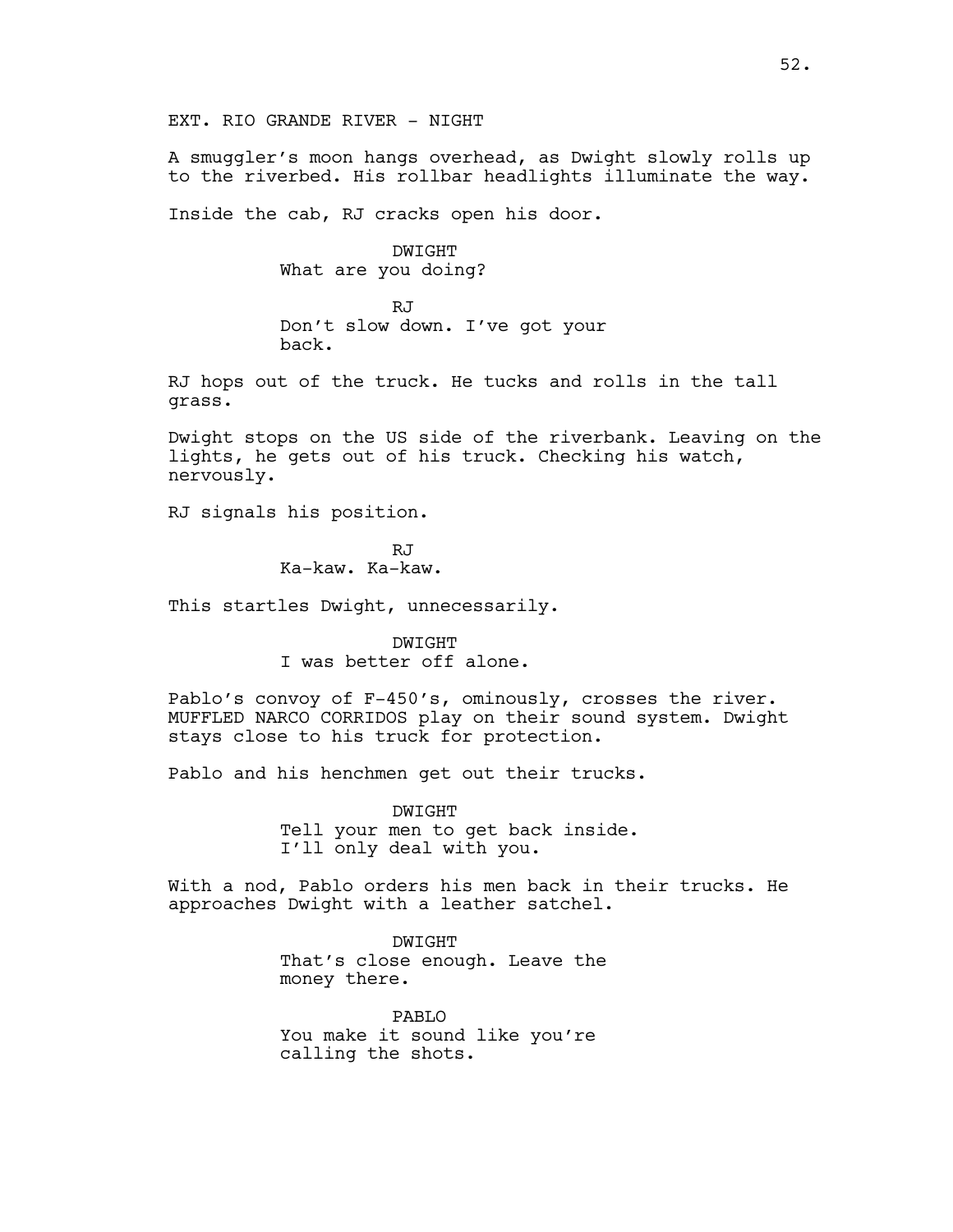Pablo holds up the satchel.

PABLO You don't want to count it, first.

DWIGHT No, thanks. Never took my teachers, seriously, when they said I'd need math in the real world.

PABLO Have it your way.

Pablo sets the bag on the ground. Reaching inside, he pulls out two handguns. Emptying both clips at Dwight.

Dwight gets hit in the chest. Falling to the ground.

Floodlights in the weeds blind Pablo. A FIRE STORM of bullets from the tall grass rip Pablo apart. More firepower than RJ could ever muster.

Bullets shred the F-450's and the men trapped inside. One truck explodes in flame.

Dwight gets to his feet. The tear in his shirt reveals a bullet-proof vest. Clinton, Geronimo and Connie join him. A SPECIAL FORCES SQUAD behind them for support.

> CLINTON We did some good work, tonight.

Dwight rubs his chest.

# DWIGHT

These vests may keep ya alive but it still hurts like hell. You could have intervened before Pablo started firing. He was on US soil.

# CLINTON

Taking him alive would have been problematic. Besides, prison doesn't even slow down these guys.

Hope emerges from the weeds. Exhilarated by their quick and efficient victory. Dwight can't believe his eyes.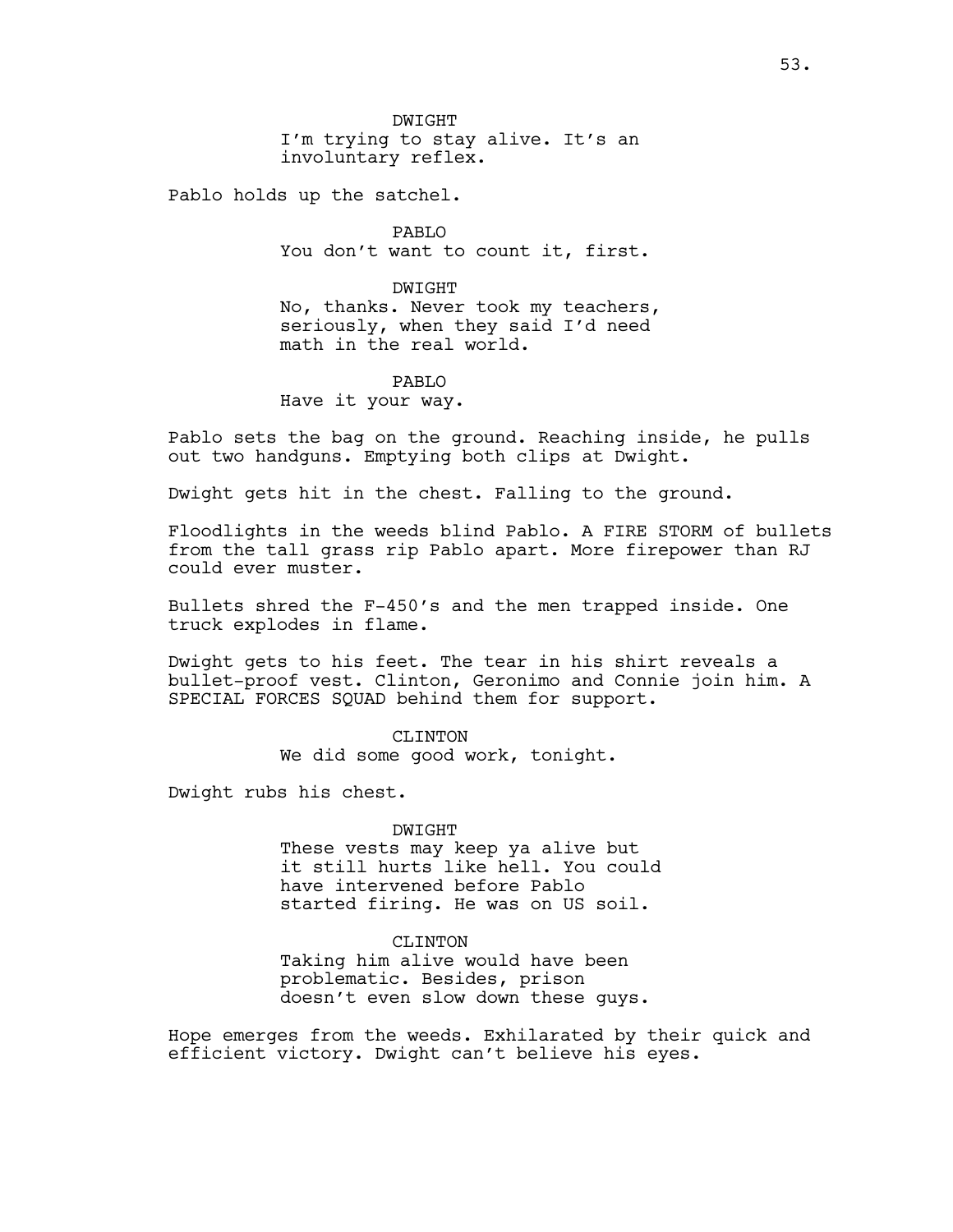DWIGHT

You're alive? You've been yanking my chain this whole time?

HOPE We had no choice. We didn't know who we could trust.

# DWIGHT

But you trust me enough to take one for the team.

HOPE If you put it that way. Yeah.

DWIGHT You got your man. I'm outta here. It's been nice knowin' ya.

#### HOPE

Not so fast. I won't be happy, until we bring down Castillo.

#### DWIGHT

But he'll know I betrayed Pablo.

#### HOPE

Officially, this operation will look like an ambush from a rival cartel.

DWIGHT

And what about the well-publicized news of your death?

HOPE Castillo just needs to know you set the bomb. It's not your fault I'm too smart for you.

# DWIGHT

I've noticed that.

# HOPE

Make sure to thank Nacho for his help. We couldn't have done it without him.

## DWIGHT

What help? How d'ya even know about Nacho?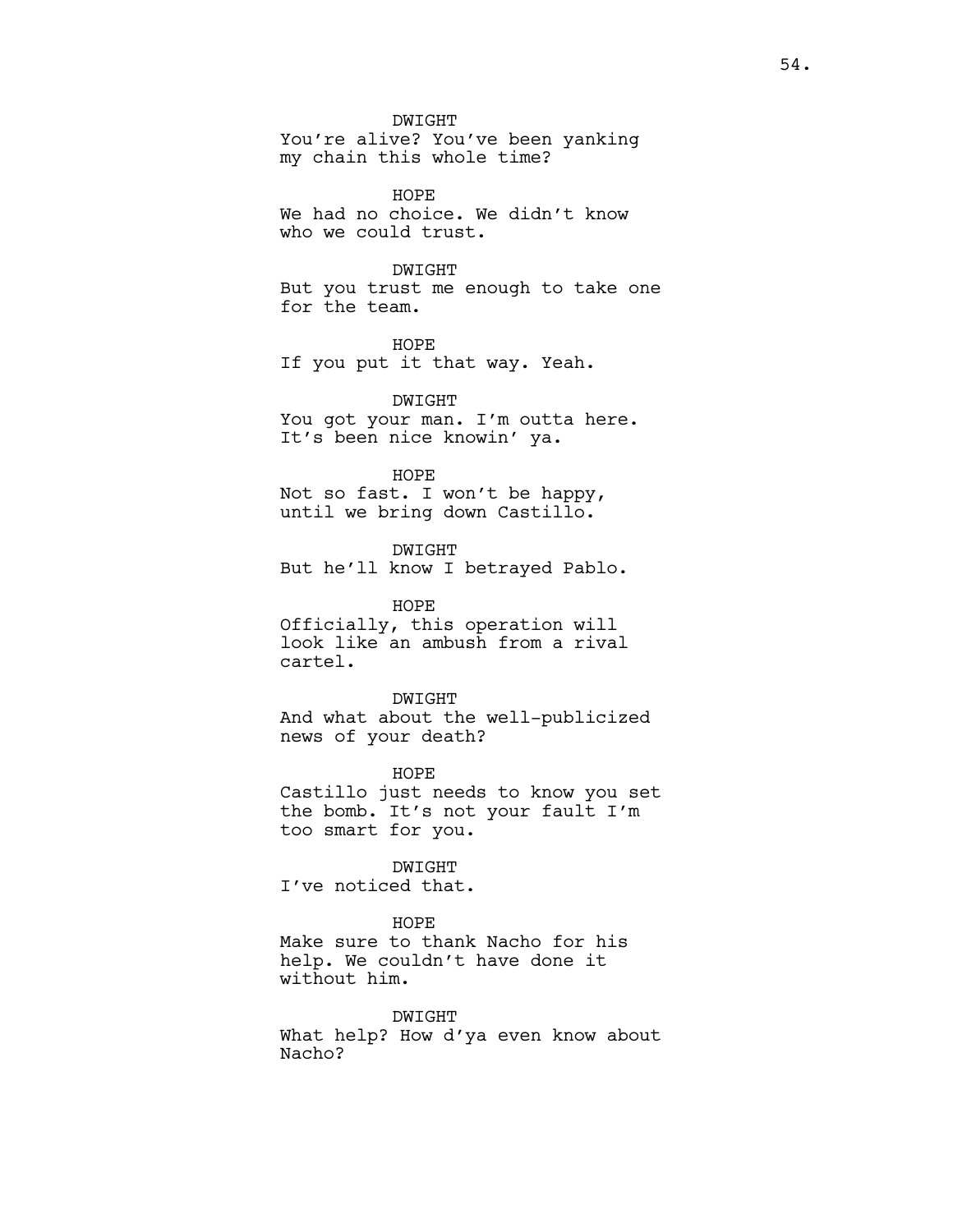HOPE He came to us with the C4 and the idea to blow up my truck. It's amazing what a man will do to protect his family.

Dwight tries to wrap his head around this operation.

HOPE Despite the obvious drawbacks, you've proven to be a valuable member of this team.

Dwight pulls off his vest and hands it to her.

DWIGHT Drawbacks? What drawbacks? Like maybe you're hot for me and don't want me to get hurt.

Hope punches Dwight in the gut. Bending him over in pain. She walks away with her team in tow.

> HOPE Think harder, cowboy.

> > FADE TO BLACK.

END OF ACT FOUR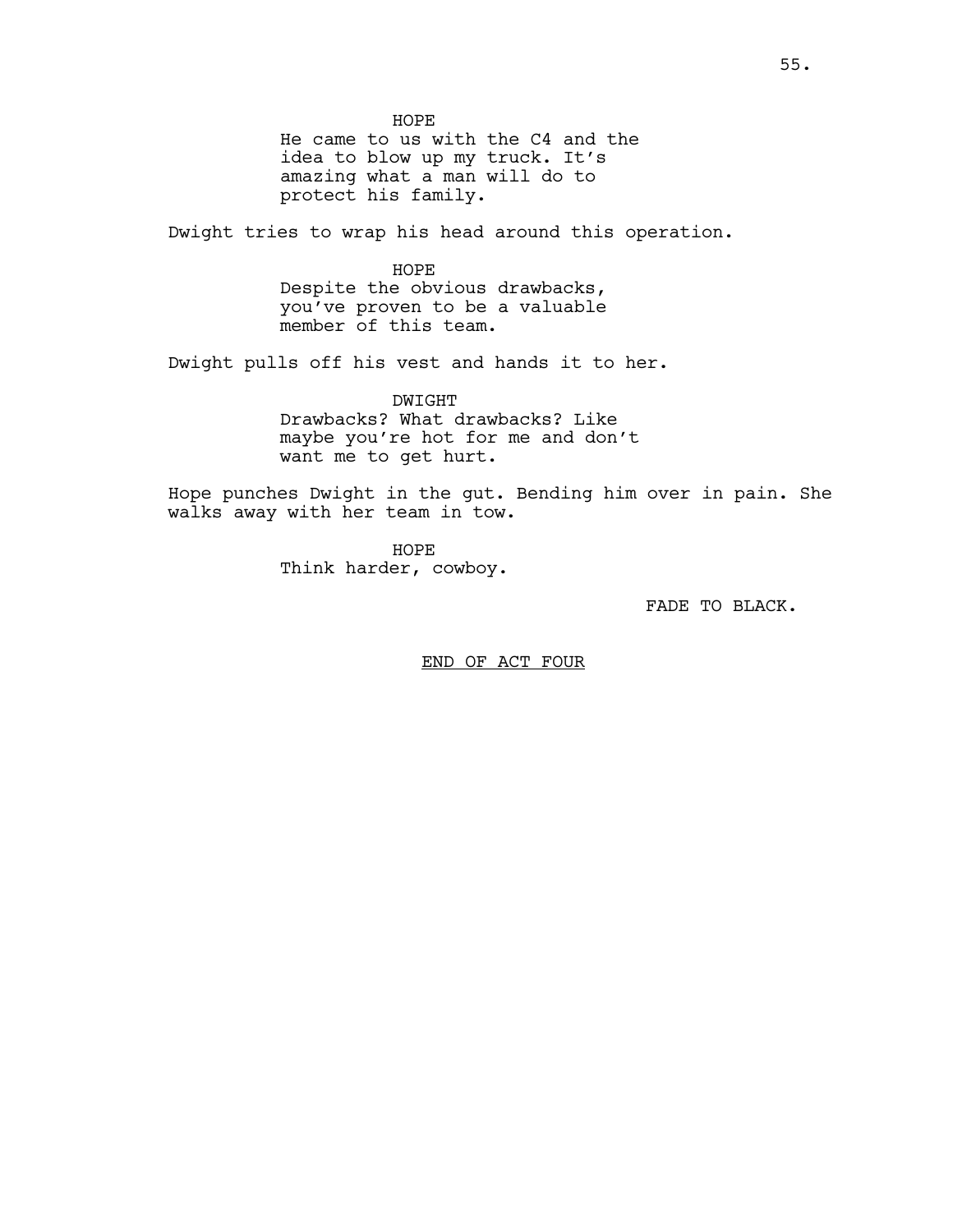### CLOSE

FADE IN:

EXT. DWIGHT'S TRAILER - DAY

RJ stokes an oil drum converted into a barbecue smoker. Brisket and beef ribs slow-cook to tender perfection. UPBEAT MEXICAN POLKA FILLS THE AIR.

Dwight, nervously, adjusts the condiments on his newly-built picnic table. Party lights hang from the lone tree. He wants everything to be just right.

> RJ Calm down and have another beer.

> > DWIGHT

Calm down? I navigate a world of cops, killers and thieves with practiced ease. I've got ice water in my veins, old man.

RJ

Whatever.

INT. HOPE'S NEW EXPLORER - DAY

Hope and Christmas drive along a dirt road. A nervous silence between them.

HOPE

Does your mom know about this?

CHRISTMAS Yeah. But she's not happy about it.

HOPE

We don't have to do this. I can turn this thing around and take you home.

CHRISTMAS No. I wanna go.

HOPE

Okay.

Christmas flashes her brace-filled smile. Her stomach full of butterflies.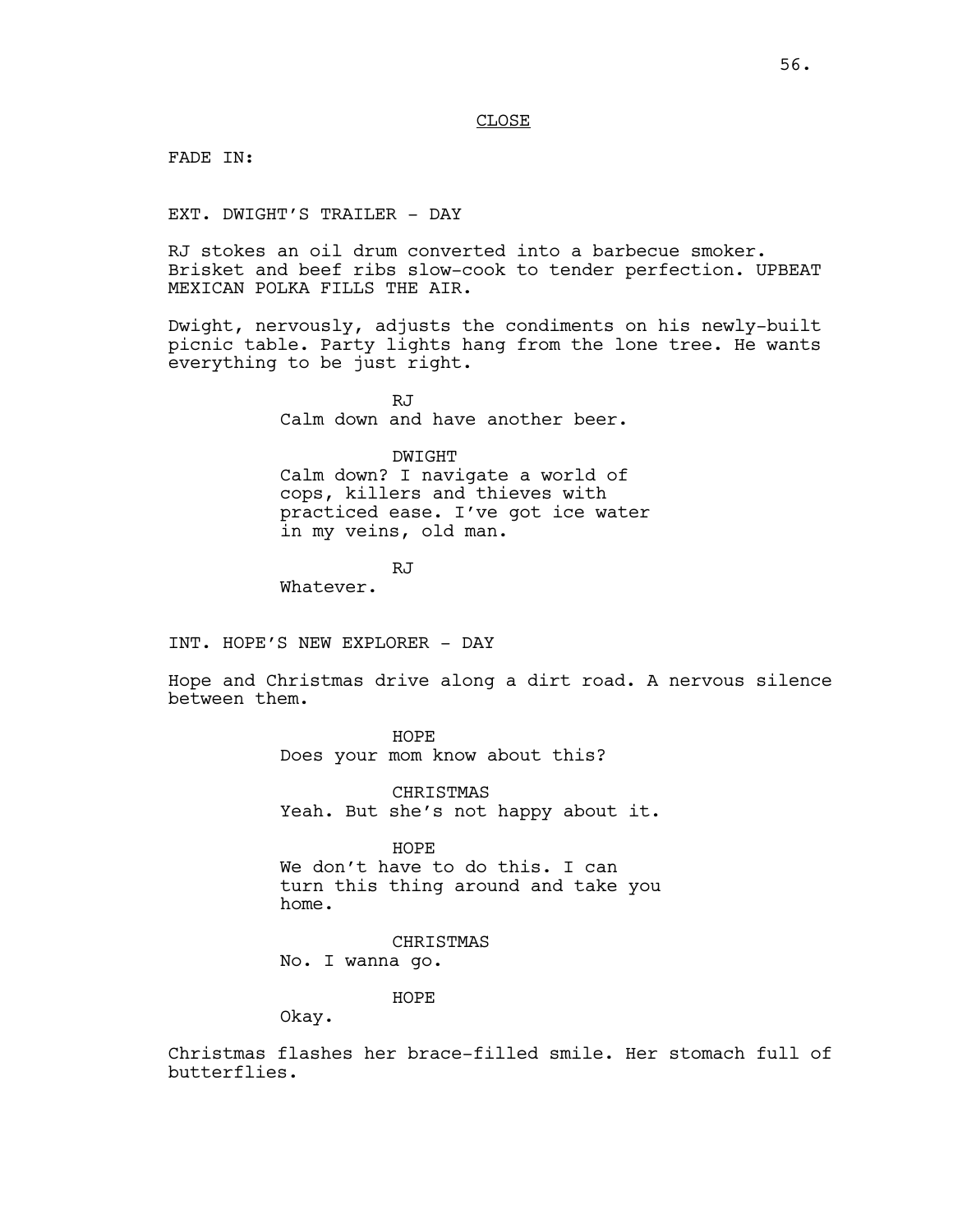EXT. DWIGHT'S TRAILER - DAY

Hope pulls up in her Explorer. Dwight knocks over the ketchup, as Christmas climbs out. Damn!

> DWIGHT Welcome everyone. (off the decorations) So, whatta ya think?

Hope eyes the compound. She and Hope are the first females to ever set foot here.

> HOPE (politely) It's sure...secluded.

DWIGHT In my business, it's best to be a stickler, when it comes to privacy.

HOPE Mission accomplished.

Hope hands Dwight a box. Inside he finds a new cowboy hat.

HOPE Considering what I put you through, I figured I owed ya.

DWIGHT Thanks. It's classier than I'd pick but sure sits right. Wanna beer?

HOPE

Sure.

RJ lugs a platter full of smoked meat.

RJ Christmas, can you help get these vittles on the table?

CHRISTMAS I hate that name. Everyone else calls me Chrissy.

RJ hands her the tray.

RJ Okay, Chrissy. And you can call me...well...whatever the hell you want.